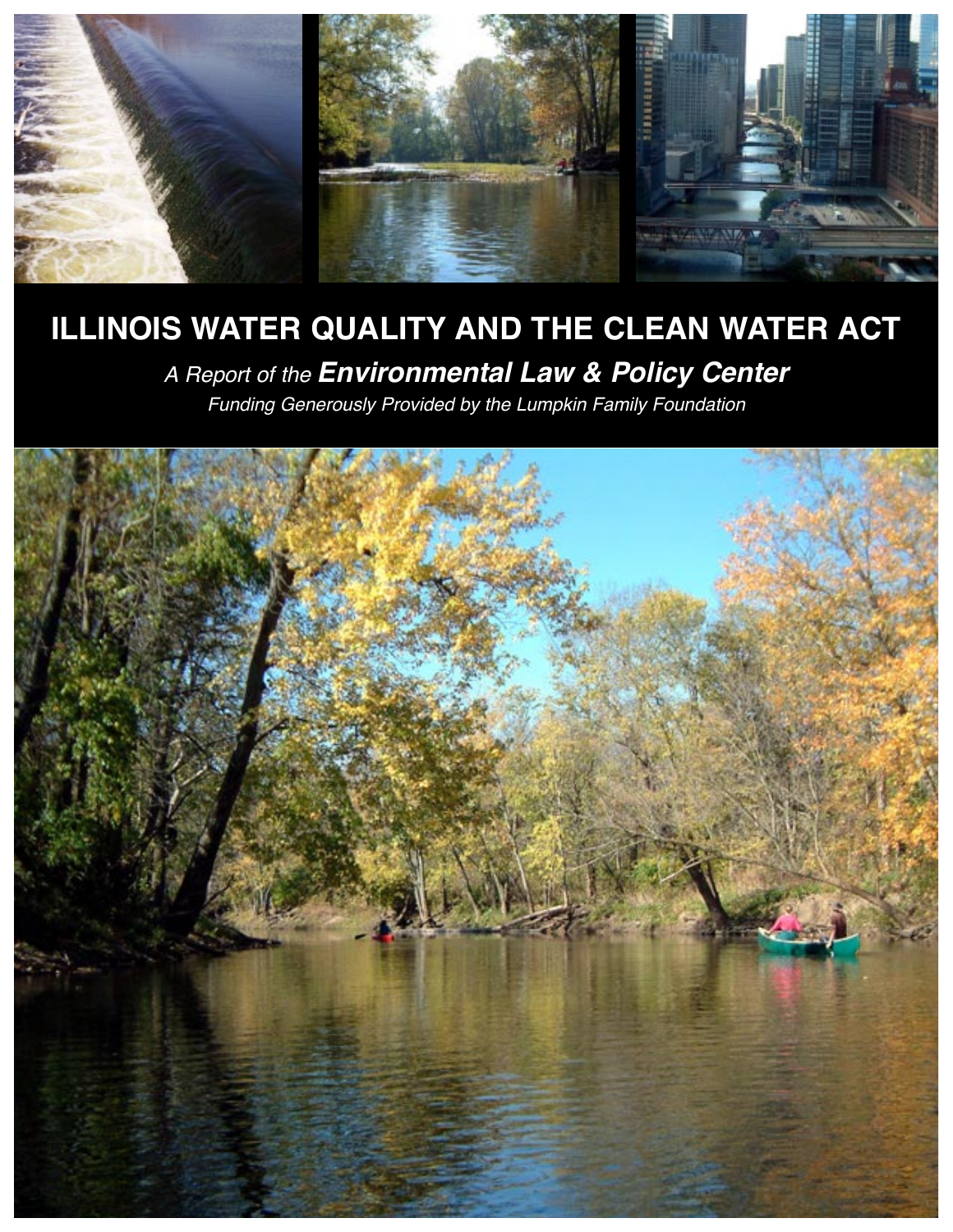



## Environmental Law & Policy Center

The Environmental Law and Policy Center (ELPC) is the Midwest's leading environmental legal advocacy and eco-business innovation organization. We develop and lead successful strategic environmental advocacy campaigns to protect our natural resources and improve environmental quality. We are public interest environmental entrepreneurs who engage in creative business dealmaking to put into practice our belief that environmental progress and economic development can be achieved together.

ELPC proposes alternatives when we oppose threats to the Midwest environment. We say "yes" to better solutions; we don't just say "no." ELPC works to:

- \* Advocate sound environmental management practices that preserve natural resources and improve the quality of life in our communities.
- \* Promote sustainable energy strategies by developing energy efficiency and renewable energy resources while reducing pollution from coal and nuclear plants that harms our environment and public health.
- \* Design and implement smart growth planning solutions to combat sprawl and encourage innovative transportation approaches, such as the development of a Midwest high-speed rail network, that will lead to cleaner air and more jobs.

ELPC was founded in 1993 after a year-long strategic planning process sponsored by seven major foundations. We have achieved a strong track record of success on clean energy development and pollution reduction, transportation and land use reform (smart growth versus sprawl strategies), and natural resources protection issues. ELPC brings a new form of creative public advocacy that effectively links environmental progress and economic development and improves the quality of life in our Midwestern communities.

The Environmental Law & Policy Center appreciates the generous support for this report provided by the Lumpkin Family Foundation.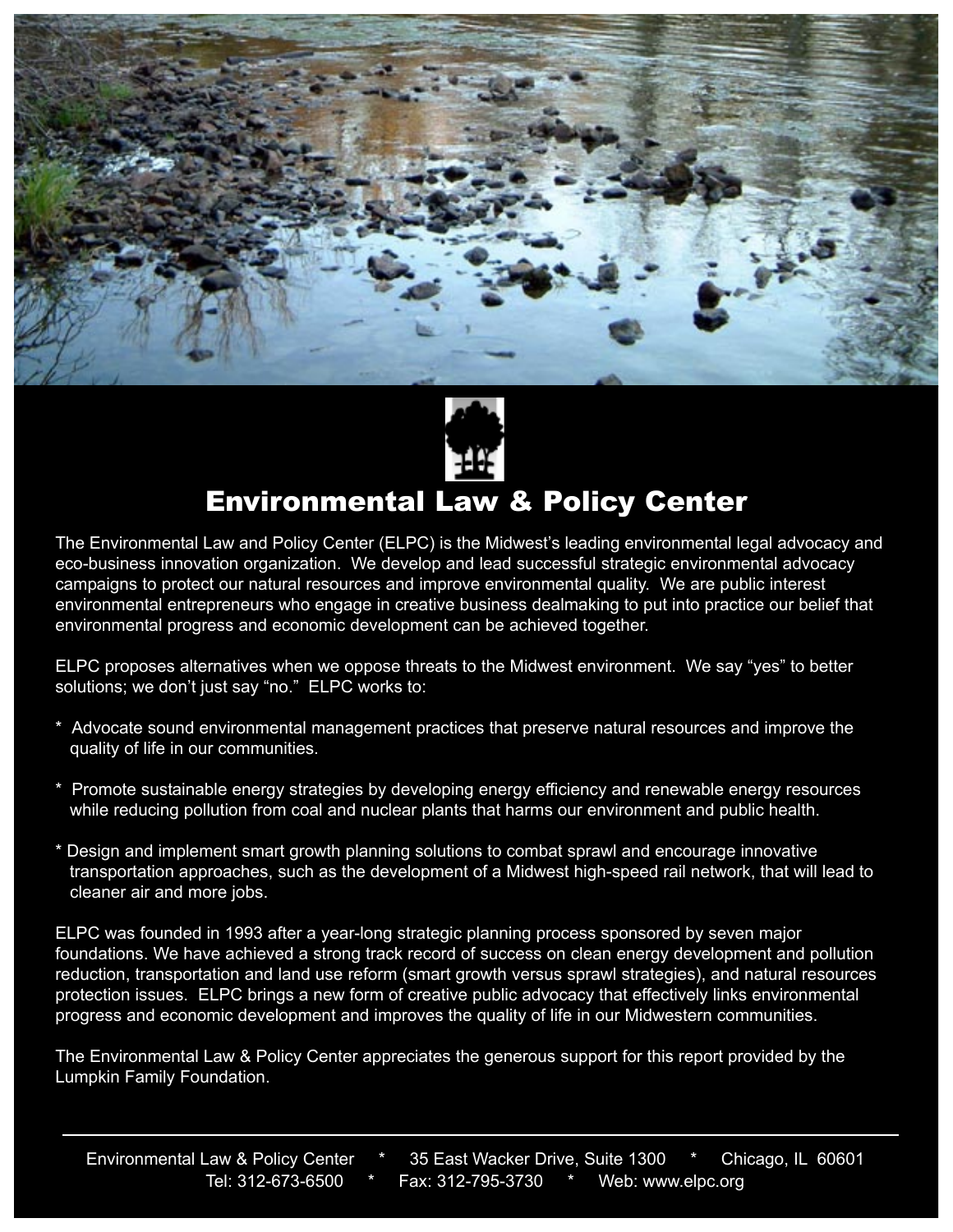## **ILLINOIS WATER QUALITY AND THE CLEAN WATER ACT**

### **A Report of the Environmental Law & Policy Center**

*Funding Generously Provided by the Lumpkin Family Foundation*

**October 2003**

**Acknowledgments ELPC Project Team:** Howard Learner, Executive Director Ann Alexander, Staff Attorney Faith Bugel, Staff Attorney Albert Ettinger, Senior Staff Attorney\* Shannon Fisk, Staff Attorney

*\* Principal Author*

This report can be downloaded from www.elpc.org. ELPC requests acknowledgment, in print, of any information or excerpts reproduced in another publication. Printed on recycled paper.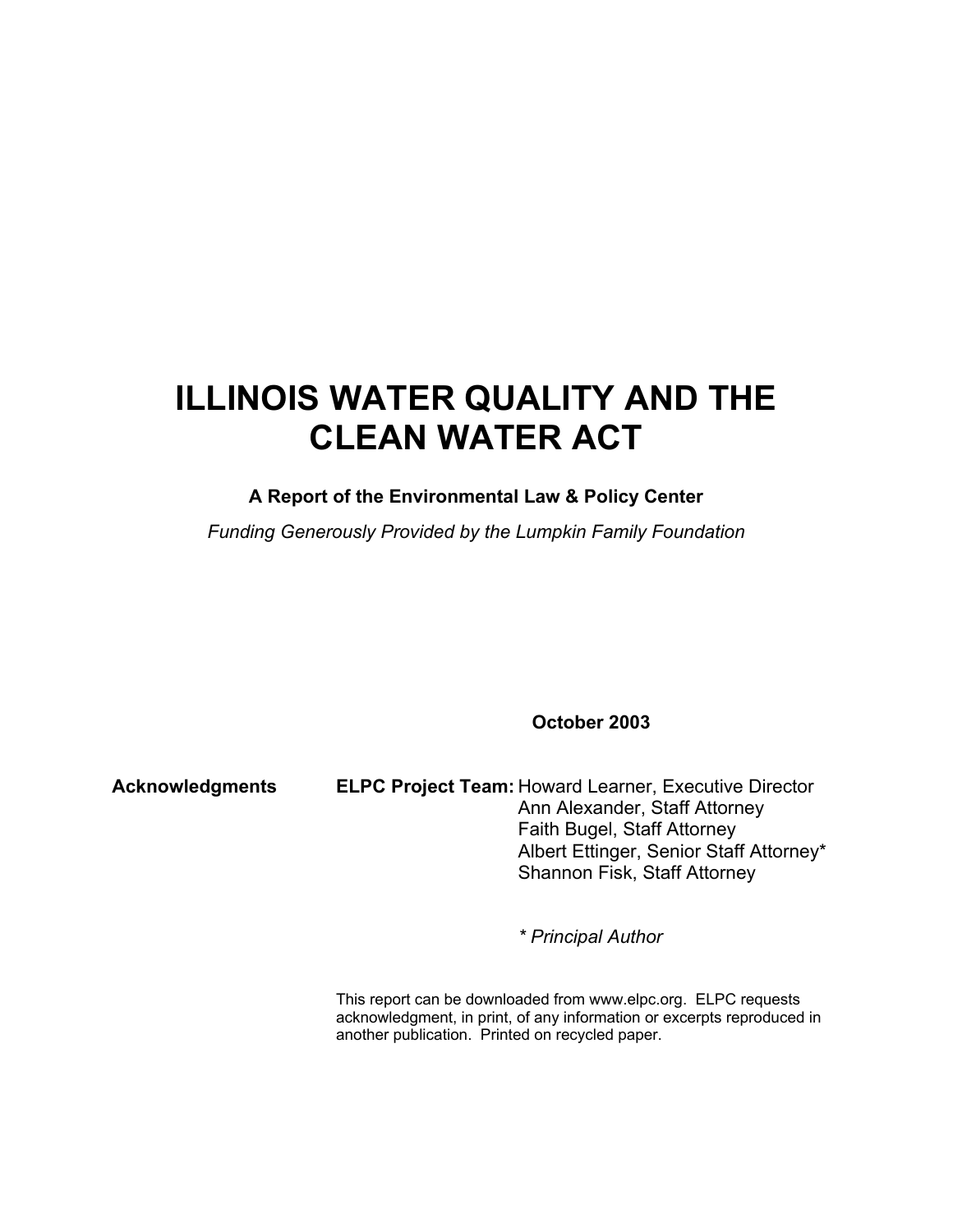### **TABLE OF CONTENTS**

| $\mathsf{L}$ |                                            |                                          |                                                                                         |  |  |
|--------------|--------------------------------------------|------------------------------------------|-----------------------------------------------------------------------------------------|--|--|
| ΙΙ.          |                                            |                                          | OVERVIEW OF THE CLEAN WATER ACT AND THE<br>ILLINOIS ENVIRONMENTAL PROCTECTION AGENCY  4 |  |  |
|              | А.                                         |                                          |                                                                                         |  |  |
|              |                                            | 1.                                       |                                                                                         |  |  |
|              |                                            | 2.                                       |                                                                                         |  |  |
|              |                                            | 3.                                       |                                                                                         |  |  |
|              |                                            | 4.                                       |                                                                                         |  |  |
|              | <b>B.</b>                                  |                                          | The Illinois Environmental Protection Agency and                                        |  |  |
|              | C.                                         |                                          |                                                                                         |  |  |
|              |                                            | 1.                                       |                                                                                         |  |  |
|              |                                            | 2.                                       | Bureau of Water Needs vs. Available Resources 13                                        |  |  |
| III.         | WATER QUALITY TODAY: WHAT IS THE CONDITION |                                          |                                                                                         |  |  |
|              | A.                                         |                                          |                                                                                         |  |  |
|              | <b>B.</b>                                  |                                          |                                                                                         |  |  |
|              | C.                                         | How Do Illinois Water Bodies and Testing |                                                                                         |  |  |
|              | D.                                         |                                          | What Types of Pollution Are Causing the Impairments? 19                                 |  |  |
|              | Е.                                         |                                          |                                                                                         |  |  |
|              | F.                                         |                                          | Do We Have Serious Problems That We Are Not Monitoring? 21                              |  |  |
|              | G.                                         |                                          |                                                                                         |  |  |
| IV.          |                                            |                                          | <b>WATER QUALITY MONITORING:</b>                                                        |  |  |
| V.           |                                            |                                          | <b>WATER QUALITY STANDARDS:</b>                                                         |  |  |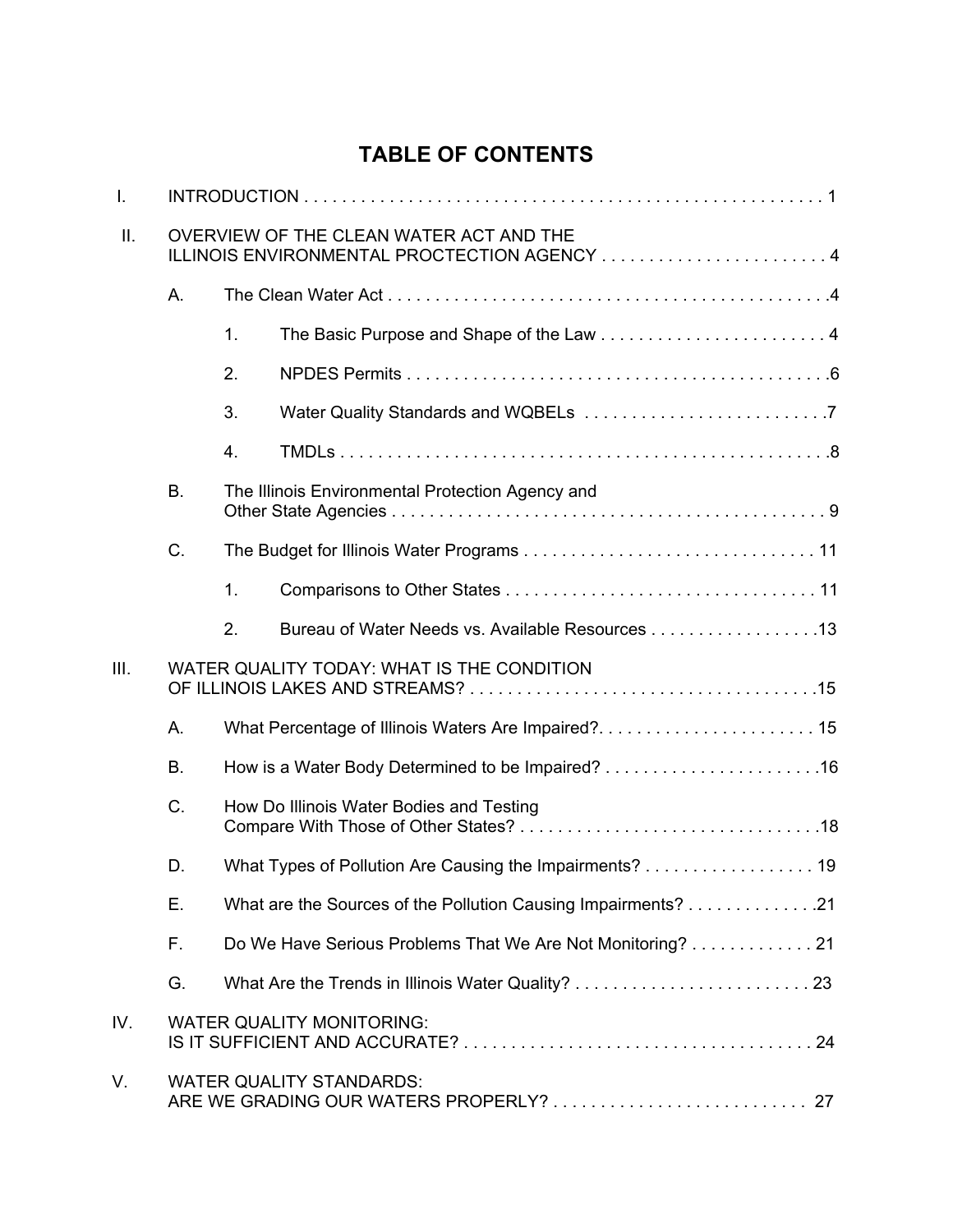|     | Α. |     |                                                                                                                                                                                                    |    |
|-----|----|-----|----------------------------------------------------------------------------------------------------------------------------------------------------------------------------------------------------|----|
|     | B. |     |                                                                                                                                                                                                    |    |
|     | C. |     |                                                                                                                                                                                                    |    |
|     | D. |     |                                                                                                                                                                                                    |    |
|     | Ε. |     |                                                                                                                                                                                                    |    |
| VI. |    |     | PERMITTING: IS ILLINOIS ISSUING PERMITS THAT ALLOW                                                                                                                                                 |    |
|     | А. |     |                                                                                                                                                                                                    |    |
|     |    | 1.  | IEPA does not regulate nutrient discharges to prevent<br>violations of the narrative standards regarding                                                                                           |    |
|     |    | 2.  | Effluent limits on discharges of BOD and nutrients must be<br>imposed to prevent violations of dissolved oxygen standards. 34                                                                      |    |
|     |    | 3.  | IEPA NPDES permits do not prevent violations of Illinois'                                                                                                                                          |    |
|     |    | 4.  | IEPA does not prevent many violations of                                                                                                                                                           |    |
|     |    | 5.  | Without a proper justification, IEPA does not follow federal<br>guidance regarding the circumstances in which limits must be<br>placed on the discharge of toxins that have a reasonable potential |    |
|     |    | 6.  | Illinois permits fail to require all necessary monitoring38                                                                                                                                        |    |
|     |    | 7.  | Illinois does not always require analytical methods sensitive<br>enough to detect violations of water quality standards. 38                                                                        |    |
|     |    | 8.  |                                                                                                                                                                                                    |    |
|     |    | 9.  | IEPA permits do not sufficiently restrict sewer treatment                                                                                                                                          |    |
|     |    | 10. | Many Illinois NPDES permits do not comply with the mixing                                                                                                                                          | 40 |
|     |    | 11. | IEPA's exemption from pathogen controls is too broad41                                                                                                                                             |    |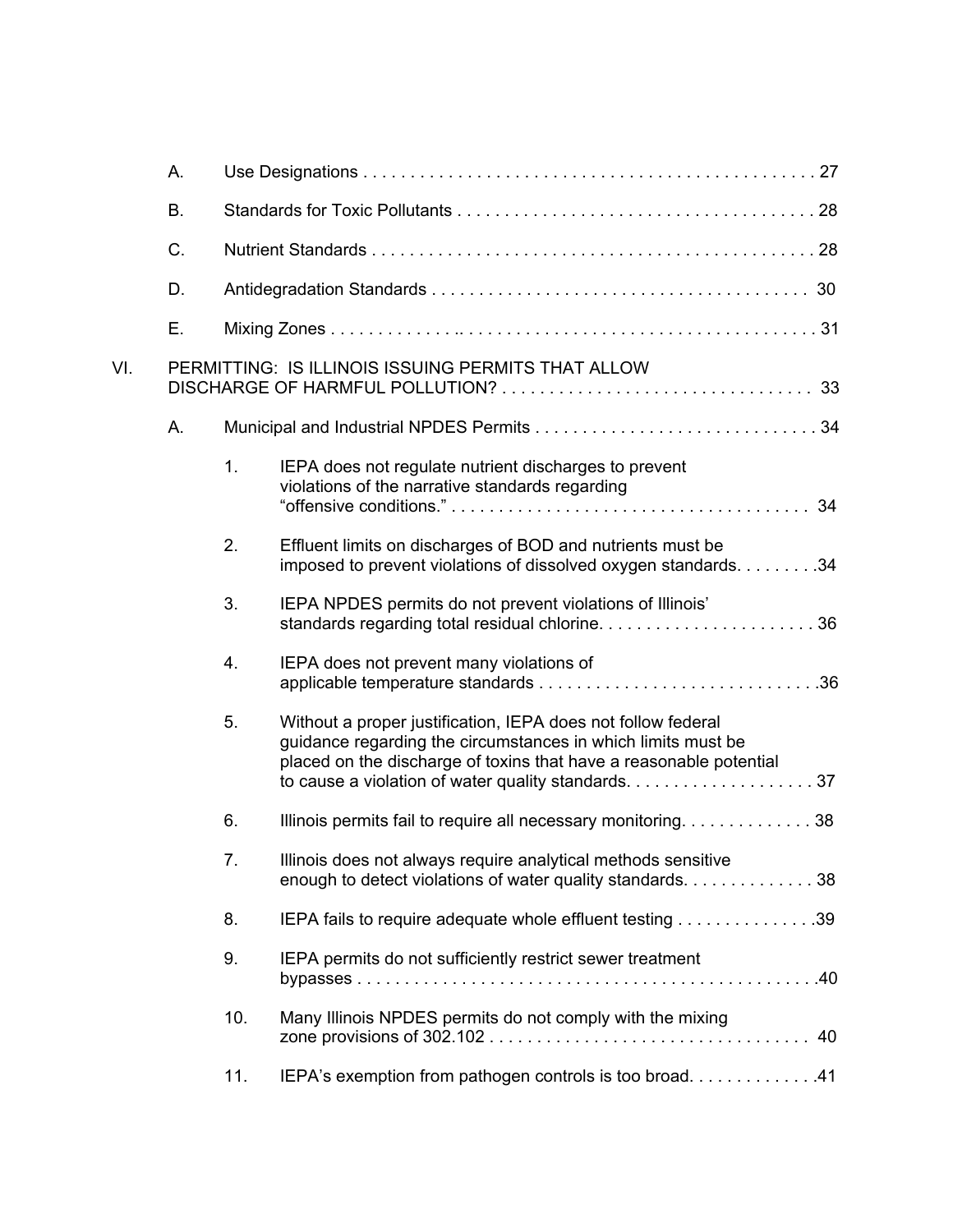|       |           | 12. | Antidegradation regulations should be implemented fully 41                                                                                                |  |
|-------|-----------|-----|-----------------------------------------------------------------------------------------------------------------------------------------------------------|--|
|       | <b>B.</b> |     | Livestock and Animal Feeding Operation Permitting  42                                                                                                     |  |
|       | C.        |     |                                                                                                                                                           |  |
|       | D.        |     |                                                                                                                                                           |  |
|       | Ε.        |     | Public Participation Procedures in the NPDES Permitting Process 46                                                                                        |  |
| VII.  |           |     | <b>ENFORCEMENT ISSUES: IS ILLINOIS ENFORCING NPDES</b>                                                                                                    |  |
|       | А.        |     |                                                                                                                                                           |  |
|       | <b>B.</b> |     |                                                                                                                                                           |  |
|       | C.        |     |                                                                                                                                                           |  |
| VIII. |           |     | WET WEATHER ISSUES: IS ILLINOIS APPROPRIATELY                                                                                                             |  |
|       | A         |     |                                                                                                                                                           |  |
|       | <b>B.</b> |     |                                                                                                                                                           |  |
| IX.   |           |     | IS ILLINOIS DOING ENOUGH TO PREVENT NON-POINT SOURCE                                                                                                      |  |
|       | Α.        |     |                                                                                                                                                           |  |
|       | <b>B.</b> |     |                                                                                                                                                           |  |
|       | C.        |     |                                                                                                                                                           |  |
|       | D.        |     | Evaluation of Illinois' Non-Point Source Control Efforts                                                                                                  |  |
|       |           | 1.  | IEPA should take steps to improve<br>its Section 319 program $\ldots \ldots \ldots \ldots \ldots \ldots \ldots \ldots \ldots \ldots \ldots \ldots \ldots$ |  |
|       |           | 2.  | The State and IEPA should increase funding                                                                                                                |  |
|       |           | 3.  | Illinois should consider implementing regulatory<br>aproaches for controlling non-point source pollution 57                                               |  |
| Х.    |           |     |                                                                                                                                                           |  |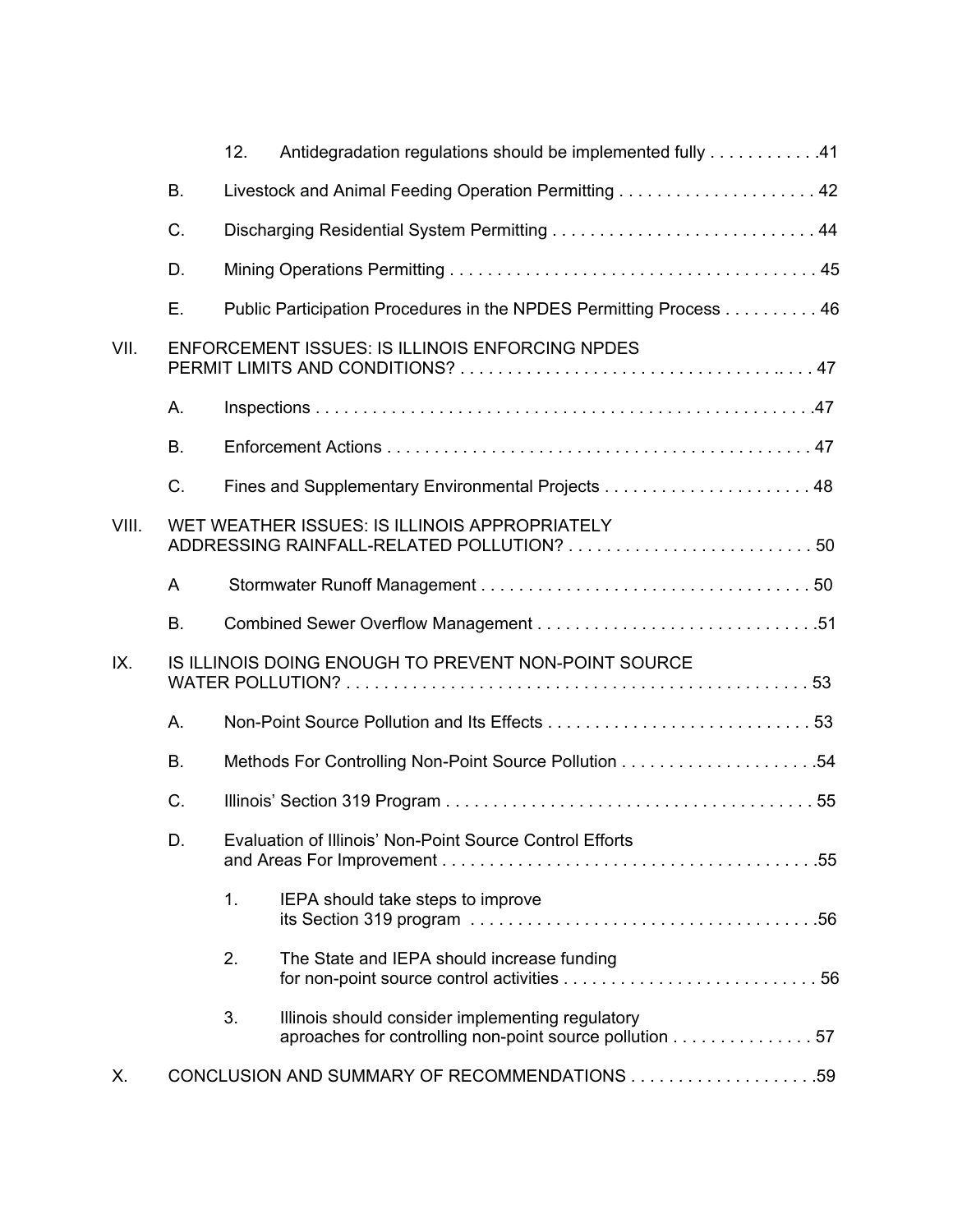### I. INTRODUCTION

This report contains the conclusions of a study performed by the Environmental Law and Policy Center of the Midwest ("ELPC") on the water quality of Illinois' rivers, lakes and streams, and Illinois' implementation of the Clean Water Act. The Lumpkin Foundation of Mattoon, Illinois provided funding for the study.

Because the Illinois Environmental Protection Agency ("IEPA") is responsible for implementing the Clean Water Act in Illinois and for preparing most of the key reports relating to Illinois water quality, our research necessarily focused on the work of that agency. ELPC studied the publicly available IEPA data on a number of key indicators of water quality and the strength of a number of elements of IEPA's water pollution control efforts. Within the resources available for this study, ELPC also looked, for comparison purposes, at data from federal agencies and selected data collected by pollution control agencies of other states. Further, ELPC conducted interviews with federal and state officials and others with knowledge relating to the relative strengths and weaknesses of the Illinois water quality program. The study considered the following areas:

### x **Illinois Water Quality**

ELPC reviewed publicly available reports by IEPA on Illinois water quality. Efforts were also made to look behind the IEPA data and conclusions to see what the data really means. This required an appraisal of the value of the data collected by IEPA and the conclusions IEPA drew from it. To get a more complete picture of Illinois water quality, ELPC also reviewed data from the U.S. Geological Service, the U.S. Environmental Protection Agency ("U.S. EPA"), the Illinois State Water Survey and the Illinois Natural History Survey.

### x **Amount and Kind of Water Quality Data Collected**

Naturally, in determining water quality and the strength of a water quality program, it is important to consider the scope of the water quality-monitoring network. A state may appear to have comparatively good water quality if the state only collects data in healthy waters or only looks for pollutants that are known not to be present; a comprehensive monitoring network is needed to identify problems. As part of this report, ELPC surveyed the depth and breadth of the water quality data available in Illinois and compared it in some cases to that available in other states.

### **• Strength of Water Quality Standards**

State water quality standards are the benchmark used to determine the quality of its waters. A water body is considered to be in good or poor condition based on how the quality of that body compares with the relevant standard. State water standards are also important because permit limits are set to prevent violations of standards. For example, if a state adopts a standard that its waters should not have a concentration of more than one part per million of phosphorus (1 mg/Liter), the water bodies containing more than one part per million phosphorus will be listed as impaired in the state's water quality reports. Further, pollution permit limits will be designed to prevent discharges that will cause the receiving water body to have a concentration of more than one part per million of phosphorus. On the other hand, if the state has no phosphorus standard, it may allow phosphorus to be discharged freely and may do little to restore waters with high phosphorus levels.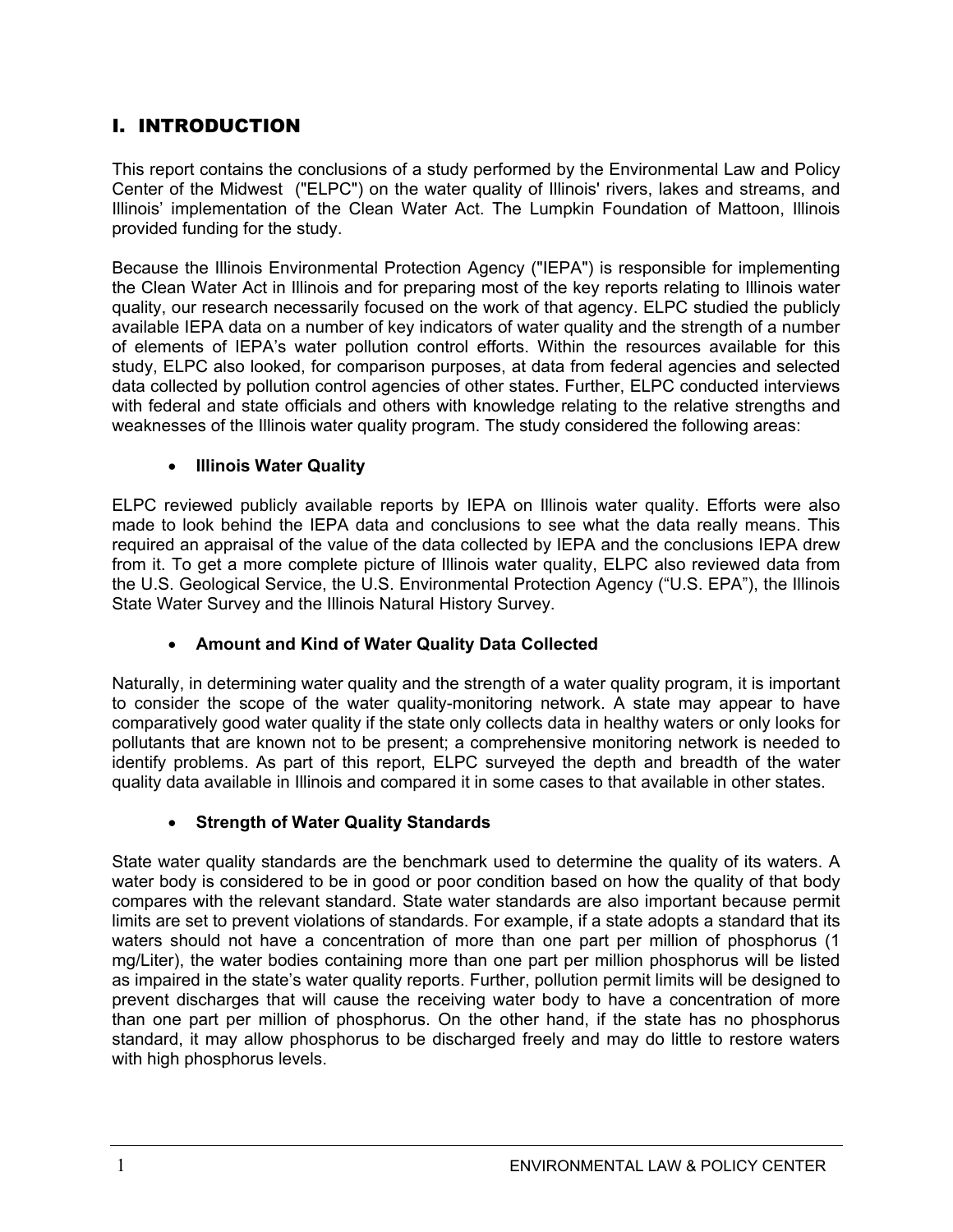In this study, ELPC looked at the standards on a few key pollutant parameters. Illinois standards, or lack of standards, were then analyzed to determine whether they are protective of the environment by comparing them with the federally suggested criteria and the standards of other states with eco-systems similar to those in Illinois.

#### x **Adequacy of Permit Conditions For Preventing Violations of Water Quality Standards**

The primary approach to protecting water quality is the setting of pollution limits in water pollution permits at levels that will not allow standards to be violated. Accordingly, ELPC investigated whether IEPA permit writers make sure that permits have all the effluent limits and other conditions needed to prevent violation of Illinois standards.

#### x **Permit Enforcement**

Writing a permit does not end the matter. The permit limits and conditions must be enforced. ELPC obtained and reviewed data available on permit compliance, the number of permit enforcement actions, and the number and amount of the penalties collected by IEPA and the Illinois Attorney General in an attempt to determine the efficacy of IEPA's enforcement efforts.

#### **• Illinois' Stormwater and Combined Sewer Overflow Programs**

Congress and the U.S. EPA have recognized that many water quality problems are caused by rainwater run-off from city streets and construction sites, and from overflowing sewers and urban drain systems. Controlling such pollution, however, is not easy and many key programs, such as the stormwater permitting program, are still in their relative infancy. As part of the study, ELPC reviewed what steps Illinois is taking to control such pollution.

### x **Illinois' Non-Point Source Programs**

As discussed below, the Clean Water Act does not generally require regulation of agricultural run-off and other "non-point" sources of pollution. There are, however, a variety of voluntary federal and state programs designed to control non-point pollution. Many of the state programs are funded with federal grants given under Section 319 of the Clean Water Act.

ELPC has reviewed Illinois' non-point programs through publicly available reports. We have attempted to peek behind the reports, to determine if Illinois has effective non-point programs.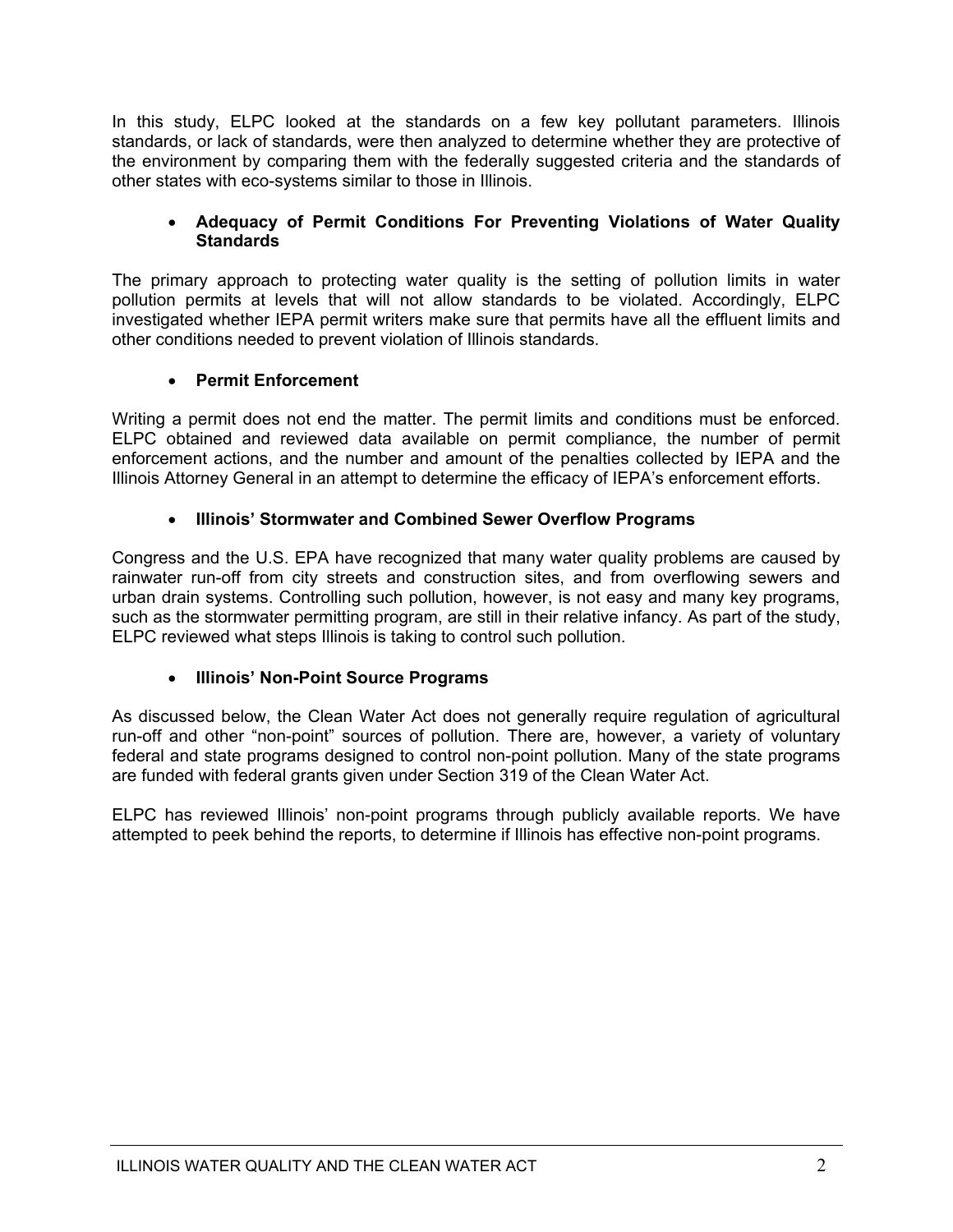### **A Prefatory Note**

We believe that the conclusions drawn in this report are valid, but a number of caveats are necessary. The resources available for this study were limited. Further, there is simply no good way to reach confident conclusions on a number of matters considered by this study. Standards, data collection and the ways of looking at the data have changed over time. Data and standards of different states are almost never directly comparable. Further, it plainly would be unwise to assume that data from other states is sound and unbiased in seeking to gauge the value or bias of Illinois data. In almost every case in which a comparison is made across time or between states, the "apples and oranges" objection could be made with considerable validity.

Finally, it should also be emphasized in this introduction that none of the criticisms here of the state of Illinois water bodies or Illinois' implementation of the Clean Water Act are directed at any particular IEPA official. Illinois and its citizens had over 150 years to bring its waters to the condition that they were in when the Clean Water Act was enacted in 1972. Even after passage of the Clean Water Act, many of the sources of water pollution remained largely outside the control of any branch of the federal or state government. Naturally, much more could have been done had adequate funds been available to IEPA and other branches of government with responsibilities for addressing water quality in Illinois. As the report makes clear, but for the efforts of many dedicated IEPA officials, Illinois water quality would certainly be far worse than it is today. Much more funding is needed if IEPA is to have any real chance of restoring and maintaining Illinois waters.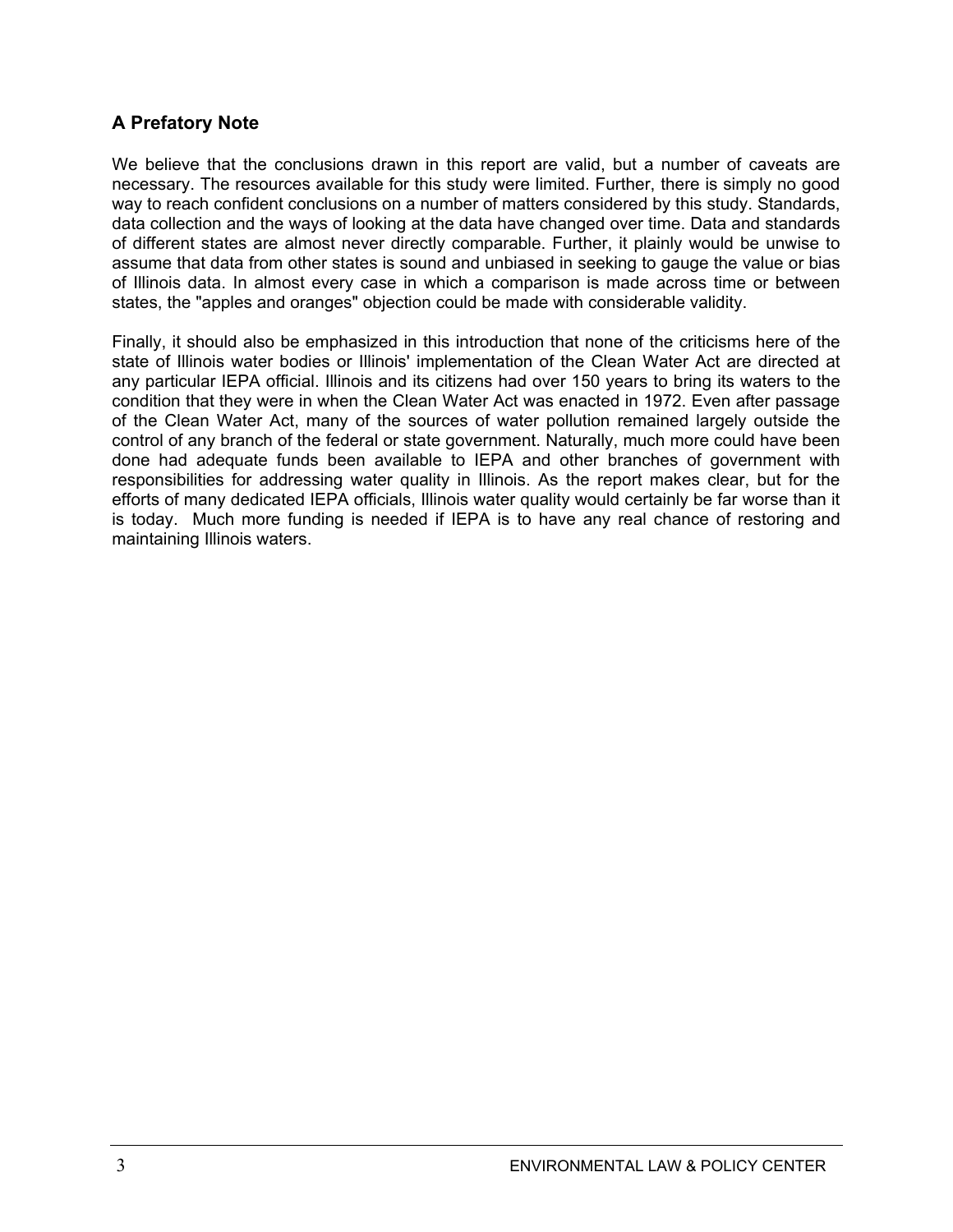### II. OVERVIEW OF THE CLEAN WATER ACT AND THE ILLINOIS ENVIRONMENTAL PROTECTION AGENCY

To understand this report, it is necessary to have some knowledge of the Clean Water Act and IEPA. The Clean Water Act is the basic law controlling water pollution in the United States and almost all of the data, programs and issues that will be treated here were directly or indirectly generated as a result of requirements of the Clean Water Act.

Generally, administration of the Clean Water Act is done in each state by an agency that has delegated authority from the U.S. EPA. In Illinois, with only a few small exceptions, IEPA has the responsibility for implementing the Act. Further, IEPA is largely responsible, when not exclusively responsible, for the creation of almost all of the reports, standards, permits and programs that are the subject of this study.

### **A. The Clean Water Act**

### **1. The Basic Purpose and Shape of the Law**

The Clean Water Act<sup>1</sup> was passed in 1972—over President Nixon's veto based upon his concerns about  $cost^2$  The Congressionally stated objective of the Act is "to restore and maintain the chemical, physical and biological integrity of the Nation's waters."<sup>3</sup> With the "interim goal" of making all waters of the United States "fishable and swimable" by July 1, 1983, $4$ the Act required that a number of studies be performed, authorized the spending of billions of federal dollars for water treatment,<sup>5</sup> and set regulations on various sources of water pollution.

The Act divides pollution into three types for purposes of regulation: point source pollution, nonpoint source pollution, and fill material. Point source pollution is pollution from "any discernible, confined and discreet conveyance" (e.g. a pipe coming from a factory or sewerage treatment plant).<sup>6</sup> Such "point source" pollution is said under the Act to come from a "discharge."<sup>7</sup> Nonpoint source pollution comes from a diffuse source, such as run-off from agriculture, construction sites, parking lots, and other areas.

The distinction between point source and non-point source pollution has major legal and regulatory implications. Point sources are controlled under the National Pollution Discharge Elimination System ("NPDES").<sup>8</sup> Generally, one must have a NPDES permit to discharge from a point source, and it is a federal crime knowingly to discharge from a "point source" without a NPDES permit.<sup>9</sup> Non-point sources, however, are basically unregulated by the Clean Water

<sup>1</sup> 33 U.S.C. § 1251 *et seq.* <sup>2</sup>

<sup>&</sup>lt;sup>2</sup> Adler, R.W., Landman, J.C. and Cameron, D.M., The Clean Water Act 20 Years Later, Island Press (1993) p. 1.

 $3$  33 U.S.C. § 1251(a).

 $4$  33 U.S.C. § 1251(a)(3).

<sup>&</sup>lt;sup>5</sup> From 1972 to 1987, through Title II of the CWA, Congress provided an average of \$5 billion a year in construction grants to municipalities to build U.S. wastewater treatment infrastructure. Adler, *supra* note 2, at 112. <sup>6</sup>  $6$  33 U.S.C. § 1362(14).

 $^7$  33 U.S.C. § 1362(12).

<sup>8</sup> 33 U.S.C. § 1342.

 $9^9$  33 U.S.C. § 1319(c).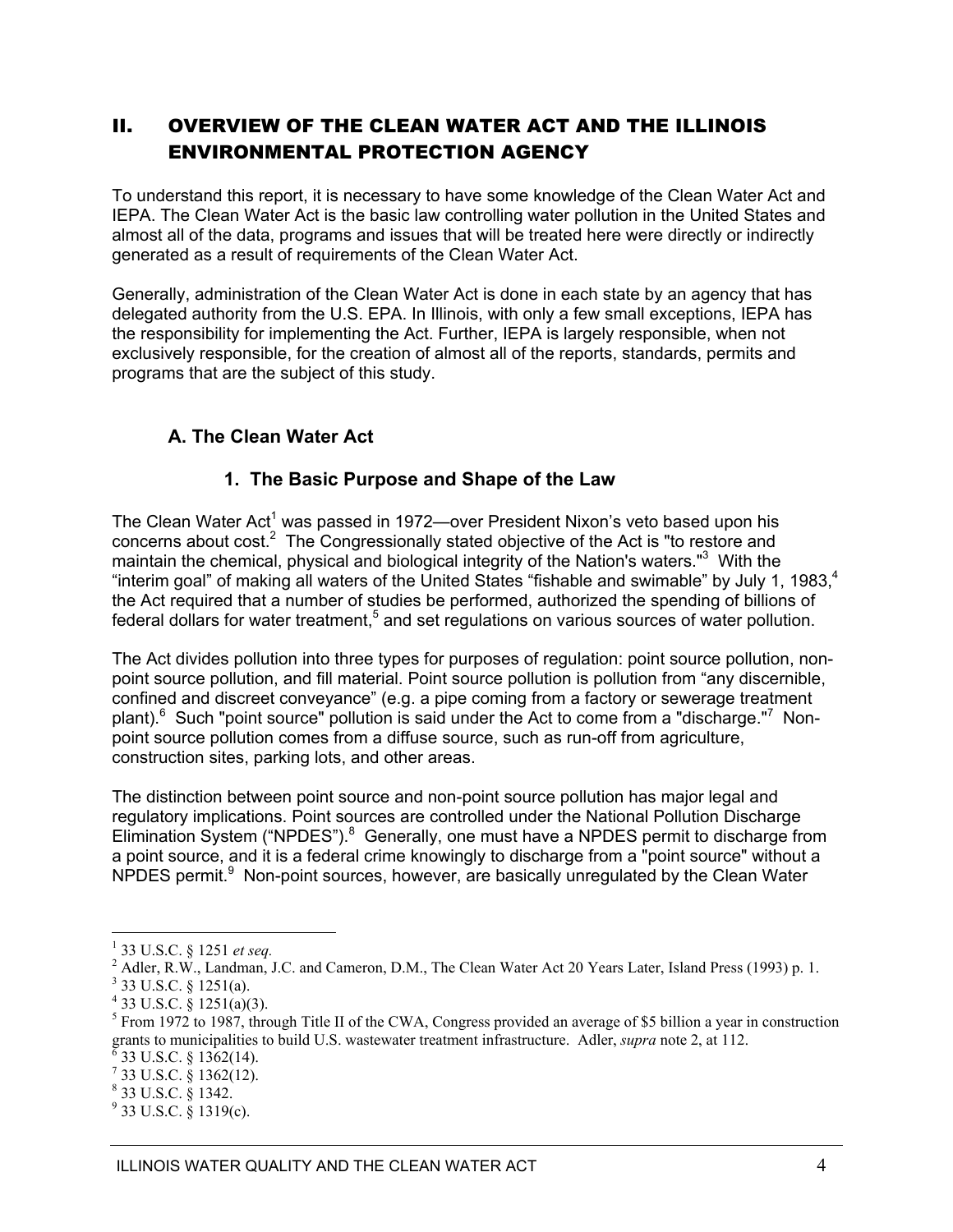Act. Instead, Section 319 of the Act<sup>10</sup> provides for states to develop plans for controlling nonpoint source pollution and authorizes federal expenditures for this purpose, but does not establish mandatory controls.

Unfortunately, the line between "point source" and "non-point source" pollution is quite vague. Each molecule of pollution reaches water from some discrete source if one is willing to consider small enough "points." Therefore, substantial litigation and debate has occurred regarding whether particular pollution is point or non-point source pollution.

The CWA sets elimination of discharges by 1985 as a "national goal."<sup>11</sup> A lot of progress has been made cleaning up point sources since 1972, but plainly the "elimination" system has not worked so far. There are currently thousands of permitted point sources in Illinois and undoubtedly there are also many illegal discharges. In addition, non-point source pollution, particularly as to nutrients (from fertilizer, manure, and soil run-off) and pesticides, remains a substantial problem.

The third type of pollution under the Clean Water Act is "filling," i.e. the placing of materials in a wetland or other water of the United States for the purpose of creating dry land. Section 404 of the Act requires a permit from the U.S. Army Corps of Engineers to fill.<sup>12</sup>

Much of the Clean Water Act that has been controversial, but Section 404 has probably sparked the most controversy. The principle areas of disagreement have related to general permits, the range of waters protected, and the meaning of "fill."

Regarding general permits, the Corps has created a number of these permits that do not require full consideration by the Corps or notice to the public**.** General permits allow certain categories of activities that destroy wetlands and other waters, such as homebuilding that destroys less than one-fourth of an acre of wetlands, to go forward without real regulation or public review.

The Supreme Court recently narrowed the reach of the Clean Water Act over waters that are not "adjacent or connected to" navigable waters.<sup>13</sup> This opens the possibility that numerous wetlands and certain ephemeral streams and ponds could be filled without a permit under Section 404. The question of what it means for a water body to be adjacent or connected to navigable water is highly debatable and being played out in federal agencies and courts.

Further, like many other key distinctions made in the Act, the distinction between "fills" and other discharges is not clear. For example, there has been substantial debate regarding whether mountaintop removal coal mining (which involves stripping off the tops of mountains and placing the materials in river valleys) constitutes fill or discharge from a point source.<sup>14</sup>

 $\overline{a}$ 10 33 U.S.C. § 1329.

 $11$  33 U.S.C.  $\frac{8}{9}$  1251(a)(1).

<sup>12 33</sup> U.S.C. § 1344.

<sup>&</sup>lt;sup>13</sup> SWANCC v. U.S. Army Corps, 531 U.S. 159 (2001).

<sup>&</sup>lt;sup>14</sup> *See* Kentuckians for the Commonwealth v. Rivenburgh, 317 F.3d 425 (4th Cir. 2003). The efficacy of the U.S. Army Corps of protecting wetlands in Illinois is an important topic but outside the scope of this report.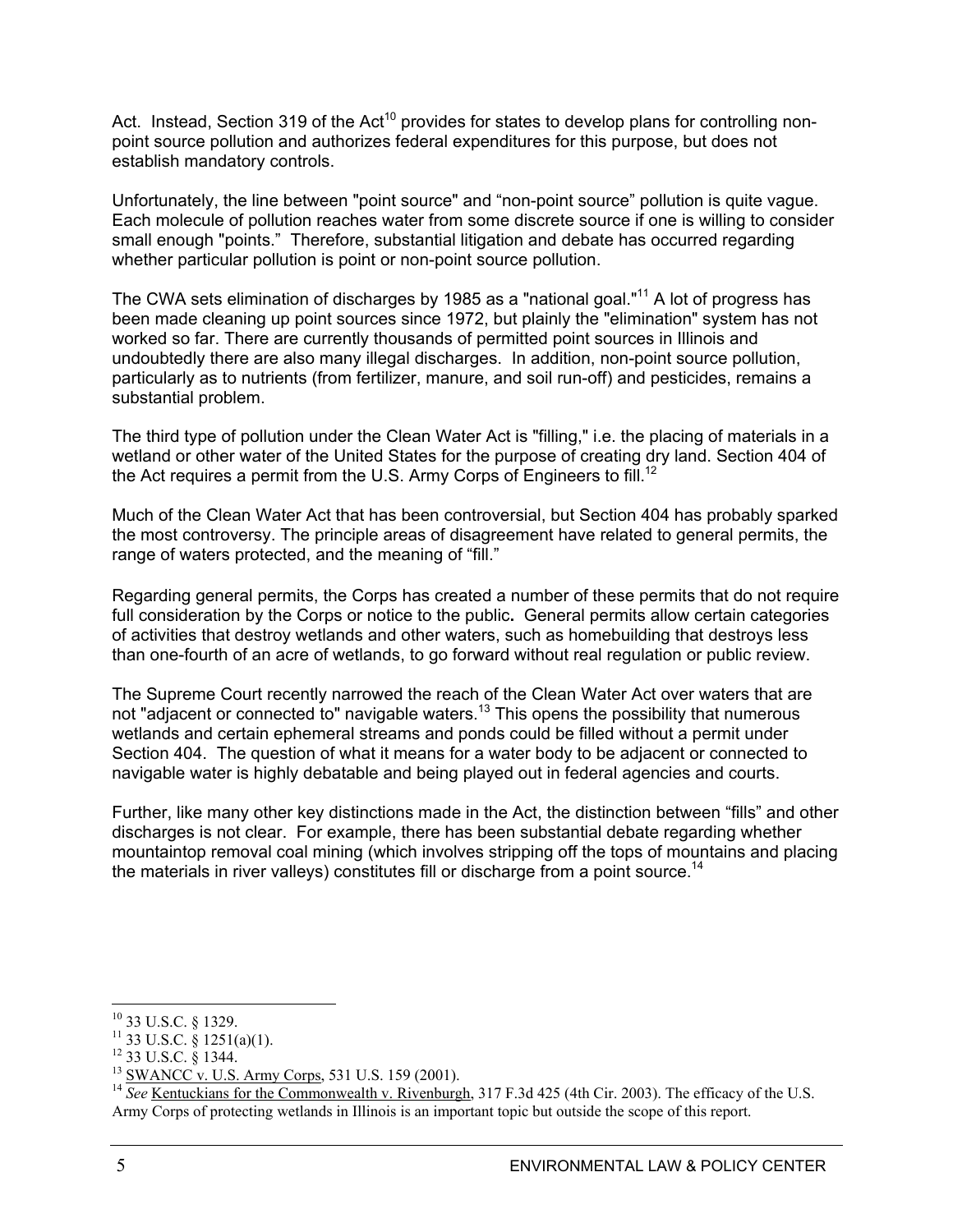Finally, because Section 404 covers only "fills," draining and excavation activities that destroy wetlands now often avoid regulation. In sum, while Section 404 certainly has done much good, the protective net Section  $404$  offers for wetlands is full of holes.<sup>15</sup>

### **2. NPDES Permits**

As noted, when the Clean Water Act was enacted in 1972, it was hoped that discharges would be eliminated by the mid-1980s. It was thought that, while the technology was developed and put in place to eliminate discharges, municipalities, companies and other persons needing to discharge were to obtain NPDES permits. Over time, NPDES discharge limits were to be tightened until the discharge was eliminated.<sup>16</sup>

While the technology to eliminate discharges is developed, permit limitations on the quantity and types of pollution permitted are to be set according to either technology-based effluent limits or water quality standard based limits, whichever is more stringent.<sup>17</sup> Technology based limits are set as to each type of discharger (e.g. oil refineries) based upon what level of pollution control is economically and technologically feasible for all dischargers of that type to achieve. If a polluter is seeking to discharge into a water body with much dilution and not a lot of dischargers, technology-based limits will generally be sufficient to protect water quality. In fact, such limits may be more stringent than is thought necessary to protect drinking water, swimming and aquatic life. Nonetheless, the Clean Water Act requires all dischargers to meet at least the minimum technological standards, on the theory that the solution to pollution is generally not dilution. We are to be working toward zero discharge.<sup>18</sup>

Where there is little dilution, there are a lot of dischargers or the discharger seeking a permit is discharging highly toxic materials, technology-based limits are not sufficient to protect human health and aquatic life. Water quality based effluents limits ("WQBELs") are then necessary. WQBELs are set taking into account the current conditions of the water into which the permittee will be discharging and determining the maximum level of each pollutant that can be discharged without causing a violation of water quality standards.

There are several concepts here, and a very simplified example may be useful. Let us say, hypothetically, that a business wants to discharge iron in its wastewater into a stream and that the effluent flow from its factory will be five (5) cubic feet per second. Based upon analysis of economical wastewater treatment methods for that type of business, U.S. EPA might have determined that the hypothetical business with a certain level of production should not be allowed to discharge wastewater with a concentration of more than 4 mg/L of iron. So 4 mg/L would be the technology based effluent limit and the NPDES permit should contain a limit that allows the business to discharge no more than 4 mg/L of iron in its discharge no matter what the nature of the stream into which it will discharge.

<sup>&</sup>lt;sup>15</sup> Except for in three northeast Illinois counties, Illinois does not have any program that protects wetlands on private lands. Illinois badly needs to enact a state law that supplements the Clean Water Act's protections against destructive fills. See Illinois Natural History Survey, Status and Function of Isolated Wetlands in Illinois, Special Publication No. 23 (Winter 2003). However, as this report is focused on implementation of the Clean Water Act, no more will be said here of the efforts to enact state wetland protection legislation.<br><sup>16</sup> Adler, *supra* note 2 at p. 137; Rodgers, Jr., W.H., Environmental Law, Second Edition (1994) pp. 361-62.

<sup>&</sup>lt;sup>17</sup> 33 U.S.C. § 1311(b)(1)(C); *see also* Rodgers, *supra* note 16 at p. 352<br><sup>18</sup> More on NPDES permits and how members of the public can participate in the NPDES process can be found at http://www.rivernetwork.org/marketplace/permitguide.cfm.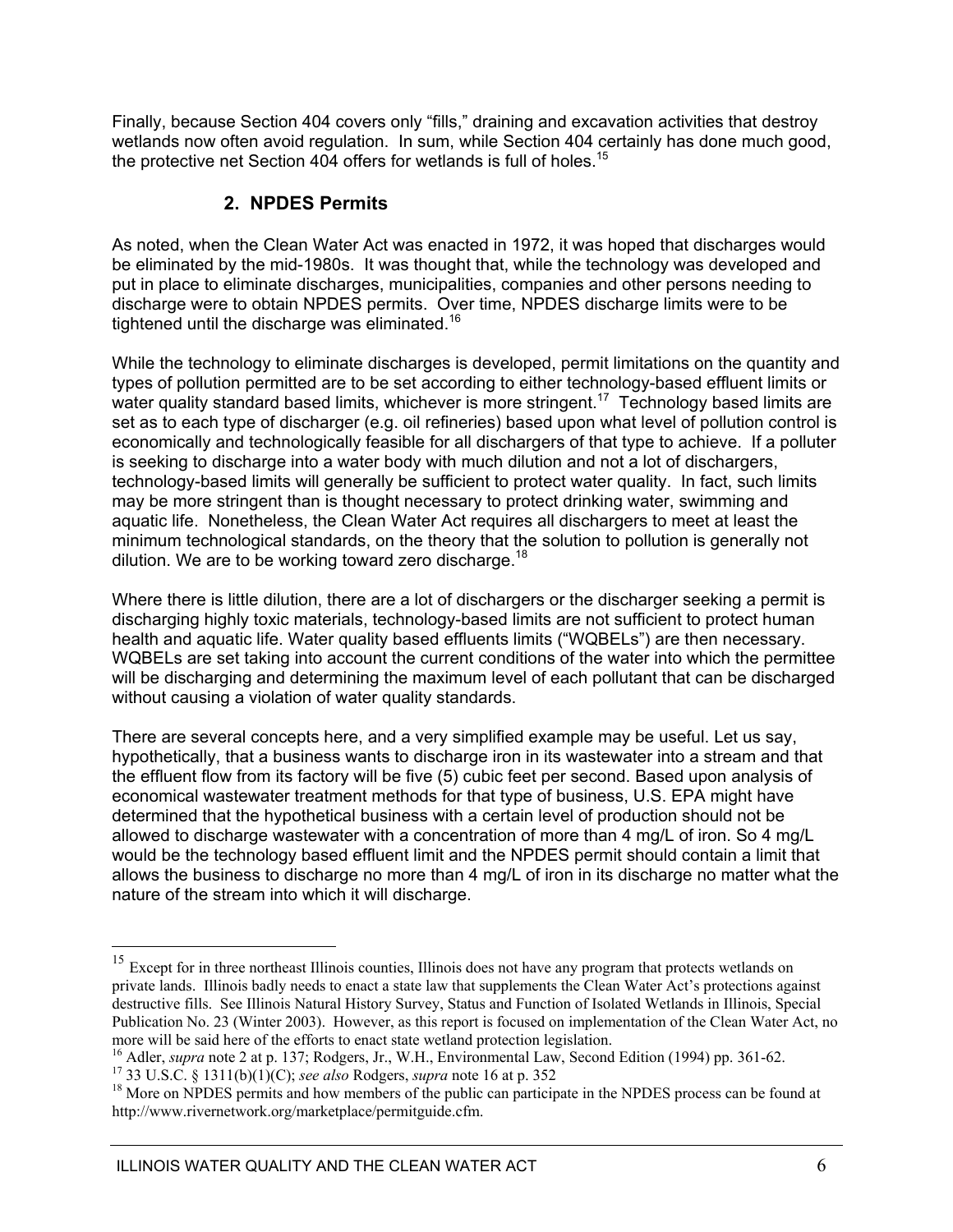However, the water quality standard for iron is 1 mg/L.<sup>19</sup> If there is less than fifteen cubic feet per second of (iron-free) flow in the stream upstream of the discharge, the technology-based standard of five cubic feet per second at 4 mg/L would lead to a violation of the water quality standard below the discharge point. Therefore, a WQBEL would be needed. For example, if the upstream stream flow were only 5 cubic feet per second, a WQBEL of 2 mg/L would be needed to prevent a violation of the 1mg/L water quality standard for iron. Therefore, the iron limit in the NPDES permit should be 2 mg/L. The hypothetical business would have to get its concentration of iron down to half of what is generally required of the industry because of the particular situation of the water into which it is discharging.<sup>20</sup>

Permit limits are generally enforced through self-monitoring. The permits are supposed to spell out the monitoring required.<sup>21</sup> The permit holders are to collect samples and file monthly discharge monitoring reports on the levels of pollution in their discharge. Obviously, this system provides incentives for permit holders to monitor inaccurately or at least to monitor at times in which it is less likely that a permit violation will be found. There are, however, some checks on self-reporting, including facility inspections and ambient water quality monitoring.<sup>22</sup> U.S. EPA, states and, after giving 60 days notice, citizens may bring suit to enforce permit limits.<sup>23</sup>

### **3. Water Quality Standards**

Water quality standards are composed of designated uses, criteria, implementation rules and antidegradation rules. "Use" designations are, as the name implies, a designation by the state as to the use or uses to be made of the water. For example, a water body might be designated for use as a drinking water source, for aquatic life and/or for swimming. In Illinois, there are only three use categories: general use, public and food processing water supply, and secondary contact.24

States have some latitude as to how they classify uses and the types of classification made, except that states may not designate a water body for the use of waste transport and assimilation.25 In general, the use designation will dictate the criteria that will be applied. So, for example, in Illinois if a water is designated for general use, which includes swimming use, there will be criteria for pathogens that will be applicable that would not be applicable if the water was designated only for secondary contact, i.e., no swimming.

Criteria can be narrative or numeric. Narrative standards contain a narration, e.g., water must not be "offensive,"<sup>26</sup> and are generally somewhat subjective and hard to enforce.

<sup>19 35</sup> Ill. Admin. Code 302.208(f).

<sup>&</sup>lt;sup>20</sup> Of course, nothing is ever as easy as our example. There is generally some background level of the pollutant in the water and the stream flows, effluent flows and concentration level are never constant over time. There may also be mixing problems and the standards for many pollutants vary based on the hardness or pH of the water because the pollutants involved are more or less toxic depending on hardness or pH.

 $21$  40 C.F.R. § 122.48.

<sup>&</sup>lt;sup>22</sup> Unfortunately, unreported violations are also discovered through fish kills and other obvious environmental damage.

<sup>23 33</sup> U.S.C. §§ 1319, 1365.

<sup>&</sup>lt;sup>24</sup> 35 Ill. Admin. Code Pt. 302. There are also special rules for Lake Michigan that in effect treat the Lake as an additional use category.

<sup>25 40</sup> C.F.R. § 131.10(a); *see also* U.S. Environmental Protection Agency, Water Quality Standards Handbook (Second Edition, 1994) p. 2-1

 $^{26}$  35 Ill. Admin. Code 302.203.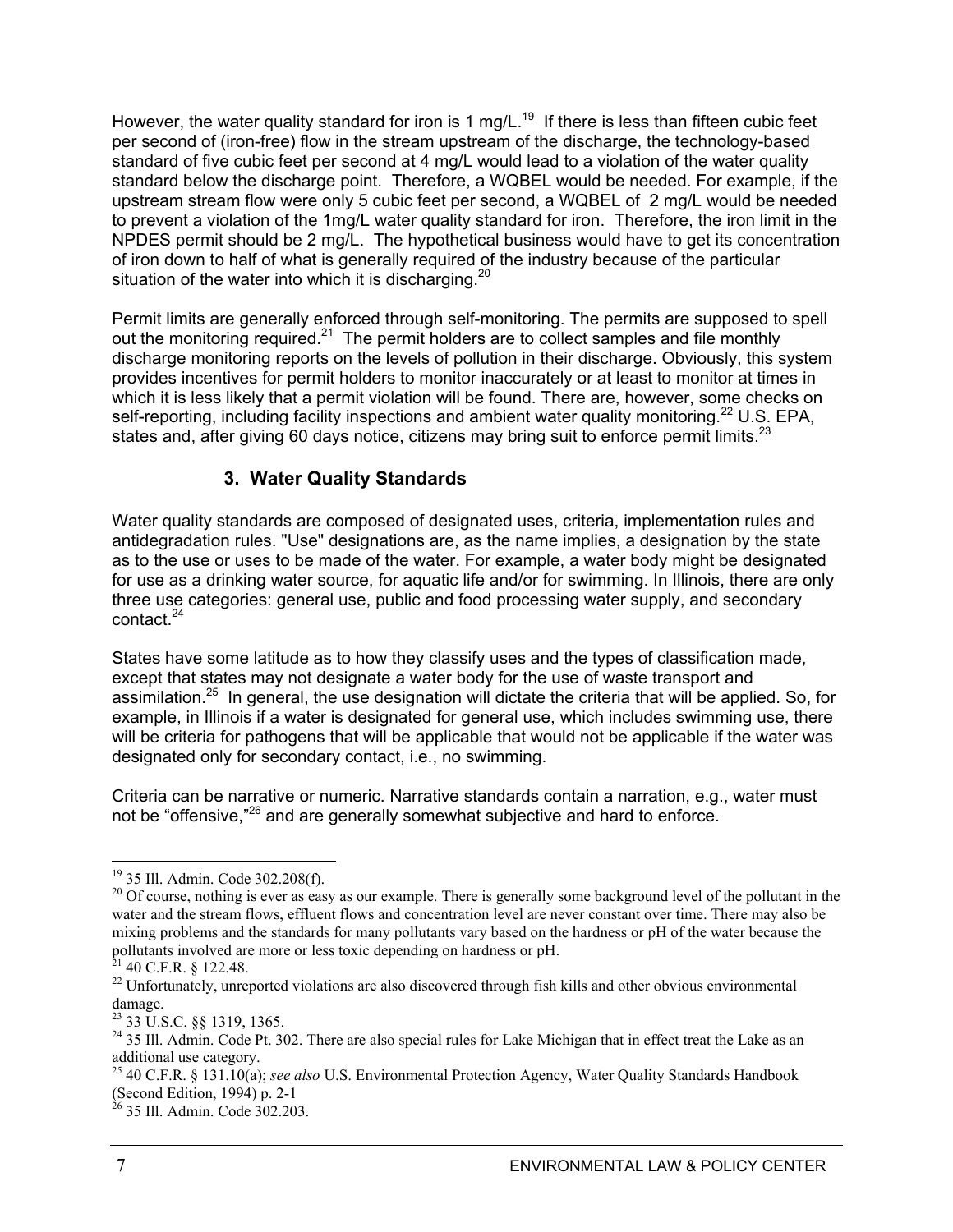Numeric standards are generally based on toxicity testing with the general presumption that it is the concentration that makes the poison.<sup>27</sup> A substance is acutely toxic at a given concentration if it kills quickly at that concentration. A substance at a particular level may also be chronically toxic; that is, it harms humans or wildlife if they are subjected to it over time. To develop water quality standards for aquatic life, organisms are subjected to various concentrations of pollutants and deaths or other effects are observed.

Normally the process for developing numeric standards is that U.S. EPA develops criteria, which are used by states to set standards. States do not have to adopt U.S. EPA criteria as standards, but must have some scientific basis for setting their own standards.<sup>28</sup> In many cases, states have failed to adopt any standard at all despite the fact that U.S. EPA has developed criteria.

Implementation rules tell how to set NPDES permit limits based on water quality standards. The amount of discharge, background conditions and a number of other factors must be taken into account in setting limits. The implementation rules can be as important as the numeric standards because the manner in which factors such as flow, background concentrations, measurement and monitoring are specified may be as important as the numeric standards in deciding on the effluent limits.

Antidegradation rules say when it is permissible to allow new or increased loadings of pollutants into rivers, lakes and streams.29 Under the Clean Water Act, it is basically never permissible to issue permits to pollute in an amount that will harm existing uses of the water body. It may be permissible to allow more pollution into a water body if it is necessary to do so to allow important social or economic development and existing uses will not be harmed. Further, states are required to establish rules for designating "Outstanding National Resource Waters." If a water body is designated as an Outstanding National Resource Water, new loadings of pollutants to it are almost never allowed. Because antidegradation deals mainly with new and increased pollution, it often raises major sprawl and "smart growth" issues.

### **4. TMDLs**

Under Section 303(d) of the Clean Water Act, states are to list water bodies not meeting water quality standards.<sup>30</sup> For each listed water body for each pollutant present at levels in excess of the water quality standard, states are to calculate the "total maximum daily load" ("TMDL") of the pollutant that the water body can accept without violating the WQS. TMDL calculations must be approved by U.S. EPA.

Once a TMDL is completed, the issue becomes how to implement it. If the water body is impaired by point sources, NPDES permit limits must be lowered so as to get the total loading within the TMDL.

 $^{27}$  The most frequent exception here relates to chemicals that bioaccumulate up the food chain, for instance, mercury. The object with regard to such chemicals is to limit concentrations in the water body to a level low enough to ensure that valued species at the top of the food chain, such as eagles, are protected and predator species of fish will be safe to eat.

<sup>28 40</sup> CFR § 131.11.

<sup>29 40</sup> C.F.R. §131.12.

 $30$  33 U.S.C. § 1313(d).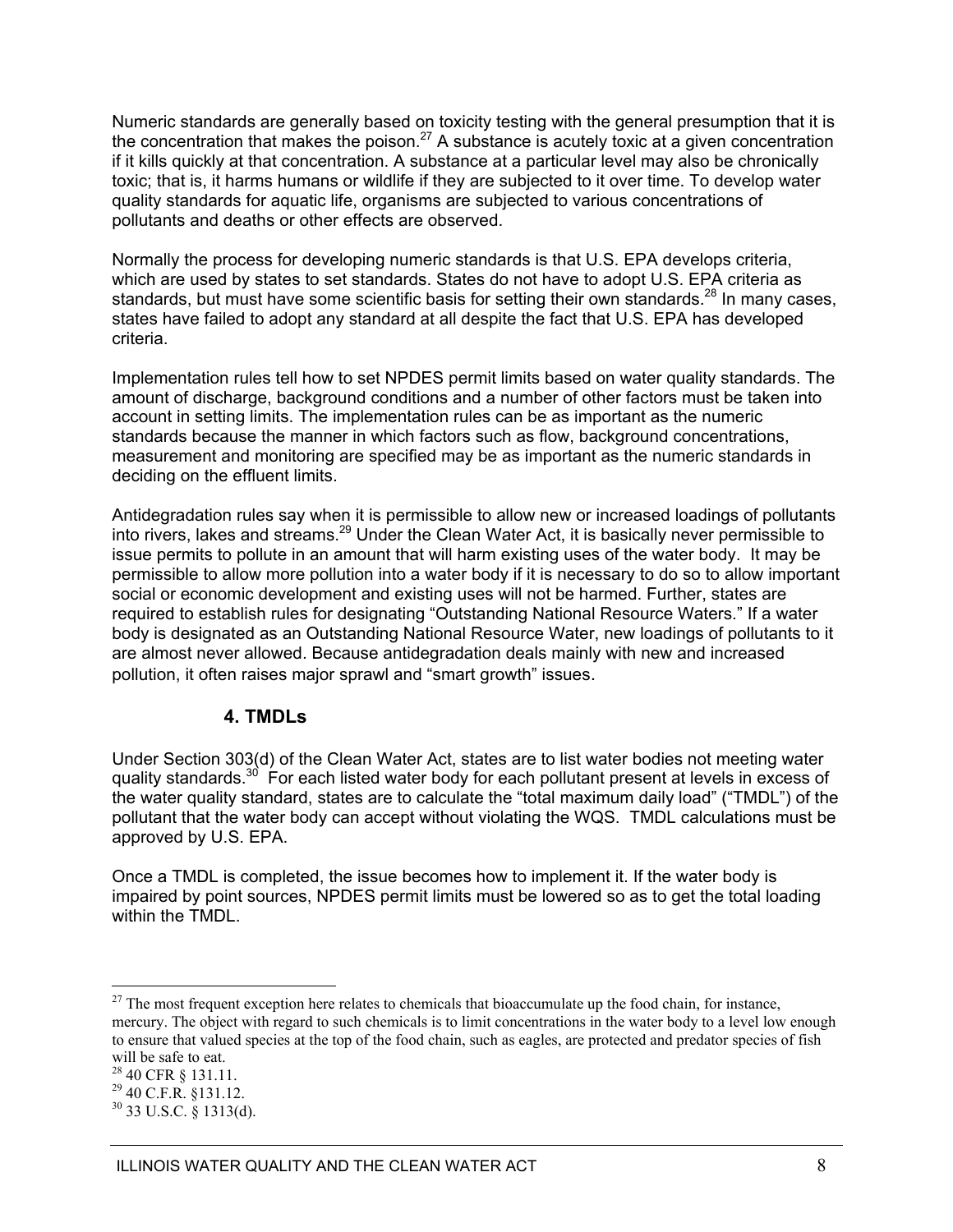If the water body does not meet WQS because of non-point sources, it is unclear how the TMDL is to be implemented. Should states extend regulatory controls to non-point sources to bring waters into compliance with standards?<sup>31</sup> Another special problem is air deposition. Should a state limit coal combustion to prevent mercury from coal-fired power plants from reaching state waters? Clean water advocates hoped to use Section 303(d) to leverage regulatory controls or effective voluntary controls of non-point pollution, but that has happened in only a few cases.

States have dragged their feet for 25 years on creating the TMDL water body restoration plans required by the Act. Section 303(d) provides that the U.S. EPA must carry out TMDL studies if the states refuse to do so. A series of lawsuits convinced U.S. EPA to force states to create Section 303(d) lists and do TMDL calculations. However, there was a political backlash against forcing states to move forward with TMDLs, leading the U.S. EPA to revoke the revisions to the TMDL regulations that it issued in 2000.<sup>32</sup> EPA is currently considering whether to make new revisions to the TMDL regulations.

Each state, including Illinois, recently issued draft lists of waters needing TMDLs during 2003- 04. Illinois' list contains 411 watersheds and sets forth a schedule for TMDL production that stretches through the year 2017. $^{33}$  IEPA has completed only a few TMDLs. $^{34}$  Some other states have done hundreds.

### **B. The Illinois Environmental Protection Agency and Other State Agencies**

As explained by the IEPA Website: 35

The Illinois General Assembly was the first state legislature in the nation to adopt a comprehensive Environmental Protection Act. It was signed into law by Governor Richard Ogilvie and became effective on July 1, 1970. As a part of that act, the Illinois Environmental Protection Agency was created. The mission of the Illinois EPA is to safeguard environmental quality, consistent with the social and economic needs of the State, so as to protect health, welfare, property and the quality of life.

Today, the Illinois EPA is composed of roughly 1,200 employees, working in the headquarters in Springfield and in nine field offices and three laboratories throughout the state.

 \* \* \* The IEPA was delegated authority on October 23, 1977, to issue NPDES permits to Illinois communities and industries. Transfer of this authority to the State gave Illinois industries and municipalities the opportunity to work directly with the IEPA regarding their

<sup>&</sup>lt;sup>31</sup> California has done this. *See* <u>Pronsolino v. Marcus</u>, 91 F.Supp. 2d 1337 (N.D. Cal. 2000). <sup>32</sup> 67 Fed. Reg. 70920 (Dec. 27, 2002).

<sup>33</sup> Illinois Environmental Protection Agency, Illinois 2002 Draft Section 303(d) list, IEPA/BOW/02-009 (June 2002), p.13.

<sup>&</sup>lt;sup>34</sup> Two TMDLs for Illinois water bodies (Cedar Creek in Galesburg and Governor Bond Lake) were prepared by consultants to U.S. EPA and. As of August 2002, IEPA was developing 17 TMDLs using outside consultants. Illinois Environmental Protection Agency, Performance Self Assessment, IEPA/ENV/02-013 (August 2002) p.31. <br><sup>35</sup> <www.epa.state.il.us/about>.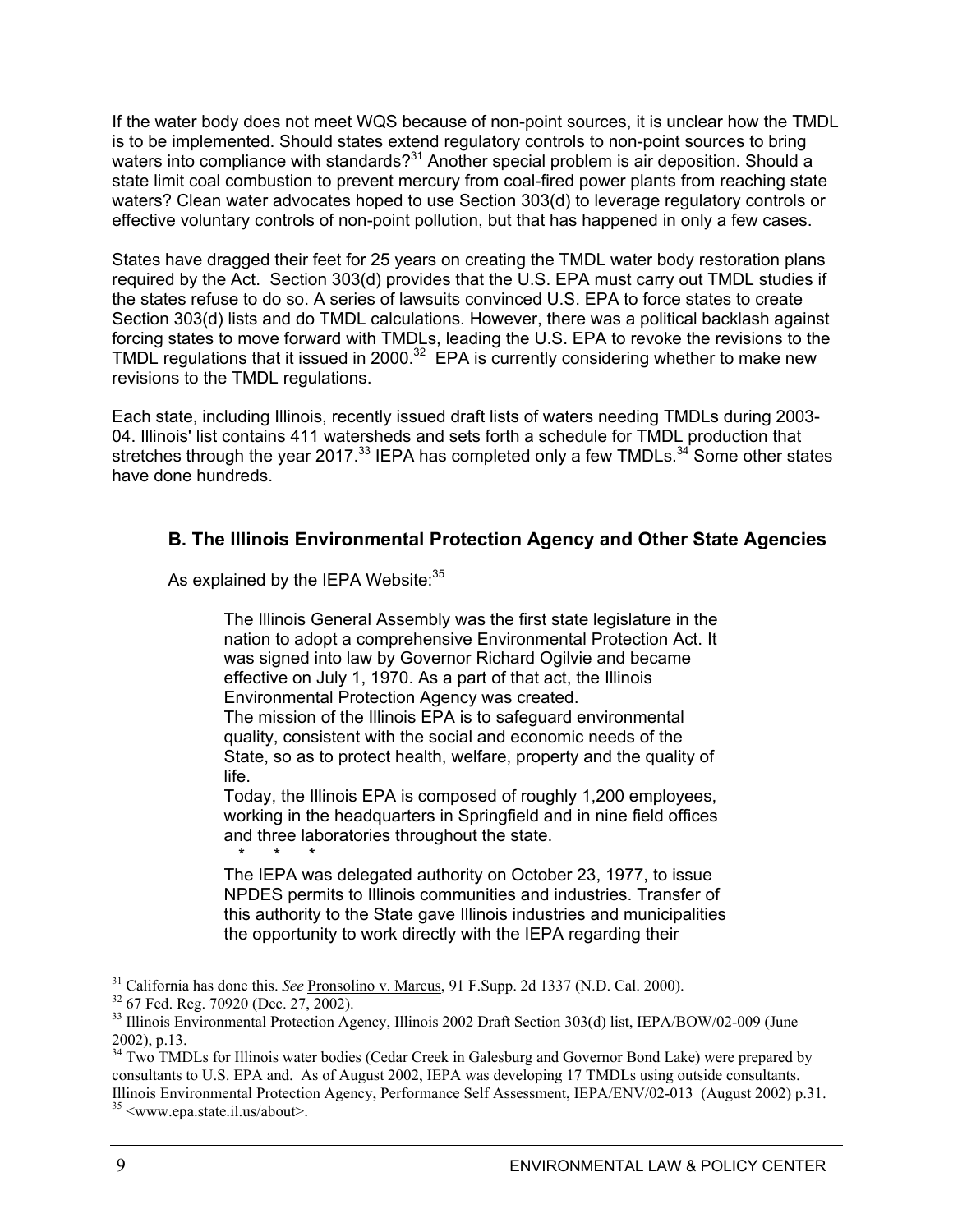wastewater construction and discharge permits. Prior to the State being delegated NPDES authority, a discharger would have to obtain construction permits from the State and discharge permits from the USEPA.

The Director of IEPA is Renee Cipriano. As stated by the press release announcing Ms. Cipriano's re-appointment by Governor Blagojevich:

> Cipriano has been asked by Gov. Blagojevich to continue in her capacity at the state's EPA, which she has directed in Springfield since 2001. In that role, she is responsible for the implementation and administration of all environmental laws and programs for the state. She also served as co-chair of the governor's Energy Cabinet.

Prior to her appointment to the EPA, she served as a senior advisor on environmental and natural resources to then-Gov. George Ryan. In the mid-1990s, she was associate director and chief counsel of the Illinois EPA. She has also served in private legal practice, as a partner in the environmental law group at Schiff Hardin & Waite.

She holds her undergraduate and law degrees from Loyola University in Chicago.

Although IEPA is the principal body implementing the Clean Water Act in Illinois, there are four other significant players. The Illinois Pollution Control Board ("IPCB") sets water quality standards, generally based on recommendations by IEPA. The IPCB also is responsible for regulations relevant to permitting, monitoring and enforcement. It hears permit appeals. It is supposed to be a science-oriented quasi-judicial body, but historically some of the appointees have had little relevant expertise.

The Illinois Department of Natural Resources, particularly through the Natural History Survey and the Water Survey, has much of the hydrological and biological expertise in the state but is largely confined to an advisory role in the regulatory process. Until recently, IDNR's advice on standards and permitting issues was generally ignored.

The Illinois Department of Public Health ("IDPH") is in charge of regulating septic wastewater systems. Issues regarding IDPH regulation of septic systems are discussed below.<sup>36</sup>

Finally, the Illinois Attorney General's office brings cases to prosecute violations of the Clean Water Act. IEPA does not have authority to bring its own causes of action against violators in court or even before the Pollution Control Board.<sup>37</sup> Although the Attorney General can bring cases on her own, historically the Attorney General has waited for a referral from IEPA before bringing a case. Under Section 31 of the Illinois Environmental Protection Act,<sup>38</sup> IEPA generally goes through an elaborate notice and negotiation process with the violator before referring a case to the Attorney General's office for prosecution.<sup>39</sup>

<sup>&</sup>lt;sup>36</sup> See Section VI.C.

<sup>&</sup>lt;sup>37</sup> People ex. rel. Scott v. Briceland, 65 Ill. 2d 485, 359 N.E. 2d 149 (1976).

 $38\overline{415}$  ILCS 5/31.

<sup>&</sup>lt;sup>39</sup> Of course, there is nothing to keep the Attorney General's office from going through IEPA files to look for violations and then bringing cases on its own. But the last few Attorney Generals have not shown so much initiative.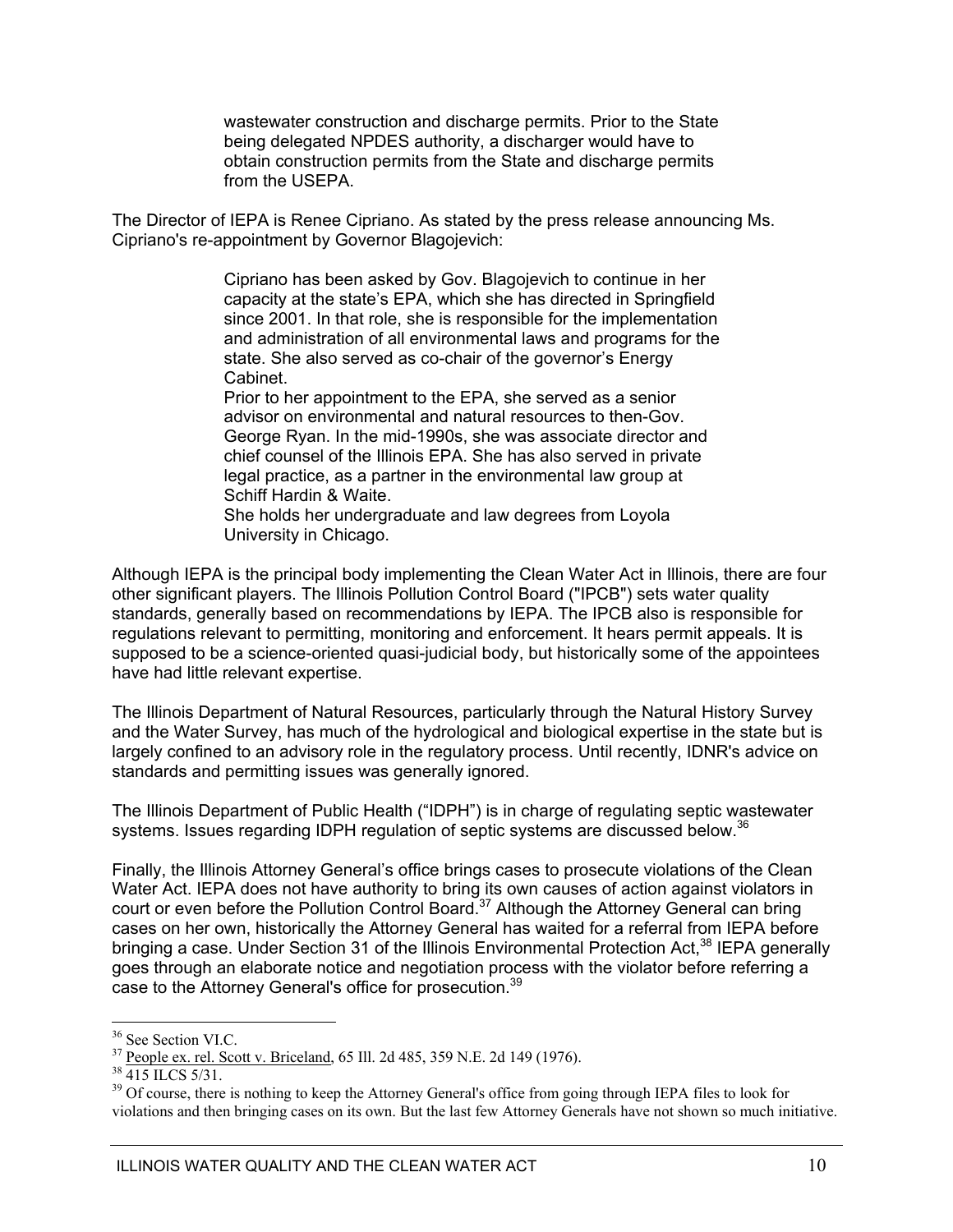### **C. The Budget for Illinois Water Programs**

Over the past few years, the total operating expenditures for IEPA's Bureau of Water are as follows:40

|          | <b>Total Operating Expenditures</b> | Clean Water Act Implementation |
|----------|-------------------------------------|--------------------------------|
| FY 2001: | \$27 million                        | \$18.9 million                 |
| FY 2002: | \$33 million                        | \$24.8 million                 |
| FY 2003: | \$33 million                        | \$25.2 million                 |

The majority of Bureau of Water funds come from the federal government. For example, the Bureau of Water utilized \$9.1 million federal dollars in fiscal year 2002 to manage IEPA's largest program, the Revolving Loan Fund. The Fund gave \$153.2 million in loans to local governments in fiscal year 2002. The BOW received another \$16 million in federal grants to administer other water programs in FY 02.

In fiscal year 2003, the Bureau of Water spent \$17 million in federal grants for programs other than Revolving Loan Fund expenditures, which reflects an increase of \$4 \$1 million over fiscal year 2002 federal grants. This increase includes \$400,000 for the drinking water operator certification program and \$400,000 more for the non-point source control program.

Fiscal year 2003 federal grant funds for programs other than Revolving Loan Fund expenditures were as follows:\$13.7 million for clean water programs (\$3.5 million for NPDES program, \$5.4 million for non-point source projects, \$2 million for non-point source control operations, and \$2.8 million for TMDL and other federal activities) and \$3.3 million for the SDWA programs (\$2.7 million Public Water Supervisory System program, \$400,000 drinking water operator certification program and \$200,000 for public water security initiative).

Despite increases in federal grant funding, fiscal year 2003 operating expenditures for the Bureau of Water remained at \$33 million in fiscal year 2003.

### **1. Comparisons to Other States**

In fiscal year 2000, states spent an estimated \$4,479,511,907 on programs to protect water quality, drinking water, marine and coastal areas, and water resources.41 A significant percentage of these funds come from the federal government, with U.S. EPA the primary source.

It is difficult to compare state funding for Clean Water Act implementation because water resources, and the challenges to those resources, vary widely across the U.S. Moreover, each state environmental agency has a unique organizational structure that makes it cumbersome to compare apples-to-apples. Nonetheless, some comparisons can be made that are useful, and we have focused on Ohio and Minnesota. Ohio is very similar to Illinois in many ways, e.g., water resources, population, and industrial base. Minnesota is less populous and industrial than Illinois, but it has more water resources to protect.

<sup>&</sup>lt;sup>40</sup> All budget data in this section comes from conversations that ELPC staff had with the Illinois EPA's budget officer.

 $41$  Environmental Council of States, States Put Their Money Where Their Environment Is (2001).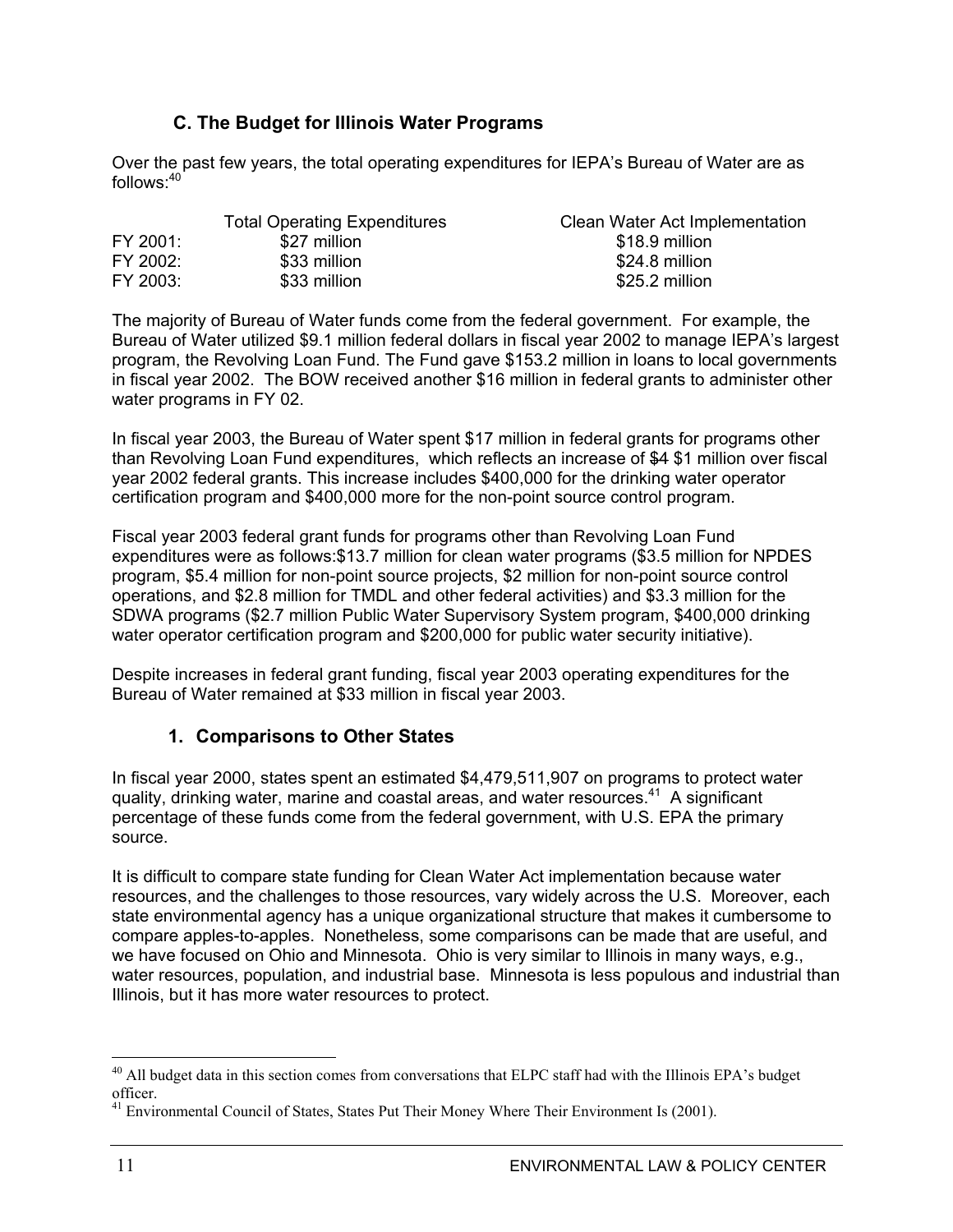#### NPDES Permitting

The data below indicates the number of staff working on NPDES permitting and compliance<sup>42</sup> at IEPA, the Ohio EPA (OEPA), and the Minnesota Pollution Control Agency (MPCA) compared to the number of permitted sources in each state. Compared to Ohio and Minnesota, Illinois appears to devote fewer resources for each regulated source.

|                           | FTEs <sup>43</sup> | <b>NPDES Individual Permits</b> | <b>NPDES General Permits</b> | ™otal  |
|---------------------------|--------------------|---------------------------------|------------------------------|--------|
| IEPA $(2003)^{44}$        | 130                | 2.050                           | "Thousands" $~1$ .000        | >6.000 |
| OEPA (2003) <sup>45</sup> | 103                | ---                             | ---                          | >4.000 |
| MPCA (2001) <sup>46</sup> | 78                 | 873                             | 551                          | 1.429  |

|                        | <b>Operating Budgets</b>                      |                                |
|------------------------|-----------------------------------------------|--------------------------------|
| FY 2000                | <b>Operating Expenditures: Water Programs</b> | Clean Water Act Implementation |
| IEPA <sup>47</sup>     | \$33,000,000                                  | \$24,800,000                   |
| Ohio EPA <sup>48</sup> | \$46,349,000                                  | \$30,265,000                   |
| MPCA <sup>49</sup>     | ----                                          | \$20,183,000                   |

#### Distribution of Expenditures for Water Quality Programs

Listed below is the approximate distribution of IEPA resources for Clean Water Act implementation versus national averages in the year 2000. The national average is based on data from 38 states.

|                               | <b>IEPA</b> | <b>National Average</b> |
|-------------------------------|-------------|-------------------------|
| Permitting, Compliance        |             |                         |
| and Enforcement               | 38%         | 37%                     |
| Septage                       | $0\%$       | 1%                      |
| <b>TMDLs</b>                  | 7%          | 8%                      |
| Reporting and planning        | 3%          | 7%                      |
| <b>WQ Standards</b>           | 2%          | 3%                      |
| Monitoring                    | 25%         | 10%                     |
| Non-point sources             | 7%          | 13%                     |
| <b>Clean Lakes</b>            | 3%          | N/A                     |
| Wetlands                      | 1%          | 6%                      |
| Coastal and Marine            | 1%          | 1%                      |
| Clean Water SRF, grants mgmt. | 7%          | 9%                      |
| Data Management               | 5%          | 3%                      |
| <b>Regional Initiatives</b>   | 1%          | 2%                      |

 $\overline{a}$ <sup>42</sup> Including permitted POTWs, stormwater dischargers, and industrial and other facilities.

<sup>&</sup>lt;sup>43</sup> "FTE" means Full Time Equivalent staff.

<sup>&</sup>lt;sup>44</sup> Illinois Environmental Protection Agency, NPDES Program Needs (2003). Current FTEs for IEPA are calculated from dollars per FTE identified for future needs.

<sup>45</sup> Ohio Environmental Protection Agency website <http://www.epa.state.oh.us/>.

 $46$  Office of Legislative Auditor, State of Minnesota, Water Quality: Permitting and Compliance Monitoring (2002).<br><sup>47</sup> Conversation with Illinois EPA budget officer, March 2003.

<sup>48</sup> State of Ohio, Office of Budget and Management, FY03 Budget.

<sup>49</sup> Minnesota Pollution Control Agency, Fax from Tim Scherkenbach (March 31, 2003).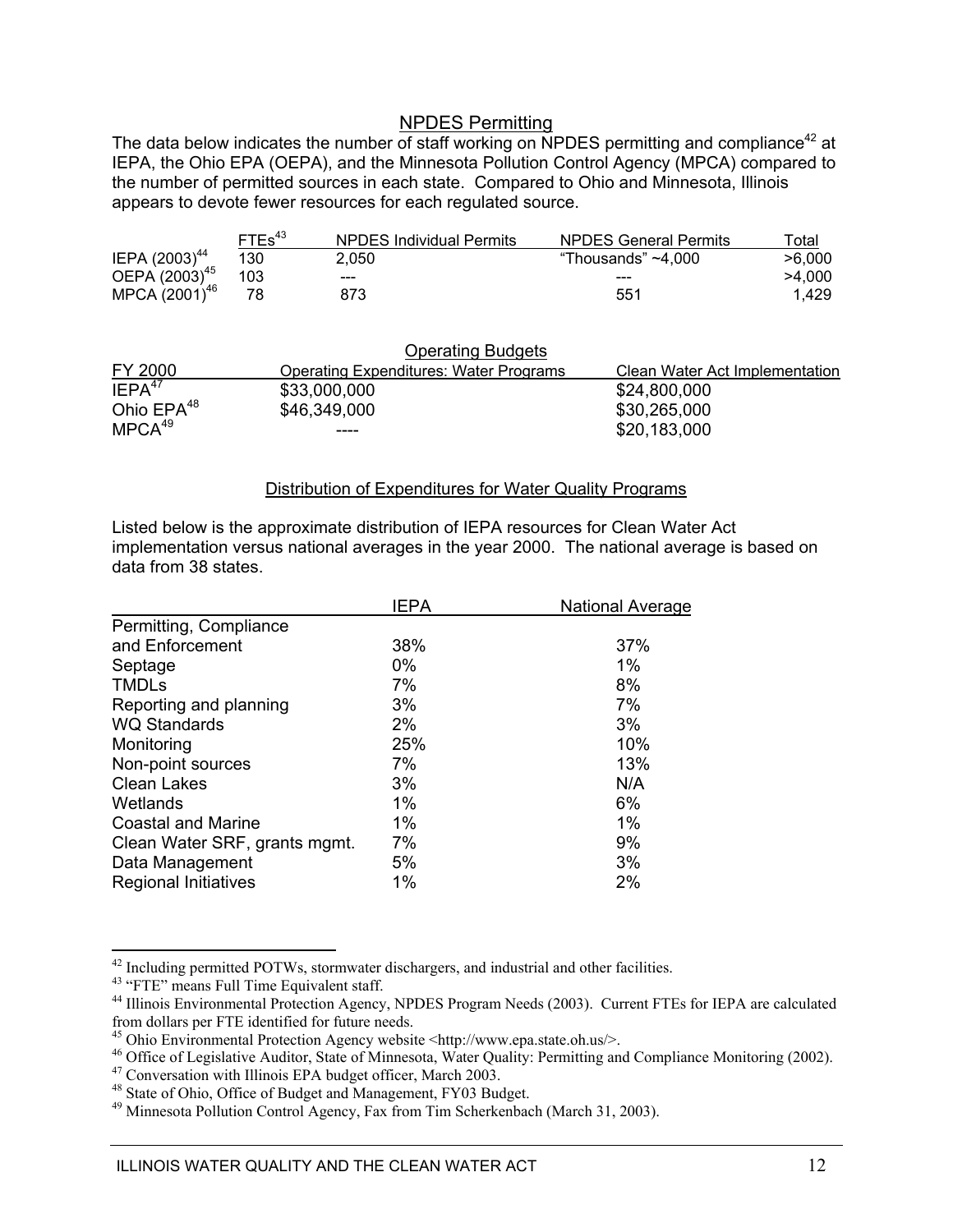Significant differences are found with monitoring, reporting and planning, and non-point sources. However, more recent financial data indicates that IEPA is spending less on monitoring, as a percentage of total spending on CWA implementation, and more in other areas. Funding for non-point source programs has increased since 2000, although it appears that the state still spends comparatively less than other states.

### **2. Bureau of Water Needs vs. Available Resources**

As described throughout this report, IEPA can and should implement a number of operational and policy changes to more effectively utilize available resources to protect Illinois' waters. However, it is also clear that IEPA lacks sufficient resources to do the job right. A back-log of permit applications and infrequent inspections and enforcement are in large part attributable to insufficient staffing.

In 2000, IEPA conducted a "Gap Analysis" in concert with the State Water Quality Management Resource Analysis Task Force, and the agency concluded that it needed more than twice as much funding for Clean Water Act implementation than was available at that time. In March of 2003, IEPA identified \$27.356 million in funding needed to administer the NPDES program alone, compared to \$13.491 million in current resources.<sup>50</sup> IEPA reports that 26 percent of individual permittees are operating on expired permits, and there is a back-log of 1000 permit renewal and modification applications. Moreover, new stormwater and CAFO requirements will result in the need for more permits and inspections.

Historically, one of the main reasons that the Bureau of Water was under funded and heavily dependent on federal funds was that until legislation was passed in Spring 2003 providing for NPDES fees, Illinois was one of only 11 states (and the only Midwest state) that failed to charge fees for reviewing and issuing water permits and monitoring permitted sources.<sup>51</sup>

Industrial and municipal wastewater dischargers have long been required to pay for the costs related to the issuance of NPDES permits in most states. In some cases, the revenue collected more than pays for the cost of administering and enforcing the state's water programs. Fees are an equitable source of revenue for permitting, monitoring and enforcement activities because they are paid by the entities that generate the pollution.

Fees in other states are typically collected for the following water pollution sources: (a) Industrial wastewater; (b) Industrial stormwater; (c) Coal mine and quarry runoff; (d) Concentrated animal feedlot operations; (e) Municipal wastewater treatment facilities; and (f) Municipal stormwater discharges. For example:

- Indiana's Department of Environmental Management charges industrial and municipal dischargers an annual permit fee of \$400 - \$1,000, plus an amount ranging from \$240 (<50,000 GPD) - \$34,000 (>100 MGD) per year based on daily discharge volume. The state collects \$4.1 million annually from these permit fees.
- Minnesota charges major municipal dischargers from \$5,900 (<5 MGD) \$175,000 (>50 MGD) annually based on pollution discharge volume. Major industrial dischargers pay from

 $\overline{a}$ <sup>50</sup> Illinois Environmental Protection Agency, NPDES Program Needs (2003).

<sup>&</sup>lt;sup>51</sup> The State of Illinois charged a fishing license fee for people seeking to fish from our waterways, a canoe license fee and a fee for hunters to hunt along the banks of our streams. But businesses and municipalities paid nothing to discharge millions of gallons of wastewater into Illinois rivers each day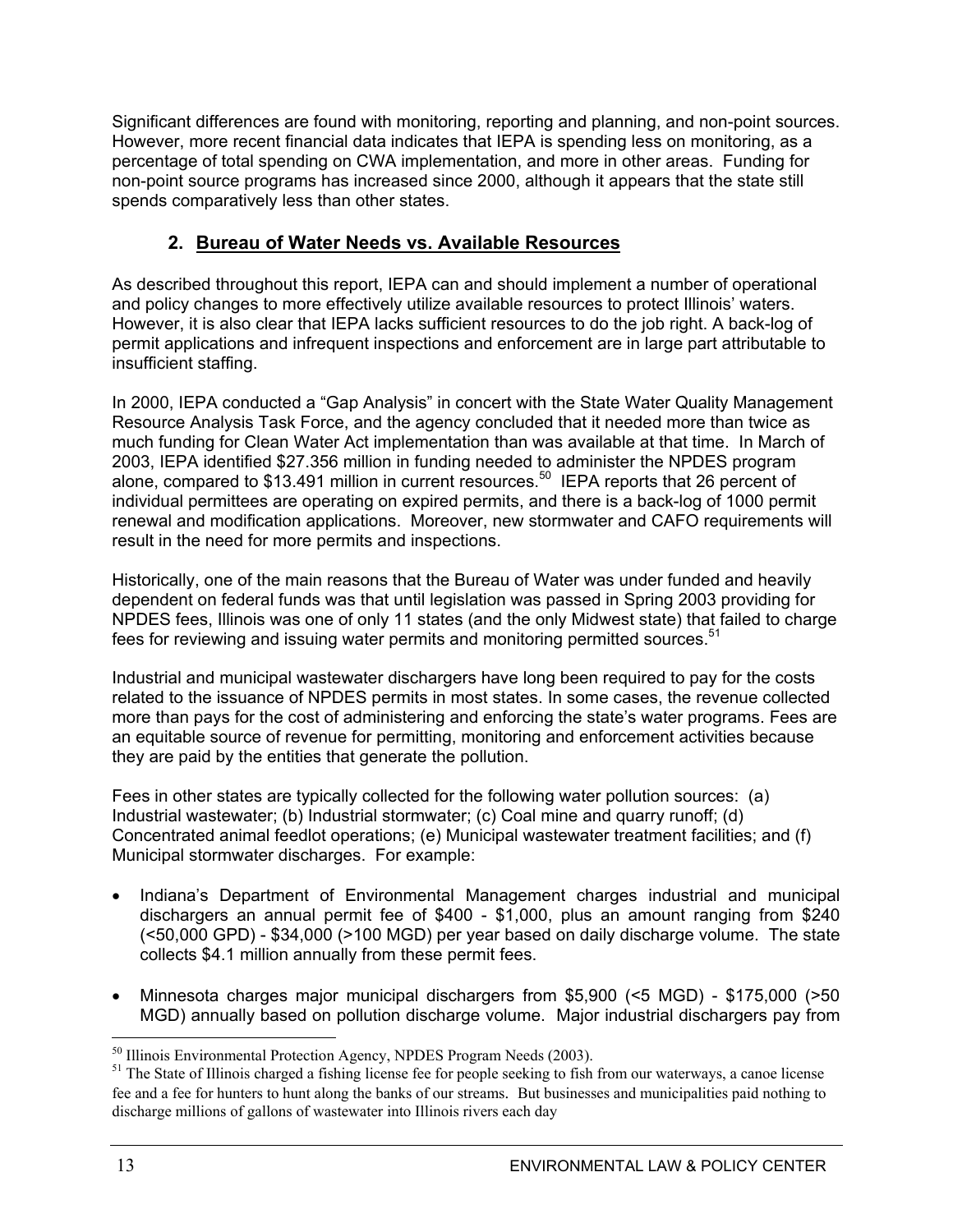\$8,500 (<5 MGD) - \$44,000 (>20 MGD) annually. Fees for non-major dischargers range from \$500 - \$1,000 annually. Minnesota collects \$2.8 million each year, and the fees were recently increased by 25% to reflect declining support for the program out of general revenue funds.

Wisconsin's fee structure reflects both the volume discharged and concentrations of various pollutants in the wastewater flow. Wisconsin's stormwater fees alone generated \$8.2 million in 2000

Under the legislation passed in spring 2003, fees for NPDES permits were established that would be sufficient to pay for many of the programs that IEPA has failed to implement properly in the past for lack of funds. 52 These fees on NPDES permits and certain other IEPA permits relating to water pollution control programs are designed to raise over \$20 million*.*

Unfortunately, under the budget approved by the legislature in May, most of the funds that will be raised by the fee may be taken by the Director of the Bureau of the Budget for the purpose of balancing the general revenue fund. There will probably be no new money for IEPA programs this year although, as will be discussed further below, IEPA is not now adequately performing many tasks it must do under the Clean Water Act. In addition, IEPA, without new money, must implement substantial new federally-mandated programs to control pollution from urban stormwater and large animal feeding operations.

Finally, it should be noted that some states have passed large bond issues to improve water quality. In 1998, Michigan voters passed a \$675 million Clean Michigan Initiative, much of which is focused on water quality programs.<sup>53</sup>

 $52$  SB 1903, the state budget.

<sup>53</sup> Michigan, 2002 Section 305(b) Report (April 2002) p.5.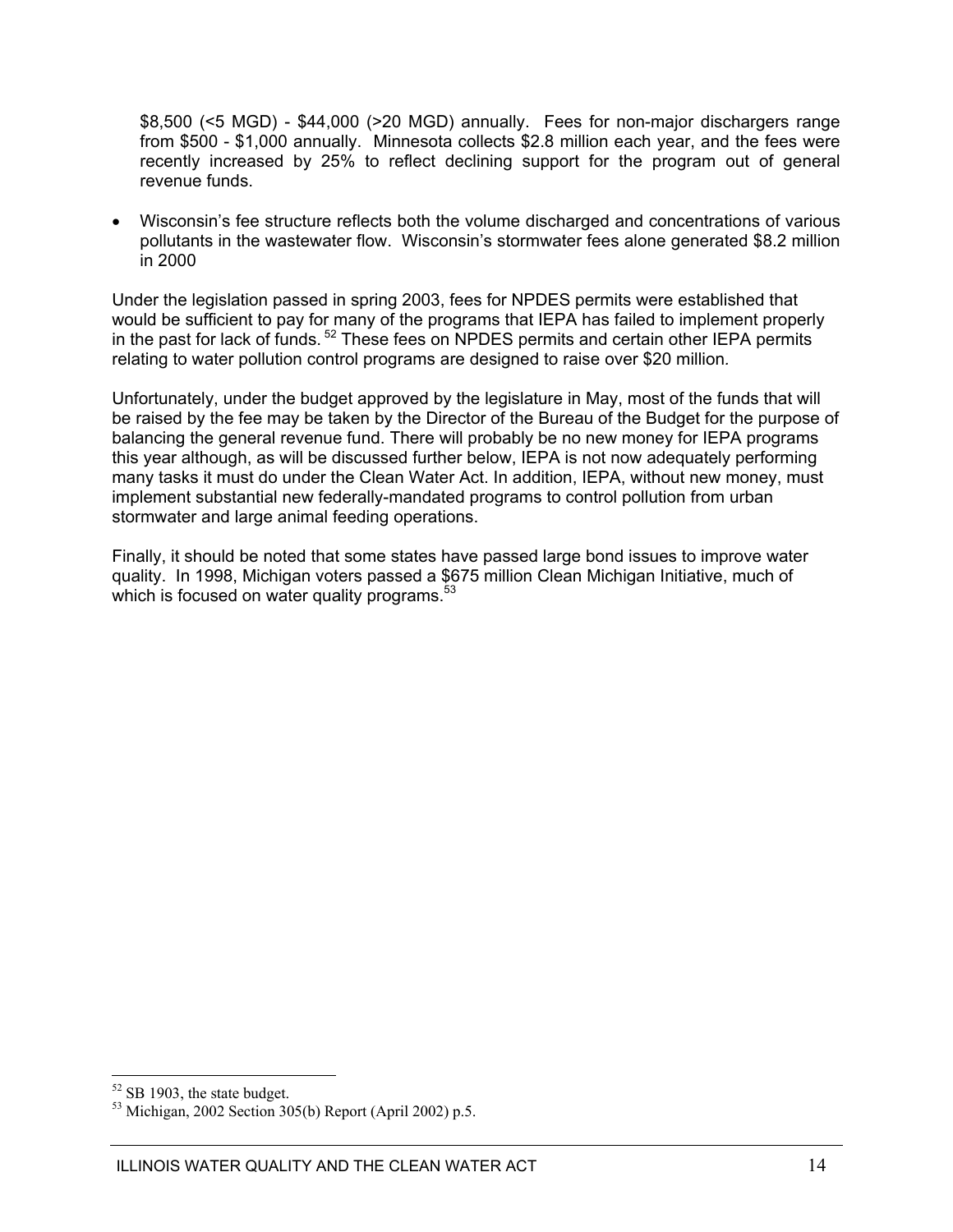### **III. WATER QUALITY TODAY: WHAT IS THE CONDITION OF ILLINOIS LAKES AND STREAMS?**

There is a great deal of data on Illinois water quality, much of which is summarized in the report that IEPA files in compliance with Section 305(b) of the Clean Water Act. The Illinois 305(b) report states the percentage of Illinois waters that are meeting the applicable water quality standards. For the waters that are not meeting standards, the report attempts to identify the "cause" of the impairment, which is the type of pollution that is keeping the water from meeting standards.<sup>54</sup> The 305(b) report also attempts to identify the "source" of the impairment, that is, the type of human activity that has caused the water to become impaired. For example, a water body might be found to be impaired through evidence that the aquatic life in the water body is not healthy; the cause of the impairment might be that it has too much ammonia in it; and the source of the ammonia might be municipal point sources (i.e., sewerage treatment plants that fail to remove enough ammonia from the wastewater).

Because other states must also compile much data, there is at least an apparent opportunity to make comparisons between Illinois water quality and that of other states. Unfortunately, the huge gaps in the data and the lack of uniform standards for collection or presentation of data make it hard to reach any confident conclusions.<sup>55</sup>

### **A. What Percentage of Illinois Waters Are Impaired?**

According to the most recent Illinois Section 305(b) Report, the 2002 305(b) Report, IEPA monitored or evaluated 15,491 miles of rivers and streams in Illinois in 1999-2000 for whether they were healthy for aquatic life.<sup>56</sup> Of these, IEPA found that 5,495 (35%) were impaired in the sense that the aquatic community was not healthy or there were levels of contaminants in the water known to harm Illinois aquatic life.<sup>57</sup>

IEPA studied 6,143 miles of Illinois rivers and streams in 1999-2000 regarding whether it is healthy for human beings to eat fish caught from those waters.<sup>58</sup> It was found that for 2,573

 $\overline{a}$ 

<sup>57</sup> *Ibid.* <sup>58</sup> *Ibid.*

<sup>&</sup>lt;sup>54</sup> The Illinois Section 305(b) report properly uses the broad definition of "pollution" of the Clean Water Act in looking at causes. Under 33 U.S.C. §1362(19), "pollution" means "the man-made or man-induced alteration of the chemical, physical, biological and radiological integrity of water." Thus, even activities that are not typically thought of as polluting (e.g. channelizing a stream or logging near a lake) may be listed as a cause of impairment. <sup>55</sup> The U.S. General Accounting Office recently discussed this problem in depth. U.S. General Accounting Office, Inconsistent State Approaches Complicate Nation's Efforts to Identify Its Most Polluted Waters (Jan. 2002). Over the years, U.S. EPA has provided guidance on the preparation of Section 305(b) reports. *See, e.g.*, U.S. Environmental Protection Agency, Guidelines For Preparation of the Comprehensive State Water Quality Assessments (305(b) Reports) and Electronic Updates (Sept. 1997). However, only recently has U.S. EPA seriously attempted to impose any coordination or uniformity on state data collection and analysis. *See* U.S. Environmental Protection Agency, 2000 National Water Quality Report (Aug. 2002) p.5. It is thus very hard to draw any valid conclusions as to national water quality from the state data particularly if it is sought to make comparisons between states over time.

<sup>&</sup>lt;sup>56</sup> Illinois Environmental Protection Agency, Illinois Water Quality Report 2002 (July 2002) p. 42 [hereinafter Illinois 305(b) Report].<br> $57$  *Ibid.*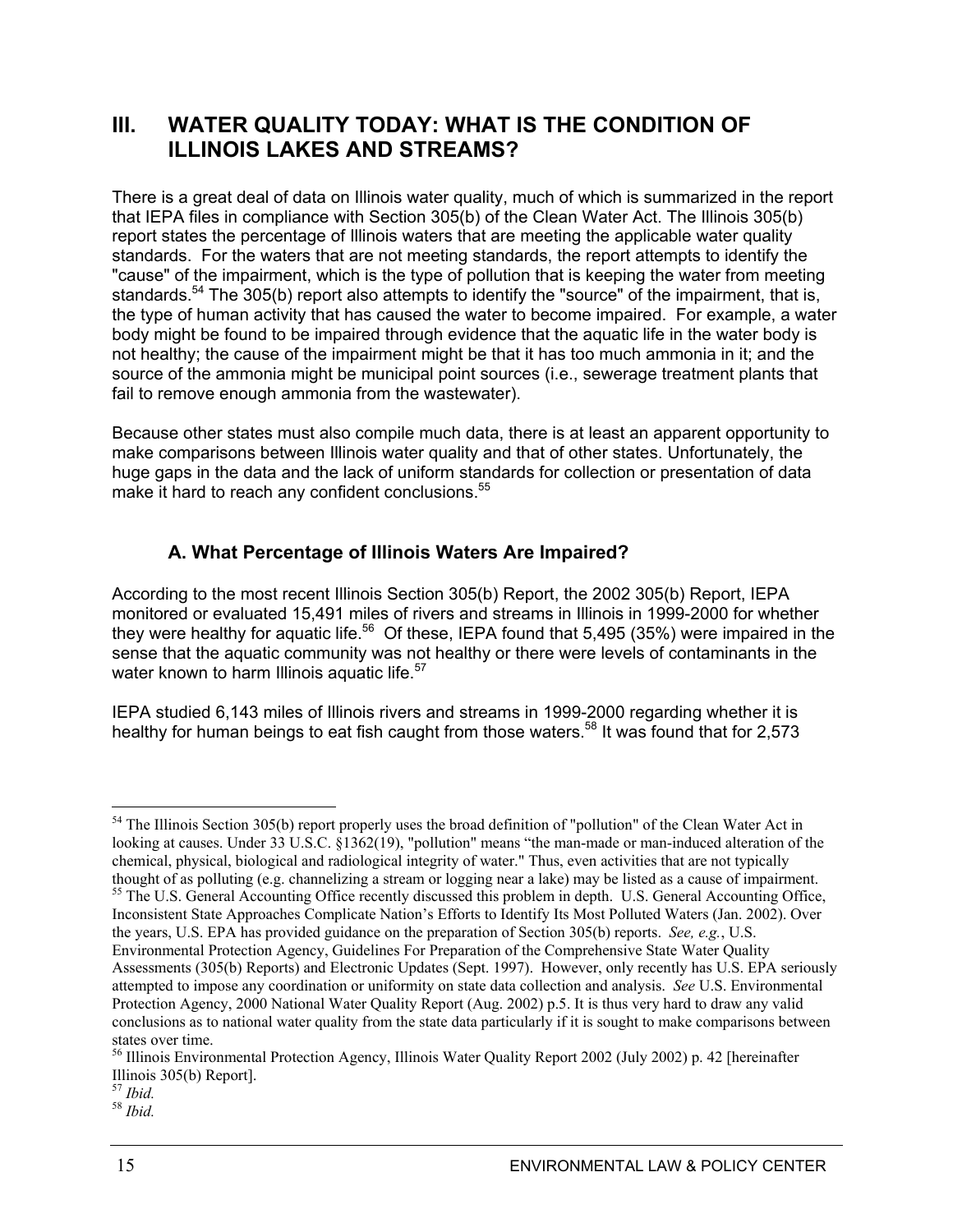miles of the rivers and streams (42%) it is not healthy to eat the fish because of mercury or PCB levels in the fish tissue.<sup>59</sup>

3,283 miles of Illinois rivers and stream were studied for swimming. $60$  It was found that in 2,272 miles (69%) it is frequently not healthy to swim, generally because of pathogen levels.<sup>61</sup>

 Acres Studied Acres Impaired % Impaired Aquatic Life 146.534 61.374 42 Fish Consumption 114,380 30,062 26 Swimming 146,534 127,680 87

The Illinois Section 305(b) Report also contains data for lake acreage as follows: $62$ 

### **B. How Is a Water Body Determined to be Impaired?**

The Illinois data on rivers, lakes and streams is of great interest, but the data is incomplete and inconclusive in a number of ways. First, less than 19% of the river and stream miles and only a bit over 60% of the lake acres were assessed.<sup>63</sup> Further, how the waters were graded naturally involves a number of judgements, the wisdom of some of which could be debated.

For most streams, whether a river or stream meets the "aquatic life" use basically involves collecting fish and/or macro invertebrates (e.g. water bugs) from the water and then determining the quality of the water by comparing the number and range of species present with what would be expected in a similar stream that was not affected by pollution. If virtually everything in the water is capable of living in low quality water, for instance carp or bloodworms, and many species that biologists would expect in a reference condition stream in that area are not present, the water body receives poor grades. If there are a number of pollution intolerant organisms in the water, such as stone fly larva, the water will be found to be "fully supporting" for aquatic life use.

Obviously, biologists can and do disagree about the relevant indices and grading systems and the systems used among states vary significantly. However, the method of determining the health of a water body by taking samples of the aquatic life is well accepted. The basic systems used by IEPA, the Index of Biotic Integrity ("IBI") and the Macroinvertebrate Biotic Index ("MBI"), are widely recognized across the country and even internationally. Clearly, the best way to look at whether a water body is healthy for aquatic life is to look at the aquatic life in the water body.<sup>64</sup> If the water chemistry seems poor, but aquatic life is thriving, the pollutants either are

 $^{\rm 59}$  Ibid.

<sup>&</sup>lt;sup>60</sup> *Ibid.*<br>
<sup>61</sup> *Ibid.* 62 *Ibid.* at 62.<br>
<sup>62</sup> *Ibid.* at 62.<br>
<sup>63</sup> *Ibid.* at 2, 4.<br>
<sup>64</sup> The Minnesota Pollution Control Agency notes in its Section 305(b) report that "in general, biology is considered to be the strongest indicator of a water body's ability to support aquatic life." Minnesota Pollution Control Agency, 2002 Minnesota Water Quality: Surface Water Section (2002), p. 47.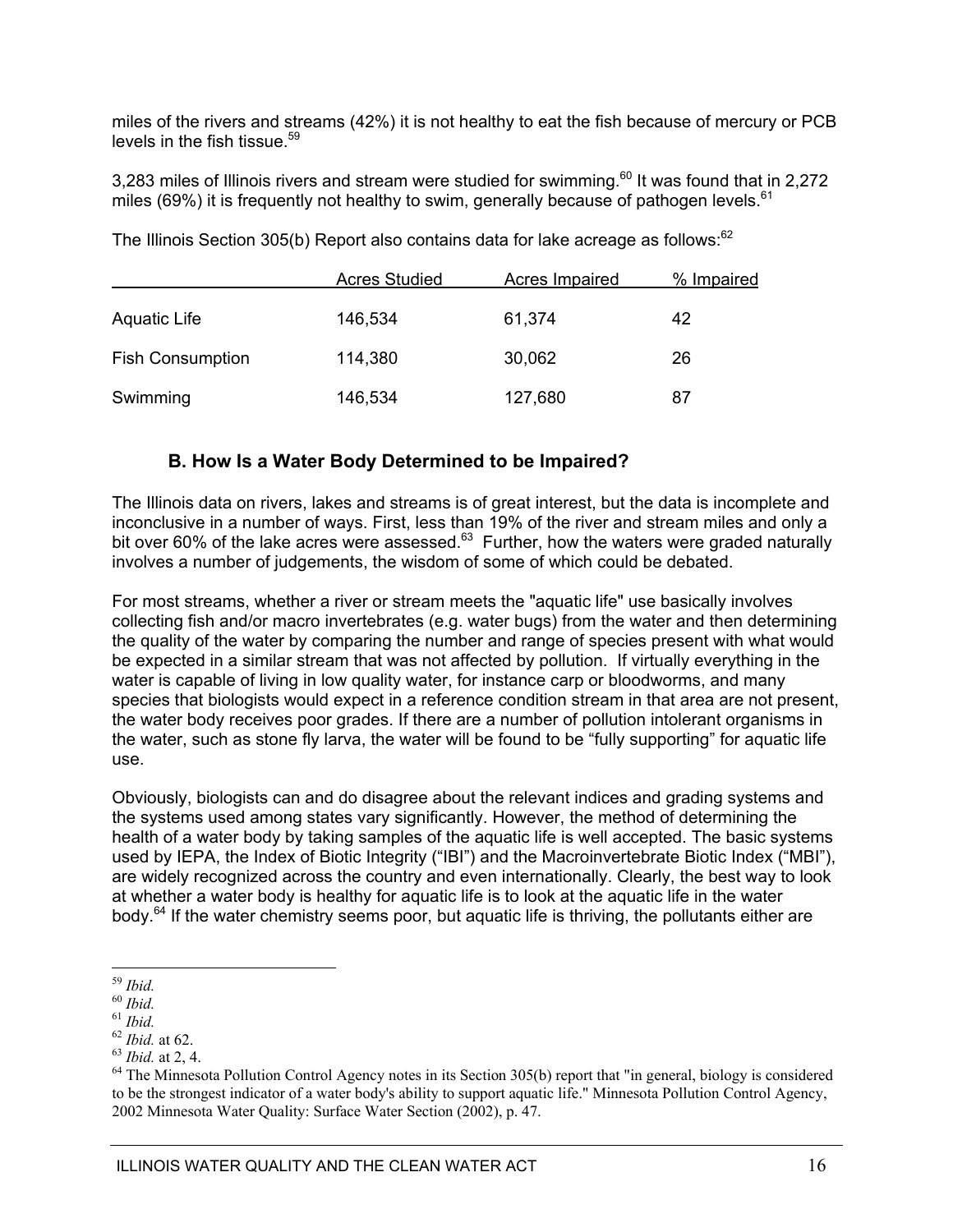less dangerous than was thought or they are canceling each other out.<sup>65</sup> On the other, hand if there is only sparse and unhealthy aquatic life in the water, water sampling that does not show dangerous pollution levels proves only that sampling did not happen at the right times, is not testing for all the right pollutants, or that the harmful effects of the pollutants are additive in their effects.<sup>66</sup>

In large rivers it is impossible to do biological testing because the standard collection and sampling techniques will not work and there are no large rivers unaffected by human pollution, which could serve as a reference for comparison.<sup>67</sup> As to these rivers, IEPA determines whether the water is impaired by comparing water chemistry data to the numeric water quality standards. If there are numerous samples showing pollutant concentrations higher than the water quality standards (e.g., more than 10% of the samples show the level of iron is greater than 1 mg/L), the water is listed as impaired. For dissolved oxygen, the standard requires that levels stay above the level that fish need to breath and a violation of numeric water quality standards and impairment is found if a number of samples are taken showing that dissolved oxygen levels are too low. The DO standard is generally 5 mg/L in Illinois. Using numeric water quality standards in determining impairment is probably less reliable than biological sampling, but is currently the best that can be done for large rivers.

Determining whether a lake meets the aquatic life use in Illinois involves use of a complex formula that considers water clarity, phosphorus levels, and algae levels. As with large rivers, there are no established reference condition waters with which to compare aquatic life found in lakes.

Fish consumption impairments are found in Illinois based on whether or not a fish advisory has been issued by the Illinois Department of Public Health.<sup>68</sup> This is not the place for a lengthy discussion of fish advisories, but methods used in deciding when it is safe to eat particular fish, who should eat such fish and in what amount depend on a assessments of uncertain science and a number of assumptions about the level of consumption, body weight, exposures to the contaminant in question from other sources and a number of other factors.<sup>69</sup>

Generally, the tests Illinois uses in determining fish consumption impairments have been made more stringent in recent years with the result that many more water bodies are identified as impaired for fish consumption. This is particularly true as to mercury contamination. Water bodies are listed as impaired when there is fish tissue data showing levels of contaminants that are unhealthy for consumption by women of child-bearing age and other susceptible populations.70

<sup>&</sup>lt;sup>65</sup> It is well-established that this can happen.

<sup>&</sup>lt;sup>66</sup> It is also well-established that groups of pollutants can be lethal to aquatic life although each of them individually is below the safe levels. For this reason, point sources are required to test the whole effluent toxicity of their effluent periodically.

 $67$  To some extent the definition of "impaired" is circular when applied to water bodies that have been greatly modified by man. In such cases, it can be argued that a water can only be called "impaired" in comparison to the use that we want it to have.<br><sup>68</sup> Illinois 305(b) Report, *supra* note 52, at 40.

<sup>&</sup>lt;sup>69</sup> This problem is discussed at length in Environmental Working Group, Brainfood: What Women Should Know About Mercury Contamination of Fish (April 2001).

<sup>&</sup>lt;sup>70</sup> There is a statewide fish consumption advisory for certain types of fish based on the need to be protective in the absence of data for many waters, but water bodies are only listed as impaired if there is data for that particular water.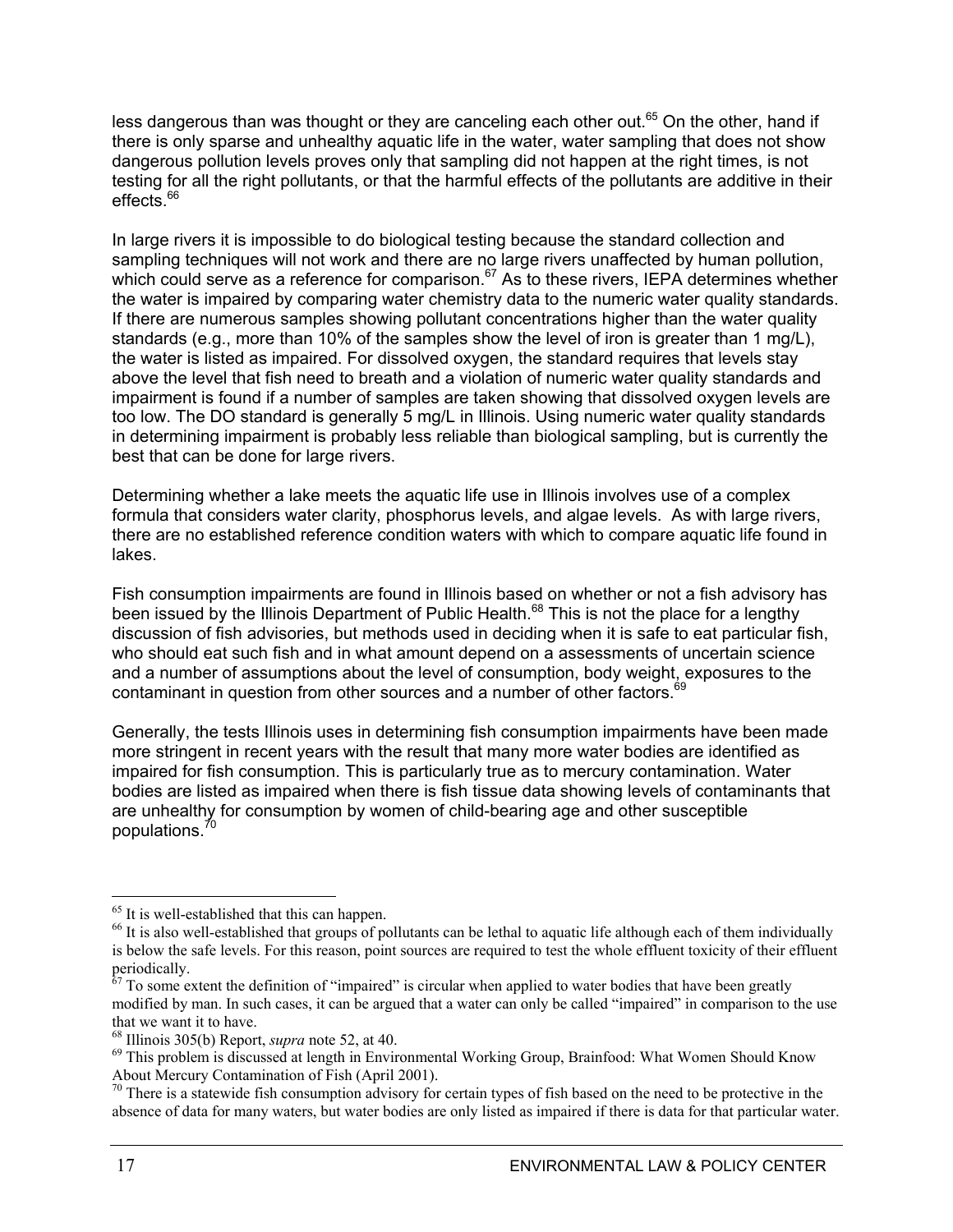The Illinois system for determining whether a water body is safe for swimming now mainly depends on the fecal coliform bacteria count in the water or, if there is no fecal coliform data, on the clarity of the water.<sup>71</sup> There is generally no pathogen data collected for Illinois lakes except in Lake and Cook Counties, where the county health departments collect such data.<sup>72</sup>

### **C. How Do Illinois Water Bodies and Testing Compare With Those of Other States?**

U.S. EPA's report summarizing all of the state Section 305(b) reports for the period 1998- 2000.<sup>73</sup> states that 19% of the nation's river and stream miles were assessed and that approximately 40% of these miles were found to be impaired. U.S. EPA's summary states that 43% of the nation's lake acres were assessed and that 45% of the lake acreage was found to be impaired. While it is dangerous to make comparisons of data from different states because of the differences in state data collection and analysis, the extent of monitoring and impairments of Illinois waters appear to be roughly of the same magnitude as that of the national average.

U.S. EPA's Region 5 has created a report that summarizes state 305(b) reports for 1998-2000 for the states in the region (Illinois, Indiana, Michigan, Minnesota, Ohio, and Wisconsin).<sup>74</sup> Looking at aquatic life use, Region 5 finds that the states in the region have assessed 30.3% of their rivers and stream miles and found 32.7% impaired.<sup>75</sup> Regarding aquatic life impairments in lakes, states in Region 5 report that they have assessed 25.7% of their lake acreage and found 30.7% to be impaired.<sup>76</sup> Again admitting the limitations on making comparisons, it appears that Illinois rivers, lakes and streams suffer roughly the same aquatic life use impairment as the regional average. It also appears that Illinois has monitored a higher percentage of its lakes for aquatic life use than the average state, both nationally and in the region.

Finally, while again recognizing the hazards of comparing Section 305(b) reports from different states,<sup>77</sup> it is interesting to compare Illinois' water quality with that of Michigan, a state that touts its water recreation opportunities. In its report on water quality data taken from 1997 to 2001, the Michigan Department of Environmental Quality ("Michigan DEQ") claims to have monitored 55% of its total inland lake acres, excluding the Great Lakes, with the following results: 78

|                         | Acres studied | <b>Acres impaired</b> | % impaired |
|-------------------------|---------------|-----------------------|------------|
| <b>Aquatic Life</b>     | 502,989       | 6981                  | 1.4        |
| <b>Fish Consumption</b> | 502,989       | 326,943               | 65         |
| Swimming                | 502,989       | 3,956                 | .8         |

 $\overline{a}$ 

<sup>71</sup> Illinois 305(b) Report, *supra* note 52, at 41, 49.<br><sup>72</sup> Ibid p. 49<br><sup>73</sup> U.S. Environmental Protection Agency, National Water Quality Inventory 2000 Report (Aug. 2002), p. ES-3.<br><sup>74</sup> U.S. Environmental Protection Age

<sup>76</sup> *Ibid.* <sup>7</sup><br><sup>77</sup> Michigan considers all lakes surveyed in the last 20 years to be monitored "because under most conditions, a lake will not change considerably in a 15 to 20 year time period. Michigan Department of Environmental Quality, Water Quality and Pollution Control in Michigan: 2002 Section 305(b) Report (April 2002), p. 20.

<sup>78</sup> *Ibid.* at 20-21.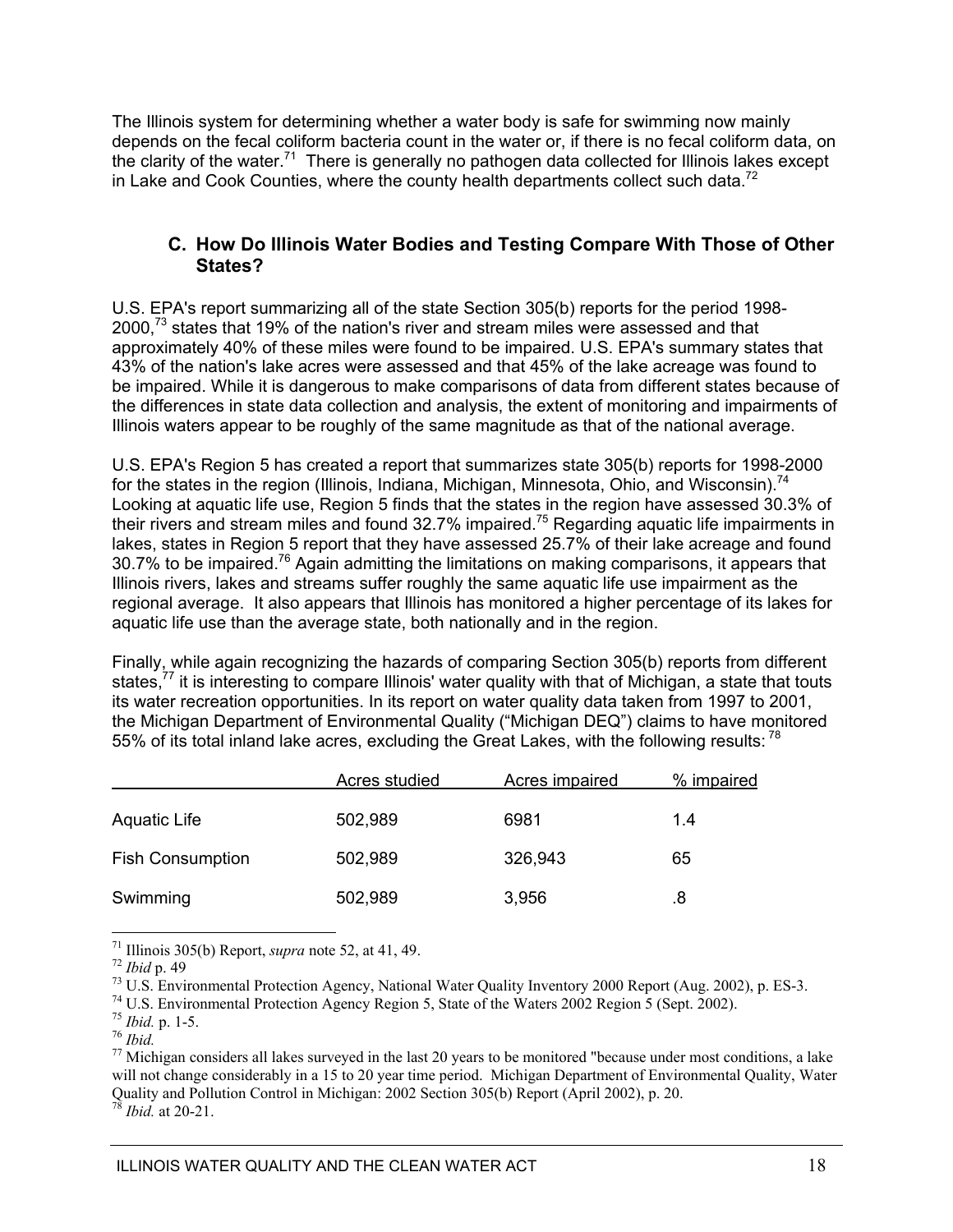Michigan DEQ claims to have assessed 21,890 miles of its rivers and streams, 79% of its total perennial rivers and streams.79 As to these rivers and streams, Michigan DEQ reports the following:<sup>80</sup>

|                         | Miles studied | Miles impaired | % impaired |
|-------------------------|---------------|----------------|------------|
| Aquatic life use        | 21,881        | 777            | 3.6        |
| <b>Fish Consumption</b> | 21,881        | 1,542          |            |
| Swimming                | 21,881        | 588            | 27         |

### **D. What Types of Pollution Are Causing the Impairments?**

The Illinois Section 305(b) report attempts to identify the type or types of pollution causing impairment for every body of water identified as impaired.81 The report does not claim to prove a cause and effect relationship between a pollutant and an impairment, but rather simply identifies "potential" causes of the impairments.

Five types of data are used to try to identify the potential cause of impairment in a particular body of water:<sup>82</sup>

- If water chemistry data on the water body that is impaired shows a violation of a numeric state water quality standard, the pollution for which there has been a violation is listed as a potential cause of the impairment
- $\bullet$  For the types of pollution that do not have numeric water quality standards (e.g. phosphorus, suspended solids, siltation), if the level of such pollutant in the impaired body of water exceeds the 85th percentile level of statewide samples for that pollutant, such pollutant is identified as a potential cause of the impairment.<sup>83</sup>
- Stream habitat may be listed as a potential cause of impairment depending on measures of siltation and habitat alteration, and observations of the stream habitat,
- $\bullet$  For fish consumption, the fish tissue contaminants identified from testing, e.g. PCBs, are the cause, and
- Sediment-chemistry data are also used for identifying the potential causes of impairment.

To use an example here, a stream might be shown to be badly impaired through evidence that only a few very pollution tolerant critters can live in the water. Having concluded that the water

 $79$  *Ibid.* at 27.

<sup>&</sup>lt;sup>80</sup> *Ibid.* at 29.<br><sup>81</sup> Illinois Section 305(b), *supra* note 52, at 31.<br><sup>82</sup> *Ibid.* at 31-32.<br><sup>83</sup> For example, because roughly 85 % of the water quality samples taken in Illinois have phosphorous levels at .61 mg/Liter or lower, .61 is the figure used by IEPA to identify potential phosphorus impairments. *Ibid*. No real explanation has ever been given for choosing the  $85<sup>th</sup>$  percentile cut off.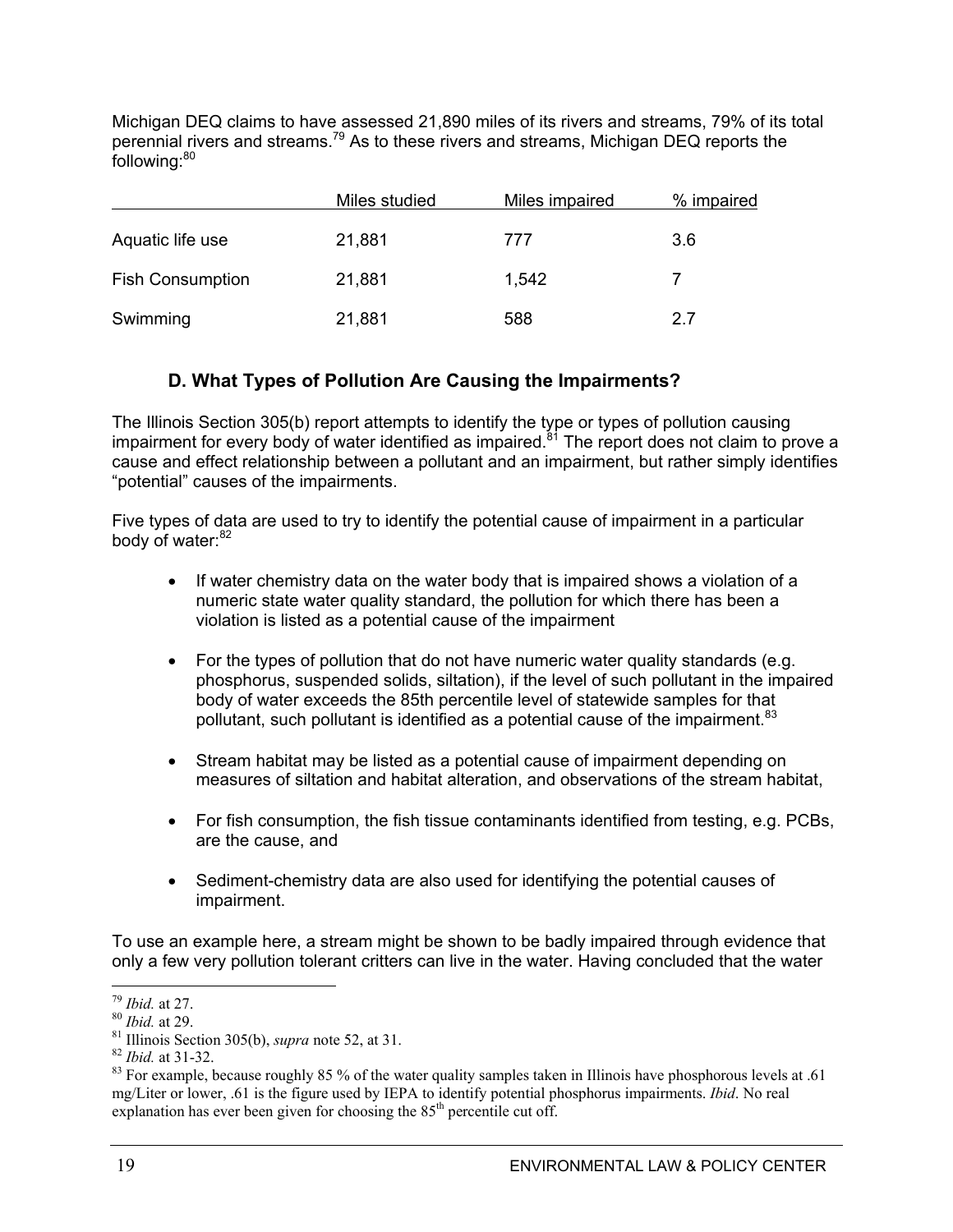was impaired, IEPA might hypothetically conclude that the water was potentially impaired by metals if the iron level was higher than the water quality standard for iron (1 mg/L) in the last three years, by phosphorus because the level of phosphorus was higher than the 85th percentile of all samples in at least one sample in most of the last three years, and by habitat alterations by observing that the stream was recently channelized. In this example, one impairment was potentially caused by three different causes.

The fact that impairments are sometimes identified only through violations of numeric standards (regarding large rivers, this is the only way they are identified) results in some counter-intuitive cause listings. For example, an impairment to a certain section of the Illinois River might be identified through data showing that the water has too high a level of a particular metal pollutant. If phosphorus were above the  $85<sup>th</sup>$  percentile level in that section of the river, phosphorus would be listed as a cause of the impairment although there is little evidence of any relation between metal pollutants and phosphorus levels.

In any event, the Illinois Section 305(b) report identifies the following top ten potential causes of impairments of Illinois rivers and streams: 84

| Cause                                 | impaired miles |
|---------------------------------------|----------------|
|                                       |                |
| <b>Nutrients</b>                      | 3082           |
| Organic enrichment/low DO             | 2962           |
| Habitat Alterations (other than flow) | 2732           |
| <b>PCBs</b>                           | 2435           |
| Pathogens (fecal coliform)            | 2318           |
| Metals                                | 2228           |
| Siltation                             | 1978           |
| Suspended solids                      | 1728           |
| Priority organics (e.g. atrazine)     | 743            |
| рH                                    | 685            |
|                                       |                |

The top ten potential causes of impairments for lakes are: 85

| Cause                     | acres impaired |
|---------------------------|----------------|
|                           |                |
| <b>Nutrients</b>          | 114,903        |
| Siltation                 | 98,523         |
| Suspended solids          | 84,635         |
| Excessive algal growth    | 83,873         |
| Organic enrichment/low DO | 80,135         |
| Noxious Aquatic plants    | 46,580         |
| <b>PCBs</b>               | 23,668         |
| <b>Priority organics</b>  | 21,546         |
| рH                        | 18,239         |
| metals                    | 16,494         |
|                           |                |

<sup>84</sup> Illinois Section 305(b) Report, *supra* note 52, at 43. <sup>85</sup> *Ibid.* at 63.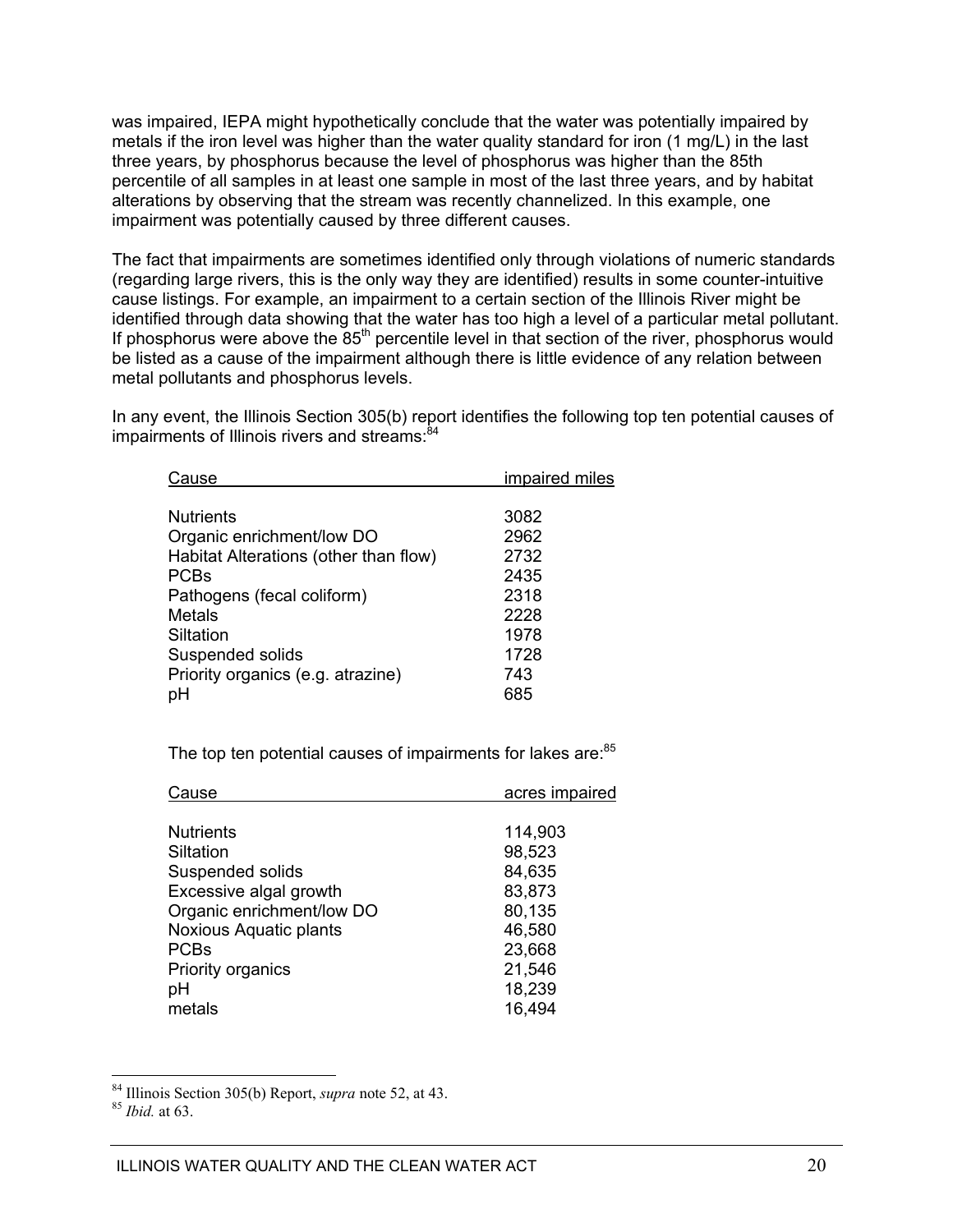### **E. What Are the Sources of the Pollution Causing Impairments?**

IEPA's identifications of the potential sources of the pollution that reaches the water rely on a variety of data and observations collected by or available to the Agency. The top ten potential sources of pollution causing impairments to rivers and streams are:<sup>86</sup>

| Source                             | miles impaired |
|------------------------------------|----------------|
|                                    |                |
| Agriculture                        | 4071           |
| Hydromodification (channelization) | 2013           |
| Municipal point sources            | 1566           |
| Resource Extraction (mining)       | 1079           |
| Urban run off/storm sewers         | 1004           |
| Habitat modification (other than   |                |
| Hydromodification) <sup>87</sup>   | 760            |
| Combined sewer overflow            | 368            |
| Industrial point sources           | 348            |
| Contaminated sediments             | 325            |
| Construction                       | 238            |
|                                    |                |

The top ten potential sources of pollution causing impairments to lakes are: $88$ 

| Sources                                                                    | acres            |
|----------------------------------------------------------------------------|------------------|
| Agriculture                                                                | 129,204          |
| Habitat modification                                                       | 104,819          |
| Run off from forest/grassland or<br>parkland (e.g. golf course fertilizer) | 74,919           |
| <b>Recreation activities</b>                                               | 73,591           |
| Contaminated sediments                                                     | 53,835           |
| Urban run off/storm sewers                                                 | 37,159           |
| Municipal point sources                                                    | 28,825           |
| Hydromodification                                                          | 25,180           |
| Land disposal (e.g. dumps, septics)<br><b>Marinas</b>                      | 22,675<br>18,278 |
|                                                                            |                  |

### **F. Do We Have Serious Problems That We Are Not Monitoring?**

IEPA is collecting much useful information and its collection and analytical methods appear to have improved considerably over time. Unfortunately, there is reason to believe that there are entire families of chemicals that may be having a significant effect on Illinois water quality but are not being monitored in any systematic matter.

<sup>&</sup>lt;sup>86</sup> *Ibid.* at 44.<br><sup>87</sup> General modification of the riparian habitat (e.g. logging by stream)

<sup>88</sup> *Ibid.* at 64.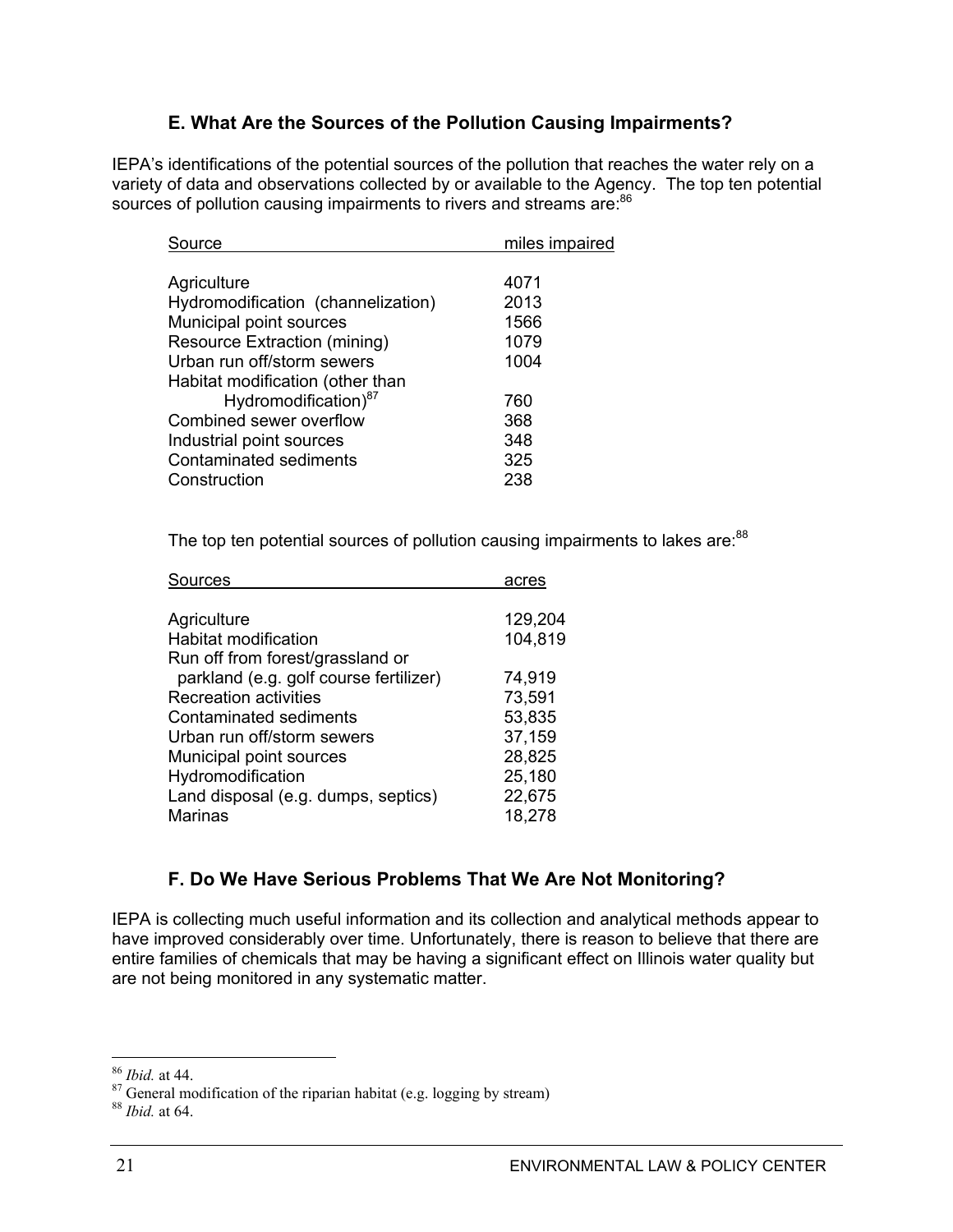Most notably, IEPA is collecting little information regarding potential endocrine disrupting chemicals (e.g. surfactants and plasticisers), even though such chemicals may have profound effects on aquatic life and human health. As explained recently in Water Environment & Technology:<sup>89</sup>

> The endocrine system is a combination of glands and hormones that affect biological reproduction, growth, and development. Endocrine disruptors are compounds that can block, mimic, stimulate, or inhibit the production of natural hormones, thereby disrupting the endocrine system's ability to function properly.

In the early 1990, researchers in Britain noted that male trout downstream from sewerage treatment plants had become hermaphrodites and had chemicals in their blood that are normally found only in females. Similar effects were later found in carp that were caged in the Mississippi River and Minnesota River downstream from the Minneapolis sewerage treatment plant and heavy agricultural runoff.<sup>90</sup>

While fish, of course, are immersed in water and receive the maximum impact of whatever chemicals are in the water, there are researchers who believe that exposure to even very small doses of endocrine disrupting chemicals can adversely impact human health.<sup>91</sup> A federal advisory committee is conducting studies of potential human health effects.  $92$ 

Known endocrine disrupting chemicals have been found in a large number of water bodies across the United States and there is no reasonable hope that they are not present in many Illinois water bodies. $93$  IEPA does test for a number of pesticides known to act as endocrine disruptors and, unsurprisingly, has found some disruptors, such as atrazine and other pesticides, in many Illinois waters. Unfortunately, IEPA fails to test for other known endocrine disruptors such as aklylphenols and estrogen.

Moreover, Illinois waters undoubtedly contain a wide range of other chemicals used in industrial, agricultural and consumer products with largely unknown effects on aquatic life and other elements of the environment. A U.S. Geological Survey study of 139 streams across 30 states in 1999 and 2000 broadly found steroids, deodorants, caffeine, perfumes, fire retardants, nonprescription drugs, insect repellants, antibiotics and residues of a host of other modern products, generally at very low concentrations.<sup>94</sup> IEPA does not test for any of these pollutants.

By not testing for these pollutants, IEPA may be failing to identify impairments and/or potential causes for impairments. In some cases, impairments caused by chemicals for which IEPA is not testing would be identified by biological monitoring, but even in such cases the cause of the problem would probably not be identified properly. So, for example, if fish cannot reproduce

<sup>&</sup>lt;sup>89</sup> McGovern, P and McDonald H.S., "Endocrine Disruptors, the Next Generation of Regulatory Concern," Water Science and Technology (Jan. 2003) p. 36.

<sup>&</sup>lt;sup>90</sup> Rachel's Environment & Health Weekly #545, May 8, 1997; Environmental Toxicology and Chemistry. Vol. 15, No. 11 (1996) pp. 1993-2002.

<sup>91</sup> Colborn, T.;Dumanoski, D.; Peterson, J., Our Stolen Future (1996); Steingraber, Sandra, Living Downstream,

Vintage Books 1998) pp. 111, 249.<br><sup>92</sup> McGovern, *supra* note 85, at 37.

<sup>&</sup>lt;sup>93</sup> Daughton, C.G.; Ternes, T.A., *Environ. Health Perspectives* (1999), pp. 107,907<br><sup>94</sup> U.S. Geological Survey, Pharmaceuticals, Hormones and Other Organic Wastewater Contaminants in U.S. Streams, 1999-2000, Environmental Science Technology, 36(6) (Mar. 2002) pp.1202-1211.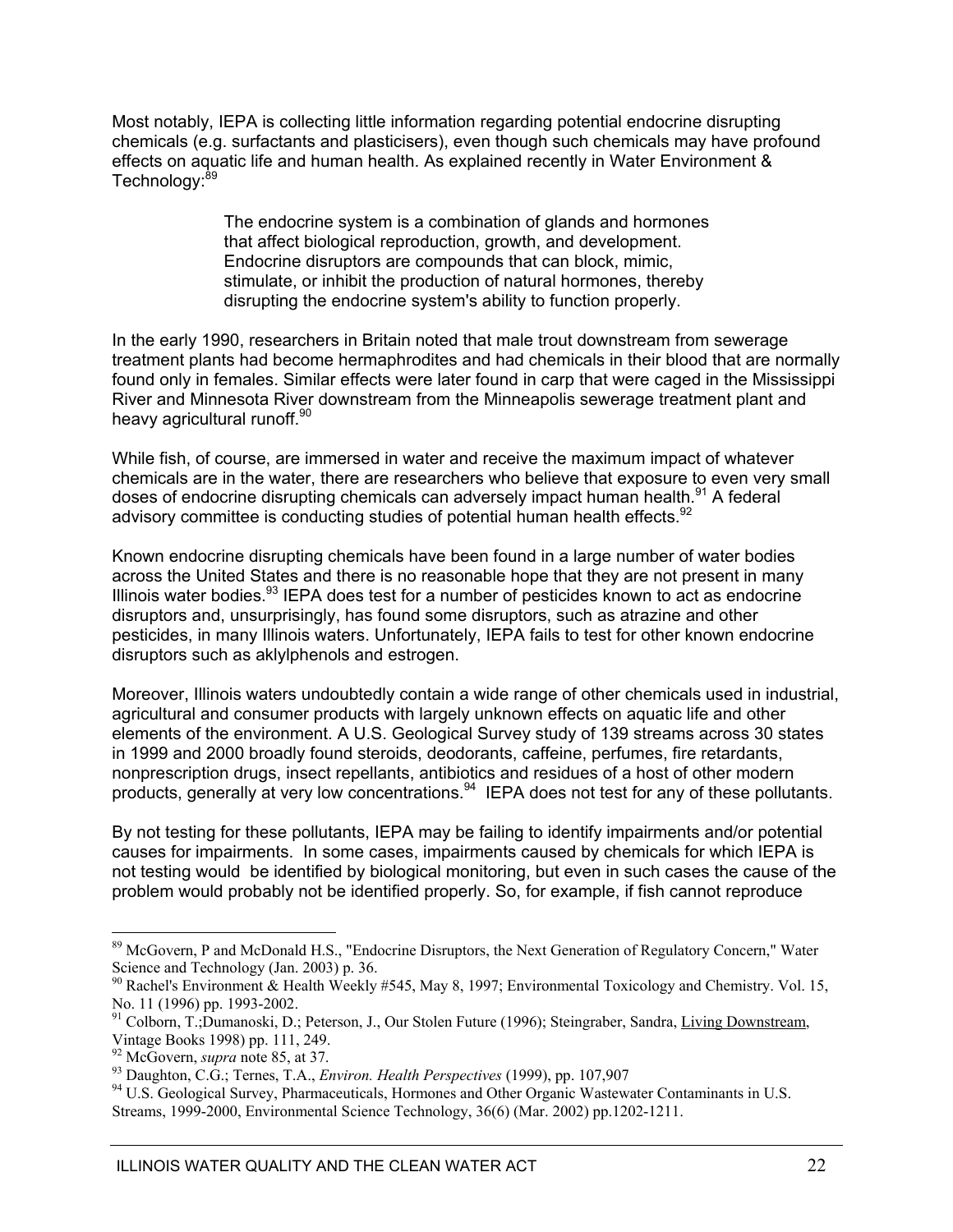properly in a stream because of the levels of surfactants in the water, the absence of expected fish species would lead the water to be listed as impaired. The surfactant responsible, however, would not be identified as a cause and the agent responsible for putting the surfactant into the water would not be listed as a source.

### **G. What Are the Trends in Illinois Water Quality?**

It is beyond question that many Illinois waters have improved substantially since 1972. As discussed below, studies by IEPA, the Metropolitan Water Reclamation District of Greater Chicago ("MWRD") and others demonstrate great improvements to the Chicago, Des Plaines and Illinois Rivers. $95$  U.S. EPA Region 5 wrote in 2002 regarding the Illinois River that:

> Thirty years ago angler's catches in the [Illinois] river were chiefly catfish and carp. As dischargers received more effective treatment, the waters cleared and sport fish as well as the macroinvertebrates they feed on returned. Today anglers from throughout the Midwest are catching walleye, sauger, crappie, and variety of bass in the river.  $96$

According to an IEPA report, in 1972 11.3% of the streams were in poor condition, 54% were in fair condition and only 34.7% were in good conditions.<sup>97</sup> In 2000, the numbers for streams were 1.4% poor, 36.1 % fair and 62.5% good. The report states that in 1972 27.8% of the lake acres were in poor condition, 54.4% were in fair condition and only 17.8% were in good condition. The 2000 figures for lake acres were 3.0% poor, 81.1% fair and 15.9% good.

Of course, one must be aware of the dangers of comparing data across time and recognize that there are many forms of water pollution that have not and are not being monitored. Still, the discussion of water quality trends in a 1994 Illinois Department of Energy and Natural Resources report, appears to be fairly accurate:

> Water quality trends indicate a general improvement in Illinois streams and rivers. In particular, there is a decreasing trend in the concentrations in streams of metals (arsenic, cadmium, chromium, lead, and mercury). Decreasing trends in cadmium, lead and mercury were especially strong. Significant decreasing trends were also identified in chlorides and chemical oxygen demand (COD). Increases in dissolved oxygen—a favorable trend—were observed, but not a statistically significant level. However, two constituents experienced significant increasing levels, causing a degrading impact: phosphorous and nitrate/nitrite nitrogen ( $NO<sub>2</sub> +$ NO<sub>3</sub>). The likely source of these constituents is nonpoint pollution from agricultural areas. All the other parameters that were examined (phenolics, fecal coliform, pH, total dissolved solids, and ammonia nitrogen) show little or no trend.<sup>98</sup>

<sup>&</sup>lt;sup>95</sup> Hey and Associates, Inc., Draft Lower Des Plaines Use Attainability Analysis, March 10, 2003, p.1-8 to 1-11. <sup>96</sup> U.S. Environmental Protection Agency Region 5, State of the Waters 2002 Region 5 (Sept. 2002), p.1-6.

<sup>&</sup>lt;sup>97</sup> Illinois Environmental Protection Agency, The Condition of Illinois Water Resources 2000 (Aug. 2000).

<sup>&</sup>lt;sup>98</sup> Illinois Department of Energy and Natural Resources, The Changing Illinois Environment: Critical Trends (June 1994), Vol. 2 p.1.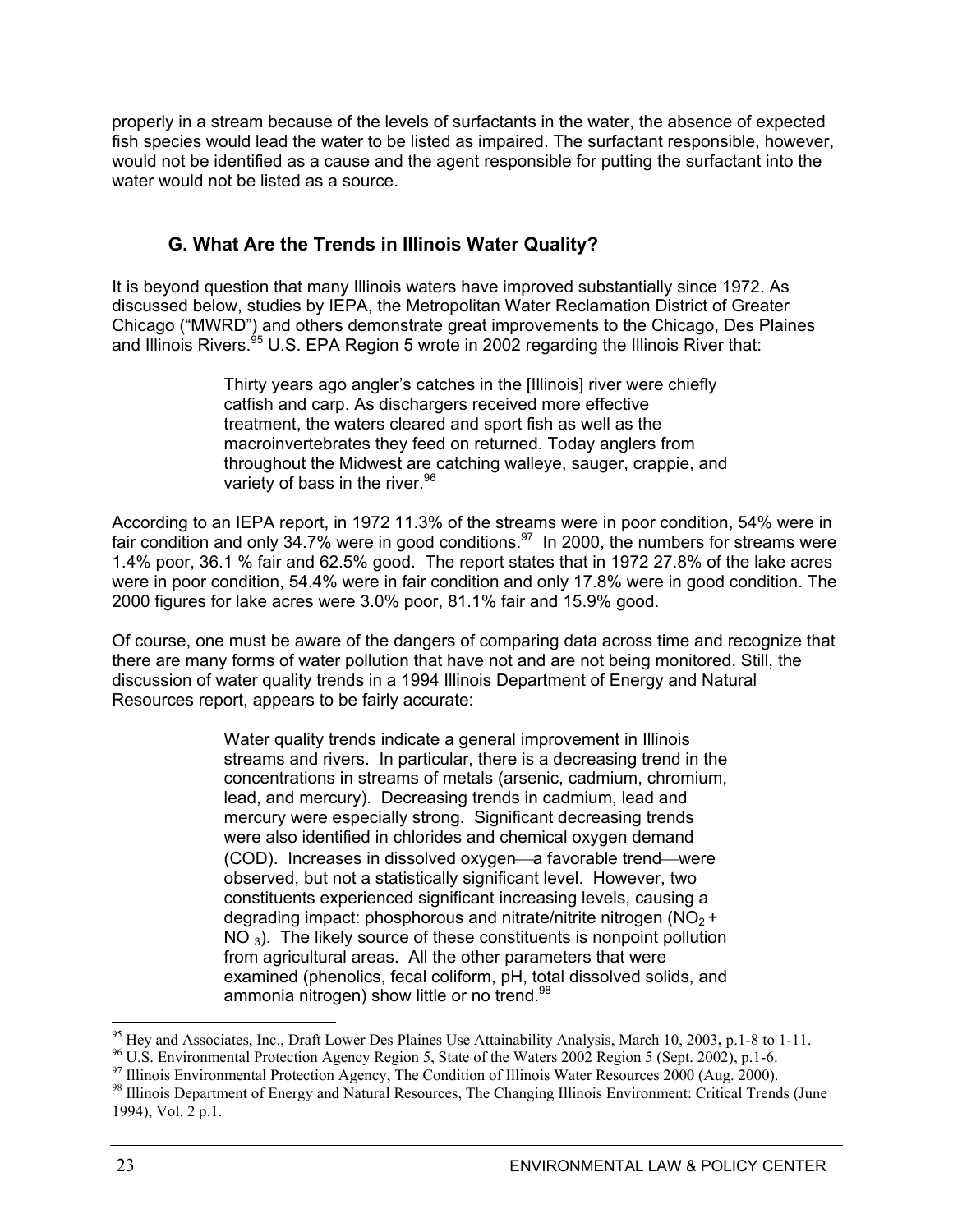### IV. WATER QUALITY MONITORING: IS IT SUFFICIENT AND ACCURATE?

All of IEPA's conclusions about Illinois water quality rely on certain monitoring and sampling of Illinois water bodies. The basic data on water quality for rivers and streams comes from two sources. First, IEPA operates an Ambient Water Quality Monitoring Network consisting of 214 fixed stations that take water quality samples on a six week sampling frequency. Samples are analyzed for a minimum of 55 parameters including pH, temperature, dissolved oxygen, suspended solids, nutrients and various metals and other toxins.<sup>99</sup>

Second, through the Intensive Basin Surveys, the IEPA takes biological and chemical data at about 100 sites a year on a five-year rotating basis.<sup>100</sup> These surveys are responsible for the IBI and MBI data that is used to determine whether aquatic life is impaired.<sup>101</sup>

Other sources of information include data collected on pesticides and fecal coliform levels by certain health departments. In addition, a number of volunteer groups collect various water quality data, but IEPA does not directly rely on that information in making decisions about impairments.

Analysis of the monitoring system yields the conclusion that there are a number of broad flaws in Illinois' measurement of its water quality. Most obviously, IEPA only claims to monitor about one-fifth of Illinois river and stream miles and about 60% of the state's lake acreage. Even these claims rely on extrapolations for long stream segments from data taken at particular points. For example, data from a single monitoring point is generally used to make aquatic life use support determinations for portions of small streams that extend approximately 10 miles upstream and downstream from the monitored point.102 For pollutants with effects that dissipate within that distance because of the natural breakdown or dispersal (e.g. ammonia, BOD, heat) there could be large dead zones above or below the monitored point that are never detected.

Moreover, IEPA officials have explained that monitoring sites are deliberately placed in areas where they will not be affected by major point sources. This approach is taken to ensure that the data is reflective of ambient conditions in the stream as a whole stream rather than local conditions. IEPA's choice is defensible in terms of the desire to glimpse the overall quality of Illinois' rivers and streams, but means also that there are many segments of Illinois rivers and streams that are in fact impaired but that are listed as unimpaired by IEPA because the water quality was good in a different segment of that stream or river.

Similar deficiencies are seen with IEPA's monitoring of large rivers. For large rivers, IEPA uses data from a monitoring site to extrapolate water quality for portions of the river 50 miles above and below the monitoring site. Further, the monitoring sites tend to be in the main channel. Thus, segments miles above the monitored point and side channels could be suffering from serious impairment, without it being recognized through IEPA's monitoring system. IEPA made this point itself in its prior Section 305(b) report, issued in 2000, when it recognized that many

<sup>99</sup> Illinois 305(b) Report, *supra* note 52, at 22. In the case of some pollutants (cyanide, cadmium, mercury) the testing done is not sufficiently sensitive to discover water quality impairments that may be there.<br><sup>100</sup> *Ibid.* at 23.

<sup>&</sup>lt;sup>101</sup> IEPA also relies on fish tissue data, *ibid.*, and used to collect facility-related stream data downstream of industrial and municipal discharges. The facility-related data collection was essentially discontinued recently due to budget constraints. Testimony of Toby Frevert to Illinois Pollution Control Board, Rulemaking R-011 (July, 2002). 102 Illinois 305(b) Report, *supra* note 52, at 30.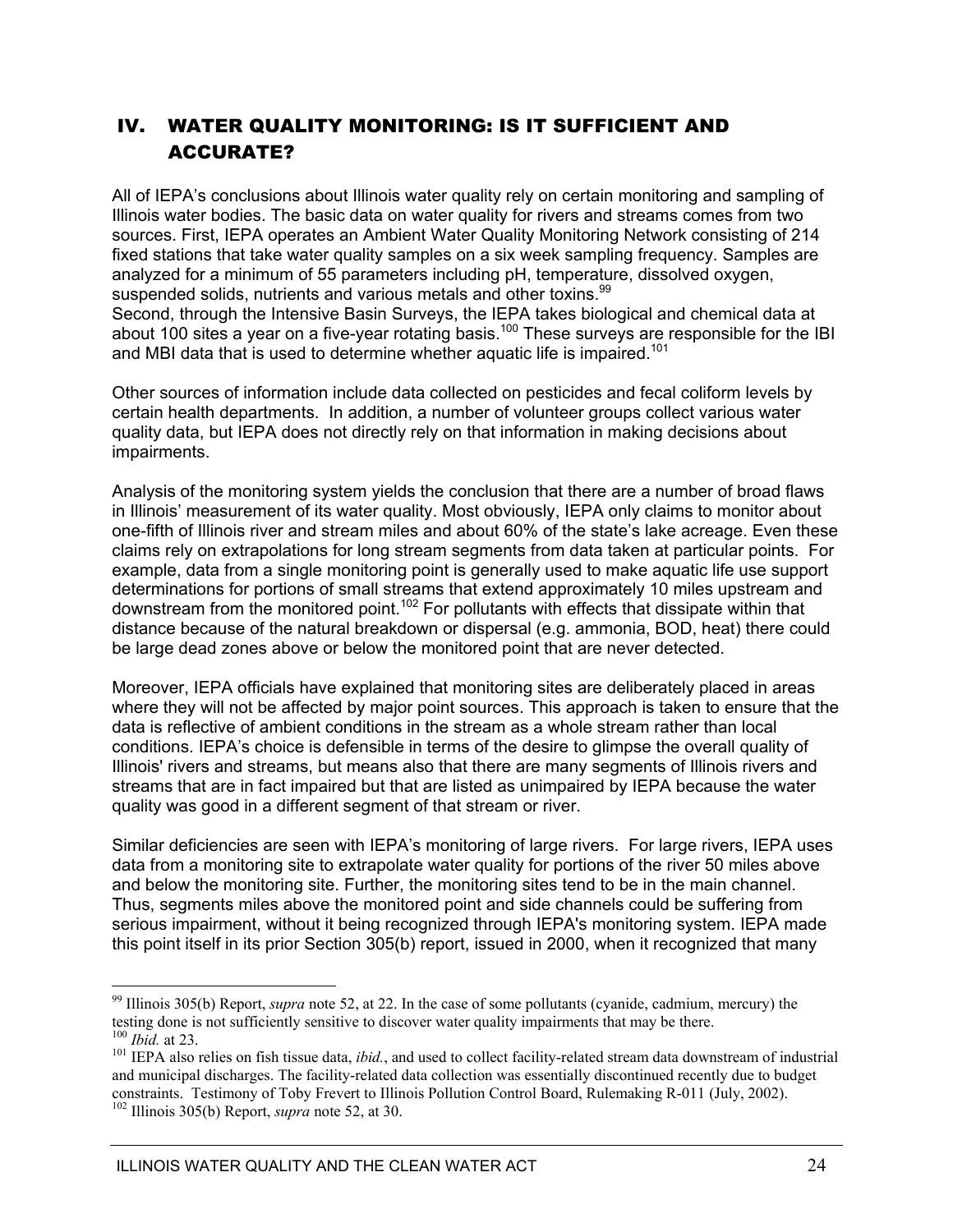Illinois River side channels are severely impaired from siltation and eutrophication even while IEPA's chemical data, taken in the main channel, showed that the river was healthy.<sup>103</sup>

In addition to the unavoidable problem of trying to extrapolate water quality along a linear body by monitoring at a limited number of points, there are serious limitations with the monitored data. As noted above, many of the modern industrial and consumer chemicals that we know are in the water are not tested for by IEPA. Moreover, the fixed sites are monitored only every six weeks. Of course, pollution parameters vary on a constant basis and huge slugs of pollution may be completely missed by monitoring that occurs every six weeks. For example, levels of dissolved oxygen in streams affected by nutrients and algae are known to fluctuate over the course of the day with the low oxygen levels, potentially lethal to aquatic life, occurring early in the morning when samples are almost never collected.<sup>104</sup>

Clearly, more resources are needed for more continuous monitoring in streams, to look at conditions below known pollution sources including factories, large-scale animal feeding operations and municipal discharges, and to improve the overall coverage of the monitoring system. Still, while recognizing all the limitations in Illinois water quality monitoring, IEPA's monitoring program for aquatic life is probably no worse than that of many other states and is probably much better than many.<sup>105</sup>

Regarding monitoring for protection of swimmers, Illinois has serious gaps. As noted, there is generally no pathogen data for counties other than Cook and Lake. Further, in the streams and the few lakes where pathogen data is collected, such collections are limited to fecal coliform data, even though it is generally accepted that different kinds of data should be taken to gauge accurately the level of dangerous pathogens in recreational waters.

U.S. EPA, which in 1976 recommended testing fecal coliform levels as an indication of recreational water quality, has now concluded, based on multi-site epidemiological studies, that enterococci and E.coli levels have a much higher correlation than fecal coliform with swimmingassociated gastroenteritis in fresh water.<sup>106</sup> Thus, Illinois authorities, to the extent they have

 $\overline{a}$ <sup>103</sup> Illinois Environmental Protection Agency, Illinois Water Quality Report 2000 Report (2000) pp. 3-4**.** Reportedly this admission occurred after IEPA circulated its first draft of its 2000 305(b) report, giving the Illinois River largely a clean bill of health, at the very time that Lt. Governor Wood was in Washington, D.C. attempting to get federal money to address the serious problems in the River and its side channels that can be seen even by casual observers.

<sup>&</sup>lt;sup>104</sup> Recent, as yet unreviewed and unpublished data collected by the U.S. Geological Survey at Valley City on the Illinois River shows sustained crashes of dissolved oxygen ("DO") levels. IDNR, in its study of the Fox River, concluded that DO levels were crashing during the night and recovering before DO was measured. To some extent, at least for aquatic life uses, the gaps in the types of chemicals tested for and the frequency of the

testing are filled by studying the biological data. Aquatic life killed by a crash in dissolved levels at 4:00 am will not come back to life as dissolved oxygen levels recover during the day and biological monitoring should notice the absence of species in the affected water body. As mentioned, however, biological testing is not done for rivers or lakes and it done for streams only on a five year rotating cycle.

<sup>&</sup>lt;sup>105</sup> Similar to Illinois, the monitoring of other programs reviewed relies largely on a combination of fixed site chemical monitoring data and rotating biological assessments. Kentucky and Michigan have fewer fixed water chemistry monitoring sites per stream mile than Illinois. Kentucky seems to have more rotating sites that do biological monitoring. Kentucky Natural Resources and Environmental Protection Cabinet, 2002 Kentucky Report to Congress on Water Quality (Sept. 2002), p. 12-19. Ohio's bio-monitoring system is very well respected but, to be fair, Ohio reportedly has received a great deal of federal money specifically for this purpose.

<sup>&</sup>lt;sup>106</sup> U.S. Environmental Protection Agency, Improved Enumeration Methods for the Recreational Water Quality Indicators: Enterococci and Escherichia coli, EPA/821/R-97/004 (March 2000); *see also*, Hey and Associates, Draft Lower Des Plaines Use Attainability Analysis at p. 7-2 to 7-5.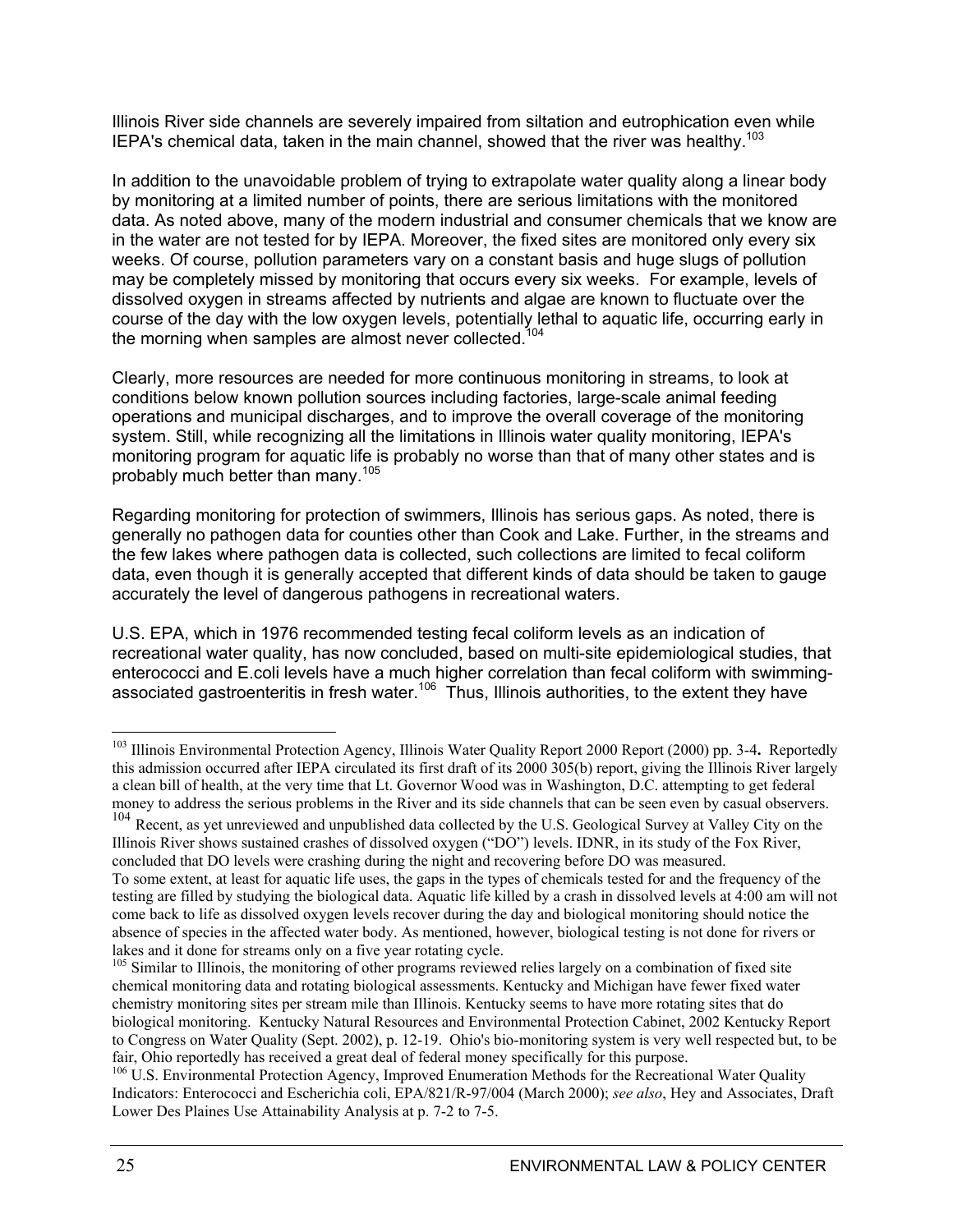been measuring the healthfulness of recreational waters, have been largely measuring the wrong thing. Illinois should soon change its system for pathogen monitoring to monitor for E.coli or enterococci as a result of the October 2000 enactment of amendments to the Clean Water Act, known as the "Beach Bill".<sup>107</sup>

 $107$  33 U.S.C. §1346. Many public beaches are already testing for E.coli rather than fecal coliform.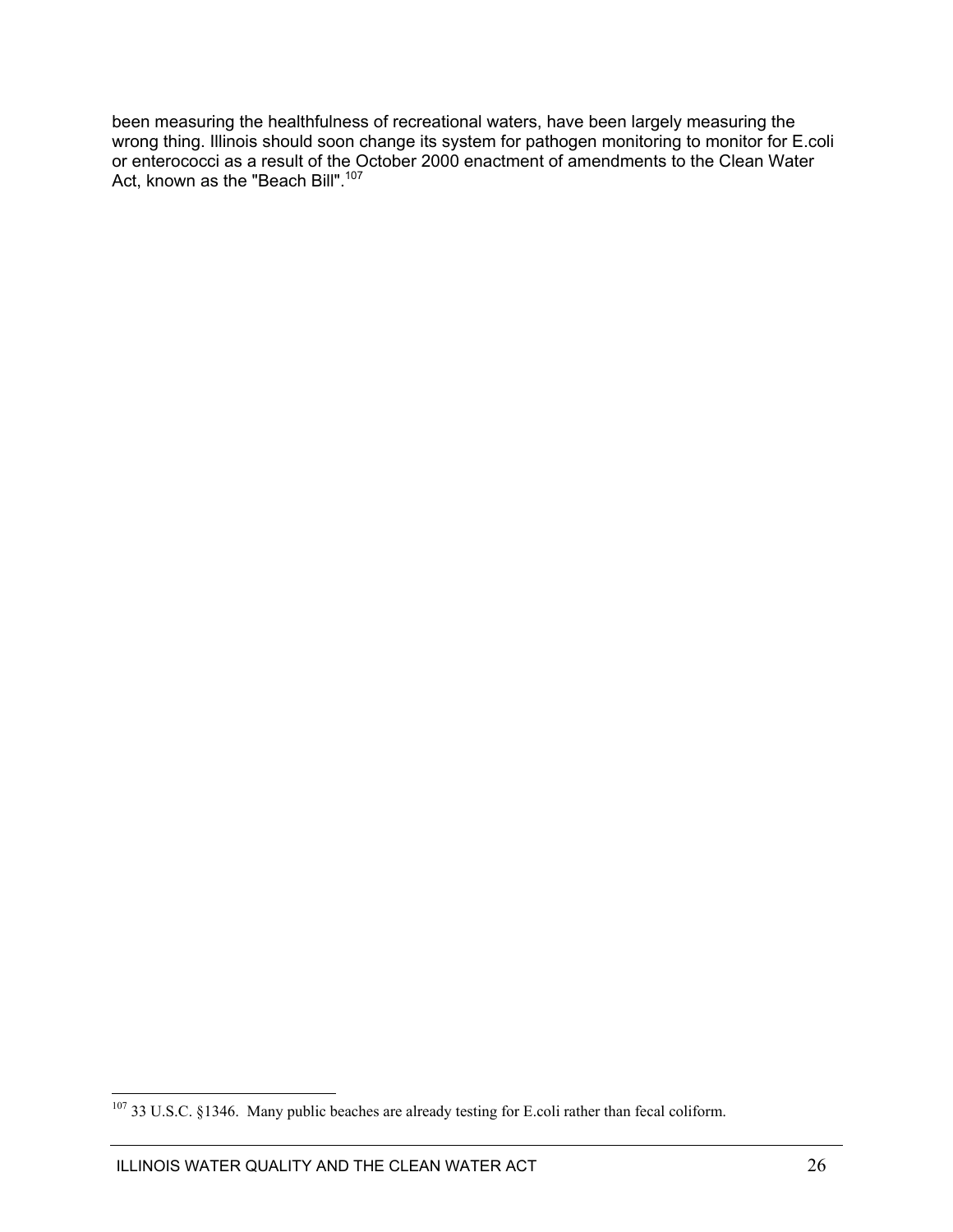### **V. WATER QUALITY STANDARDS: ARE WE GRADING OUR WATERS PROPERLY?**

State water quality standards consist of use designations, criteria, which may be numeric or narrative, and antidegradation rules. It appears that Illinois has serious flaws in its use designations, indeed in its whole system for designating uses. Further, Illinois has not established use criteria for key pollutants. Illinois' antidegradation standards, however, are reasonably protective, or at least will be if they are properly implemented in permit writing. Illinois mixing zone regulations, which govern how standards are implemented where there is dilution available, have strengths but also a serious flaw.

### **A. Use Designations**

As mentioned above, Illinois has three main use designation categories: drinking water and food processing, general use, and secondary contact. By way of contrast, Ohio has seven aquatic use classifications (warmwater, limited warmwater, exceptional warmwater, modified warmwater, seasonal salmonid, coldwater, and limited resource water), some of which have sub-classifications, and three recreational use classifications (bathing waters, primary contact and secondary contact).<sup>108</sup>

Illinois' unrefined classification system has led to a "dumbing down" of Illinois standards for some toxins. Water quality standards are supposed to be set at a level that will protect the "most sensitive use" of the water body to which the standard applies.<sup>109</sup> In a water body listed for "general use," the water quality standards should be stringent enough to protect all aquatic life in that water. Under Illinois's crude use classification system, the water bodies that fall into the general use category include drainage ditches and other water bodies that never harbored pollution sensitive species. Because of this, industry and municipalities have been able to convince the Pollution Control Board that setting a general use waters numeric criteria that would protect pollution intolerant species would require millions in wastewater treatment for waters that do not need so much protection.<sup>110</sup> Rather than adopt stringent standards that would make drainage ditches safe for aquatic life, the Pollution Control Board has adopted "one size fits all" standards that are not protective of highly sensitive species in the Illinois water bodies in which they could live.

Although the state budget is now very limited, it would be worth the investment to review and revise the use classification system for Illinois waters. A more refined use classification system would allow for the application of much stricter chemical criteria to protect certain exceptional warm water streams that harbor rare or endangered species, such as native mussels, and to cool water habitats that have relatively sensitive non-salmonid species, such as sculpin and darters.

<sup>&</sup>lt;sup>108</sup> Ohio Admin. Code 3745-1-7.

 $109$  40 C.F.R. 131.11.<br><sup>110</sup> For example, in setting Illinois ammonia standards the Pollution Control Board in deliberately adopted standards that are not protective of trout populations despite the fact that it was aware that there are some trout populations in Illinois. Illinois Pollution Control Board, Triennial Water Quality Review (Ammonia Nitrogen), R-94(B) (Dec. 19, 1996).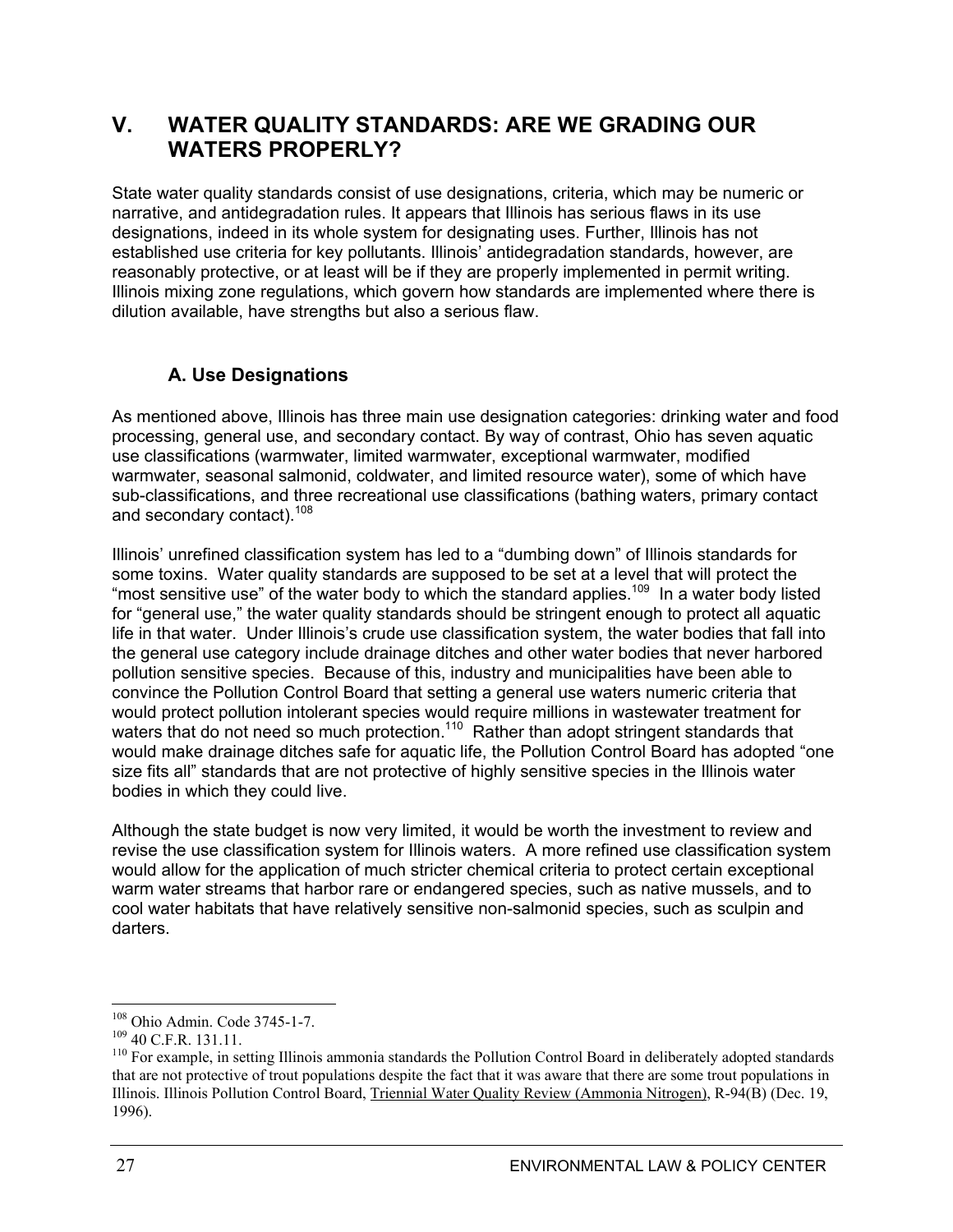### **B. Standards for Toxic Pollutants**

In large part because of the unrefined use classification system discussed above, Illinois standards for particular toxins often consist of the federal criteria for that toxin loosened to allow more pollution in Illinois. This is done on the theory that the sensitive species relied on in the federal criteria setting process are not present in Illinois.<sup>111</sup> No effort is made to determine whether there are other species that are sensitive to the toxin under consideration that are present in Illinois but were not considered in development of the federal criteria.<sup>112</sup> For example, if the most sensitive species used in developing federal criteria for a particular pollutant is trout, IEPA will recalculate the criteria after eliminating the trout data because trout do not generally live in Illinois. No consideration is given to whether mussels, which were not considered in setting the federal criteria but that are present in Illinois, may be as sensitive or more sensitive to the pollutant in question than trout.

In fact, Illinois numeric criteria are generally not designed to protect mussel species although a number of species of mussels present in Illinois are on federal and state endangered species lists. IEPA's excuse is that the federal criteria are not based on mussel studies and toxicological data is not available for mussels. However, the fact that there is a lack of data on mussels should lead to the conclusion that Illinois water quality standard should be based on the most sensitive species for which there is data, until scientific mussel data is obtained. It is known that mussels are more sensitive to at least some toxins than the species that IEPA suggests are too sensitive to be used in Illinois standard setting.<sup>113</sup>

### **C. Nutrient Standards**

As seen above, many Illinois waters have been recognized by IEPA to be impaired by excess nutrients, mainly phosphorus (P) but sometimes forms of nitrogen  $(N)$ .<sup>114</sup> U.S. EPA has described the damage caused by excess nutrients, stating:

> Human health problems can be attributed to nutrient enrichment. One serious human health problem associated with nutrient enrichment is the formation of trihalomethanes (THMs). Trihalomethanes are carcinogenic compounds that are produced when certain organic compounds are chlorinated and bromated as part of the disinfection process in a drinking water facility. Trihalomethanes and associated compounds can be formed from a variety of organic compounds including humic substances, algal metabolites and algal decomposition products. The density of algae and the level of eutrophication in the raw water supply has been correlated with the production of THMs.

 $\overline{a}$ <sup>111</sup> Comments of the Illinois Environmental Protection Agency in Illinois Pollution Control Board Rulemaking 02-11 (July 10,2002) p.6

<sup>&</sup>lt;sup>112</sup> Testimony of IEPA in Illinois Pollution Control Board Rulemaking 02-11 (Mar. 6, 2002) Tr. 59-60, 86, 140.<br><sup>113</sup> Letter from Mary Pat Tyson, U.S. EPA, to Toby Frevert, IEPA, October 25, 2001 and attached draft Review

Ammonia Toxicity to Freshwater Mussels.

<sup>&</sup>lt;sup>114</sup> Illinois is not alone in this. State water quality standards reports indicate that nutrients, phosphorus and nitrogen, are the single biggest overall source of impairment of the nation's rivers and streams, lakes and reservoirs, and estuaries. U.S. Environmental Protection Agency, Clean Water Action Plan: Restoring and Protecting America's Waters (1998) p. 58.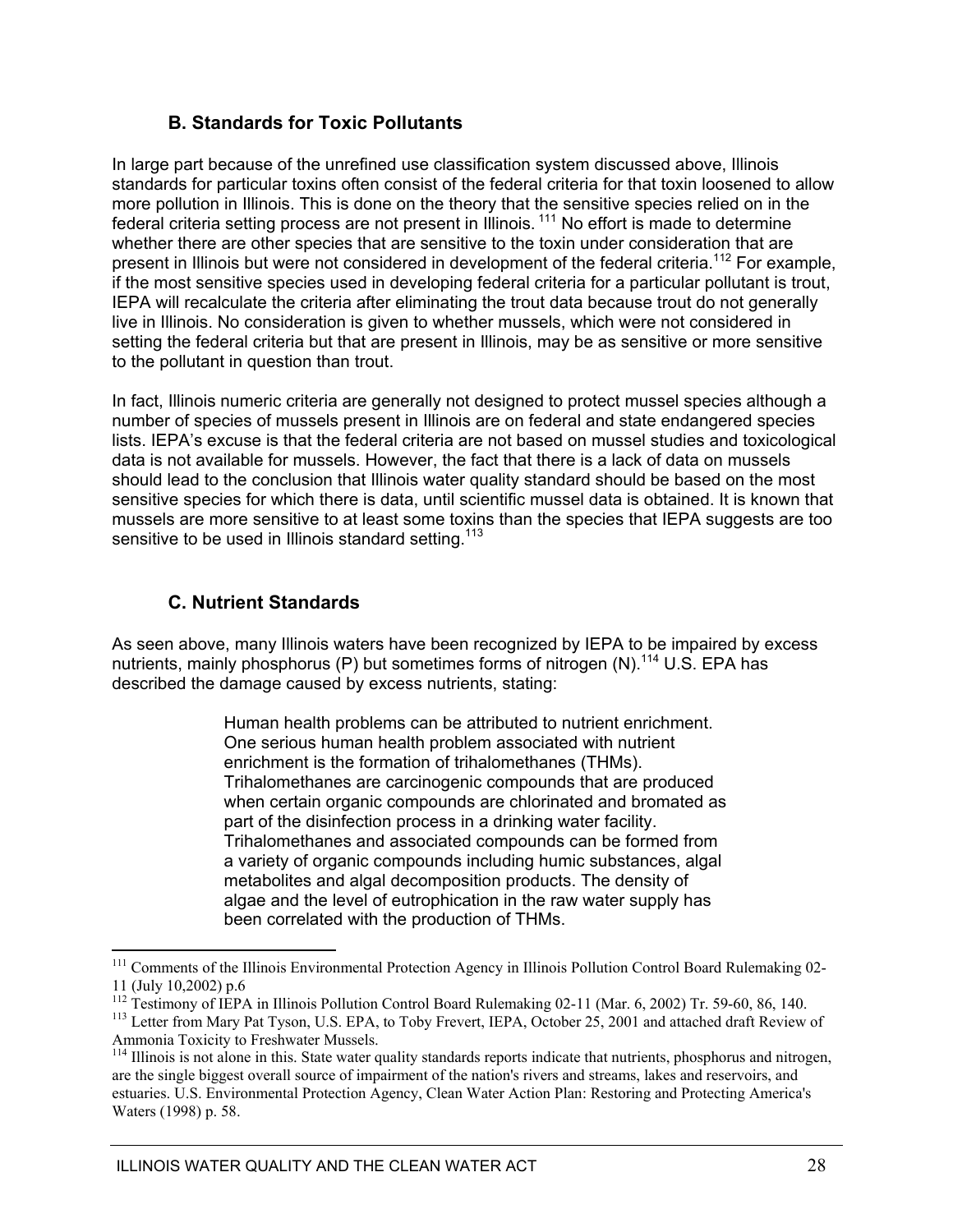Effects directly related to nutrients can also result in human health problems. … The USEPA has an established maximum contaminant level of 10 mg/L because nitrates in drinking water can cause potentially fatal low oxygen levels in the blood when ingested by infants. Nitrate concentrations as low as 4 mg/L in drinking water supplies from rural areas have also been linked to an increased risk of non-Hodgkin lymphoma. \* \* \*

Nutrient impairment can cause problems other than those related to human health. One of the most expensive problems caused by nutrient enrichment is the increased treatment required for drinking water. .. . Adverse ecological effects associated with nutrient enrichment include reductions in dissolved oxygen (DO) and the occurrence of HABs (harmful algal blooms). High algal and macrophyte biomass may be associated with severe diurnal swings in DO and pH in some water bodies. Low DO can release toxic metals from sediments contaminating habitats of local aquatic organisms. In addition, low DO can cause increased availability of toxic substances like ammonia and hydrogen sulfide, reducing acceptable habitat for most aquatic organisms, including valuable game fish. Decreased water clarity (increased turbidity) can cause loss of macrophytes and creation of dense algal mats. Loss of macrophytes and enrichment may alter the native composition and species diversity of aquatic communities. <sup>115</sup>

Speaking specifically with regard to the Fox River, the Illinois Natural History Survey wrote of the effect of elevated phosphorus levels on the Fox.

> High nutrient inputs and still-water environments created by the numerous channel dams situated along the entire main stem of the Fox River in Illinois promote excessive algal growths. Very high phosphorus levels appear to promote and sustain massive algal blooms along the Fox River.

Pronounced algal growth will continue to produce fluctuating DO levels behind the low channel dams unless significant reduction in phosphorus levels occurs.<sup>116</sup>

Despite the large number of Illinois waters impaired by phosphorous, IEPA has only slowly moved to develop phosphorous standards. While there is a .05 mg/L standard for phosphorus in lakes with a surface area over 20 acres,  $117$  there is generally no phosphorus standard for Illinois rivers, streams or small lakes. As a consequence, few Illinois NPDES permits contain any limit on phosphorus discharges.

<sup>&</sup>lt;sup>115</sup> U.S. Environmental Protection Agency, Nutrient Criteria, Technical Guidance Manual, Rivers and Streams, EPA -822-B-00-002 (July 2000) (pp. 4-5, citations omitted)

<sup>&</sup>lt;sup>116</sup> Illinois State Water Survey, Considerations in Water Use Planning for the Fox River, Contract Report 586 (September 1995) pp. 100, 104, 113, 120,122.

<sup>117 35</sup> Ill. Admin. Code 302.205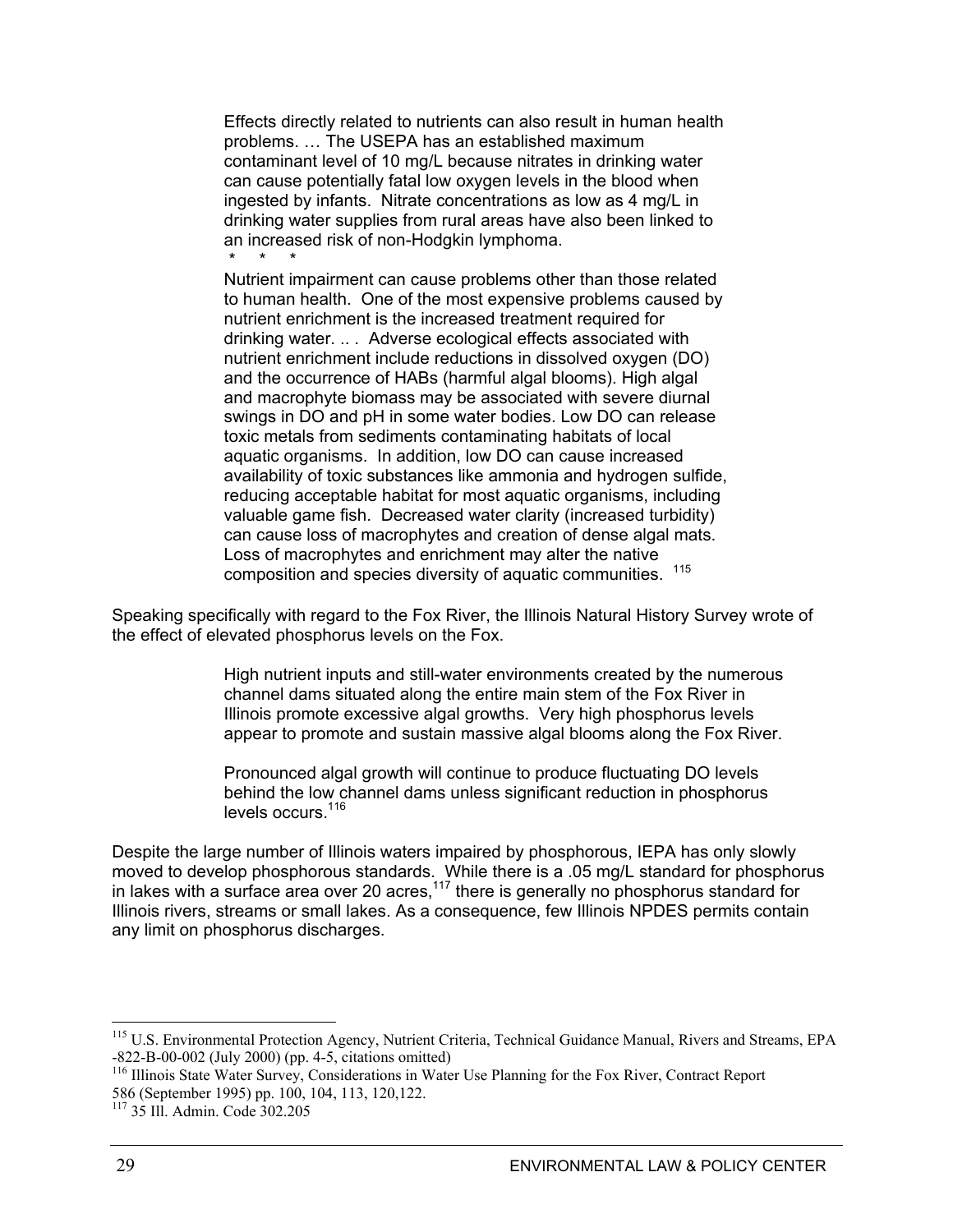During his recent election campaign, Governor Blagojevich promised to establish phosphorus standards by 2004. However, IEPA has presented a schedule to U.S. EPA that calls for nutrient standards to be adopted by the IPCB in fall of 2008.<sup>118</sup>

Reduction of the levels of phosphorous discharged by Illinois wastewater treatment plants is certainly technologically feasible. Minnesota, Michigan, and Wisconsin all generally impose limits at least as strict as 1 mg/L on phosphorous,<sup>119</sup> and there are established wastewater treatment methods that consistently allow reduction of phosphorus pollution to well under 1  $mq/L.<sup>120</sup>$ 

### **D. Antidegradation Standards**

As mentioned above, the Clean Water Act requires states to establish and implement antidegradation policies. As their name implies, antidegradation standards are designed to ensure that waters do not get dirtier than they already are. The idea of the Clean Water Act is ultimately to bring all of the nation's waters up to "A", not to allow everything to get to "D-".

An antidegradation policy must do three things: $121$ 

- Assure that waters are kept clean enough to protect existing uses. New loadings must not be allowed if they would harm the aquatic species now living in the water body or make it unsafe to swim in a water body in which it is now safe.
- Prohibit new pollution loadings to water bodies unless allowing such pollution is necessary to accommodate significant social or economic development.
- Provide for the designation of Outstanding National Resource Waters.

On February 21, 2002, Illinois established antidegradation standards and implementation rules that should accomplish these three purposes. This development came only after a long battle. As with the TMDL requirement, U.S. EPA and the states, including Illinois, largely ignored antidegradation for the first 25 years after passage of the Clean Water Act.

In Illinois, real progress toward establishing standards began after ELPC, McHenry County Defenders, Prairie Rivers Network, Sierra Club and other groups in October 1997 threatened to sue U.S. EPA because of the failure of IEPA to adopt proper antidegradation rules. This led to a long negotiation and regulatory process that ultimately resulted in IEPA proposing fairly sound draft rules to the IPCB for adoption. A year and a half and much debate later, the IPCB adopted rules that were slightly improved from those proposed by IEPA despite extensive efforts by industrial polluters and others to persuade the IPCB to weaken the IEPA proposal.

Illinois' new antidegradation rules give substantial protection against new pollution to every river, lake and stream in the state. The rules do not contain loopholes for small additions of new

<sup>&</sup>lt;sup>118</sup> Draft Illinois Plan for Adoption of Nutrient Water Quality Standards, June 17,2003.

<sup>&</sup>lt;sup>119</sup> Minnesota Pollution Control Agency, 2002 Minnesota Water Quality, (2002) pp. 35-37; Mich. Admin. Rule 323.1060; Wis. Code NR 217.04(1)(a)1.

<sup>&</sup>lt;sup>120</sup> Barnard, J.L.; and Scruggs, C.E., Biological Phosphorus Removal, Water Environment and Technology, (Feb. 2003) p.27

 $121$  40 C.F.R. 131.12.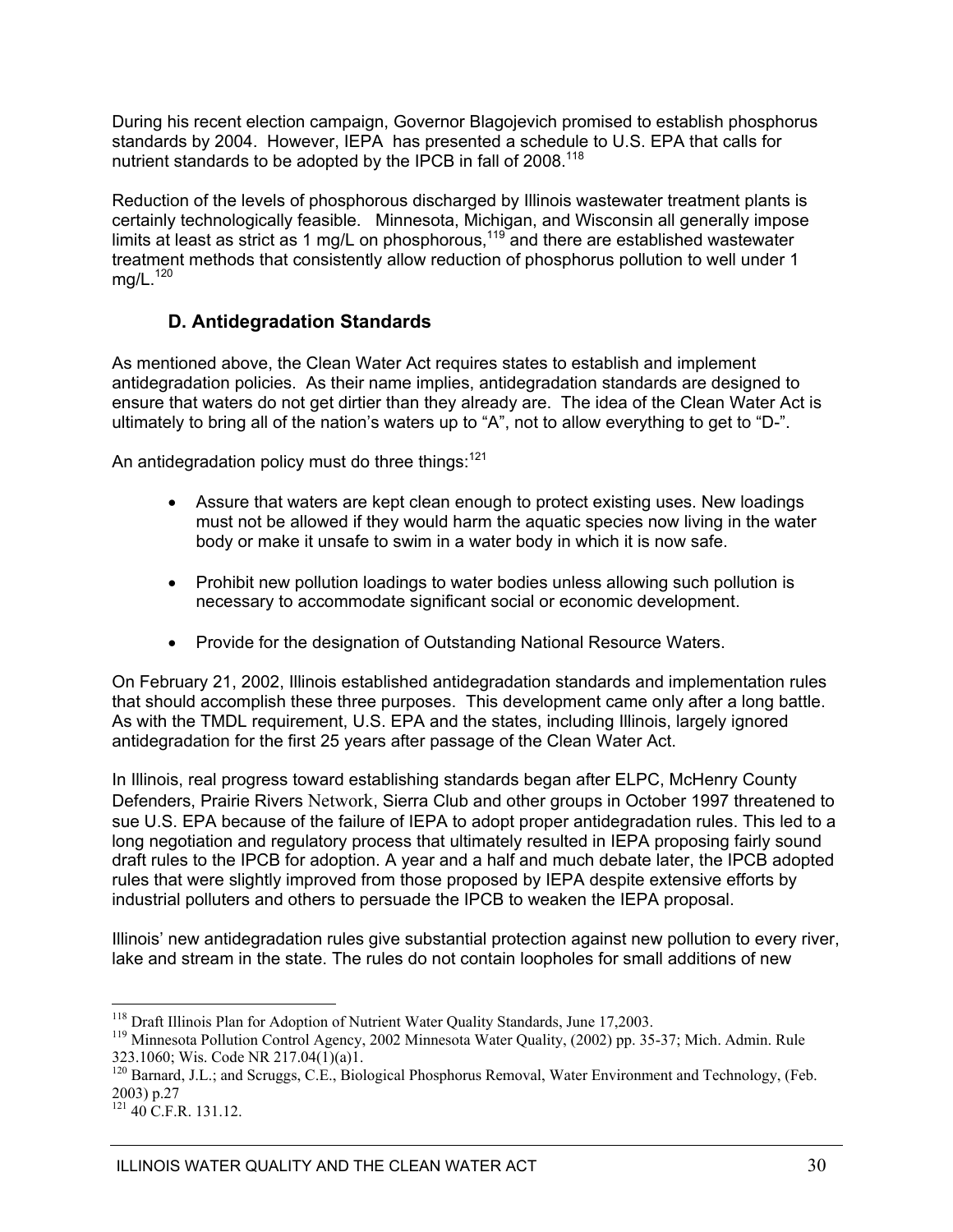pollution.<sup>122</sup> In addition, the rules contain procedural safeguards requiring the IEPA to make sure that new permits will not harm drinking water, swimming, or aquatic life. The rules also require applicants seeking permission for any new or expanded discharges to prove that the new pollution is really necessary after considering alternatives. Further, the Illinois rules allow a fair chance for designation of exceptionally high quality waterways as "outstanding resource waters" through a citizen petition process.

While Illinois' antidegradation rules are strong, they are not perfect. Illinois has essentially grandfathered in all pollution loadings that existed at the time the rules were established. These loadings will never be subjected to an antidegradation analysis although the federal regulations required loadings to be subjected to analysis if they occurred after 1975.<sup>123</sup> Further, while Illinois has created rules for designating Outstanding National Resource Waters that should receive no new pollution, no waters have actually been designated as such. In addition, as discussed below, IEPA in reality has hardly begun to follow the new antidegradation standards in its permitting decisions.

Still, Illinois' antidegradation rules are plainly better than those in most other states. Many states, such as Iowa and Kentucky have essentially no workable antidegradation standards or rules. In other states, the rules are subject to huge loopholes that allow damaging or unnecessary pollution in many waters either by restricting application of the rules to a small subset of the state's water bodies or by allowing substantial new discharges to slip under the net as "de minimis" loadings.<sup>124</sup>

### **E. Mixing Zones**

"Mixing zones" are areas in a water body that do not have to meet water quality standards because the regulating agency is allowing a discharger to dilute or mix their pollutants with the receiving water body in that area. For example, if a discharger's effluent contains 2 mg/L of iron and the water quality standard is 1 mg/L, the water at the "end of the pipe" will violate water quality standards. Assuming there is sufficient clean dilution water in the receiving stream and the effluent mixes with that clean water quickly, the area in the stream that violates standards may be fairly small.

It is questionable whether mixing zones should ever be allowed. By allowing mixing zones, a public resource, clean water, is used to dilute a discharger's waste. Nonetheless, allowing mixing zones is an accepted practice in Illinois and other states.

There are two basic types of mixing zones. Most mixing zones are areas in which the chronic water quality standards are not met. Chronic standards, it will be recalled, are standards designed to protect aquatic life or human beings from the effects of long-term exposure to the

 $122$  By way of contrast, Michigan allows an increase of most pollutants of up to 10% of the unused loading capacity that exists at the time of the application. Mich. Admin. Code R. 323.1098(9)(c). Thus, if the water quality standard for a particular pollutant was 10 mg/L and the water is now free of that pollutant, a NPDES permit applicant could be given a permit to discharge levels of the pollutant that would cause the water to contain 1 mg/L of the pollutant without showing that the new pollution was necessary. The next applicant could then add pollution to degrade the water to the point that it contained 1.9 mg/L of the pollutant without showing any necessity for the new pollution loading.<br><sup>123</sup> 40 C.F.R. 131.12.

<sup>&</sup>lt;sup>124</sup> Wis. Admin. Code NR 102.05; 25 Pa. Code 93.4a et seq.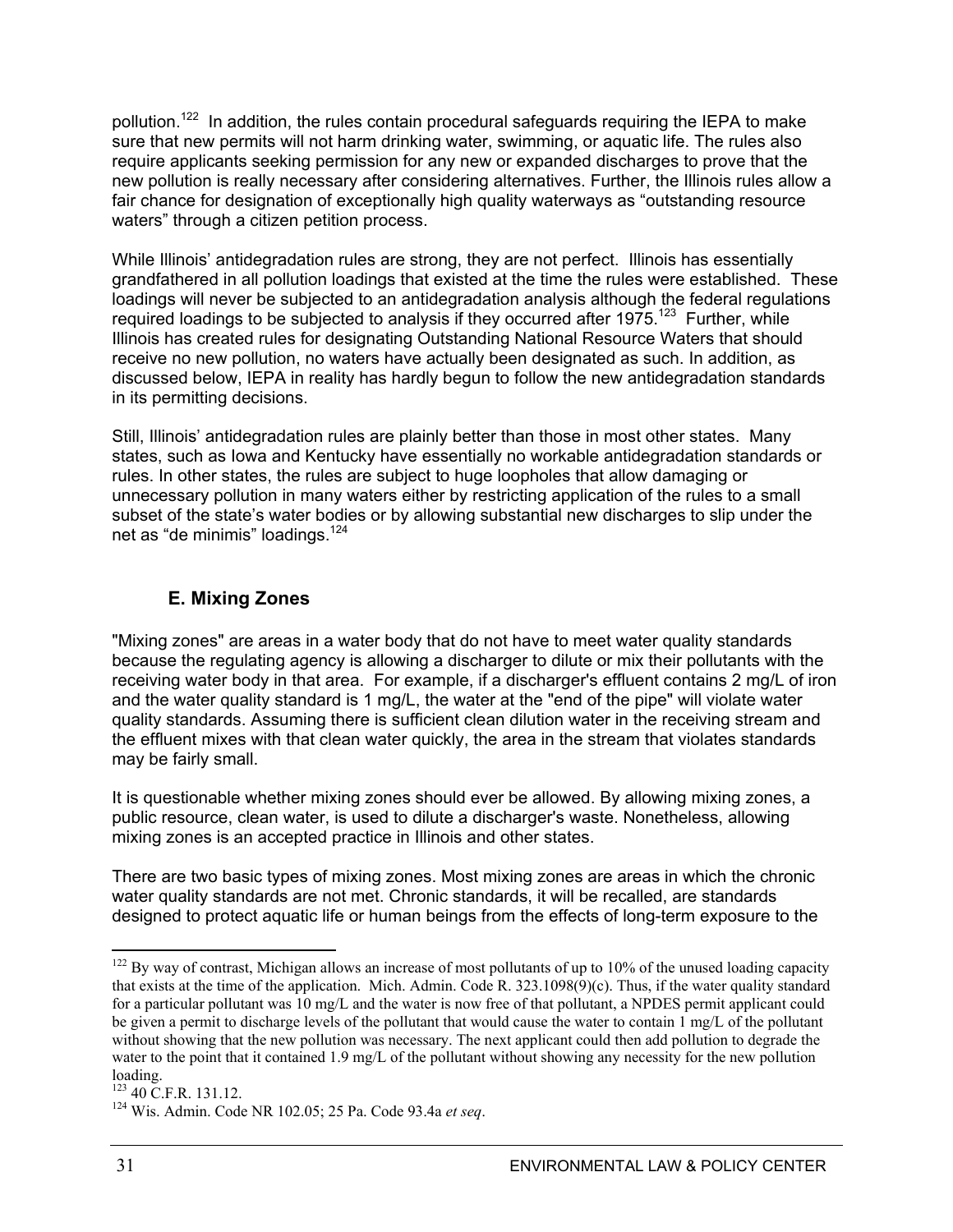pollutant in question. Other mixing zones, known as "zones of initial dilution" ("ZIDs") are areas that do not meet acute standards, which are standards designed to protect aquatic life from immediate fatality resulting from contact with the pollutant. ZIDs (known by some as "zones of instant death") are supposed to be limited to an area within which effluent dispersion is immediate and rapid.<sup>125</sup> Assuming that any ZID allowed is strictly limited in area, the only fatalities from the ZID should be aquatic life that has the bad luck to swim immediately in front of the discharge pipe.

It is clear that there are many situations in which a discharger should not be allowed to create a part of a stream or lake that does not meet water quality standards. For example, under Illinois regulations,<sup>126</sup> it is acceptable to allow a mixing zone with pollutants exceeding chronic toxicity levels in areas of substantial size, twenty-six acres, even though that would be hazardous to fish if they stayed in the area all the time. The theory is that the fish will move around in the water body over the course of their lives and will not be subjected to the unhealthy situation too much. This theory does not work as to mussel beds. Mature mussels do not move. For this reason, Illinois regulations prohibit mixing zones in the area of mussel beds and similar areas.<sup>127</sup> With the exception of a few loopholes, Illinois mixing zone regulations do set forth protections that protect aquatic life and human water uses from potential ill effects of mixing zones.

A major problem in Illinois' standards regarding mixing zones and ZIDs relates to bioaccumulative toxins. Because bio-accumulative toxins concentrate up the food chain, the theory behind mixing zones – that clean water will dilute a pollutant to a safe level – clearly does not apply. For this reason, mixing zones and ZIDs are being eliminated in the Lake Michigan basin under the Great Lakes Water Initiative.<sup>128</sup> Citizen group efforts in the early 1990s to eliminate mixing zones for bio-accumulative pollutants in other Illinois waters were rejected by the IPCB.

<sup>&</sup>lt;sup>125</sup> 35 Ill. Admin. Code 302.102(e).<br><sup>126</sup> 35 Ill. Admin. Code 302.102.<br><sup>127</sup> 35 Ill. Admin. Code 302.530 incorporates this federal requirement into Illinois standards.<br><sup>128</sup> 35 Ill. Admin. Code 302.530 incorporates this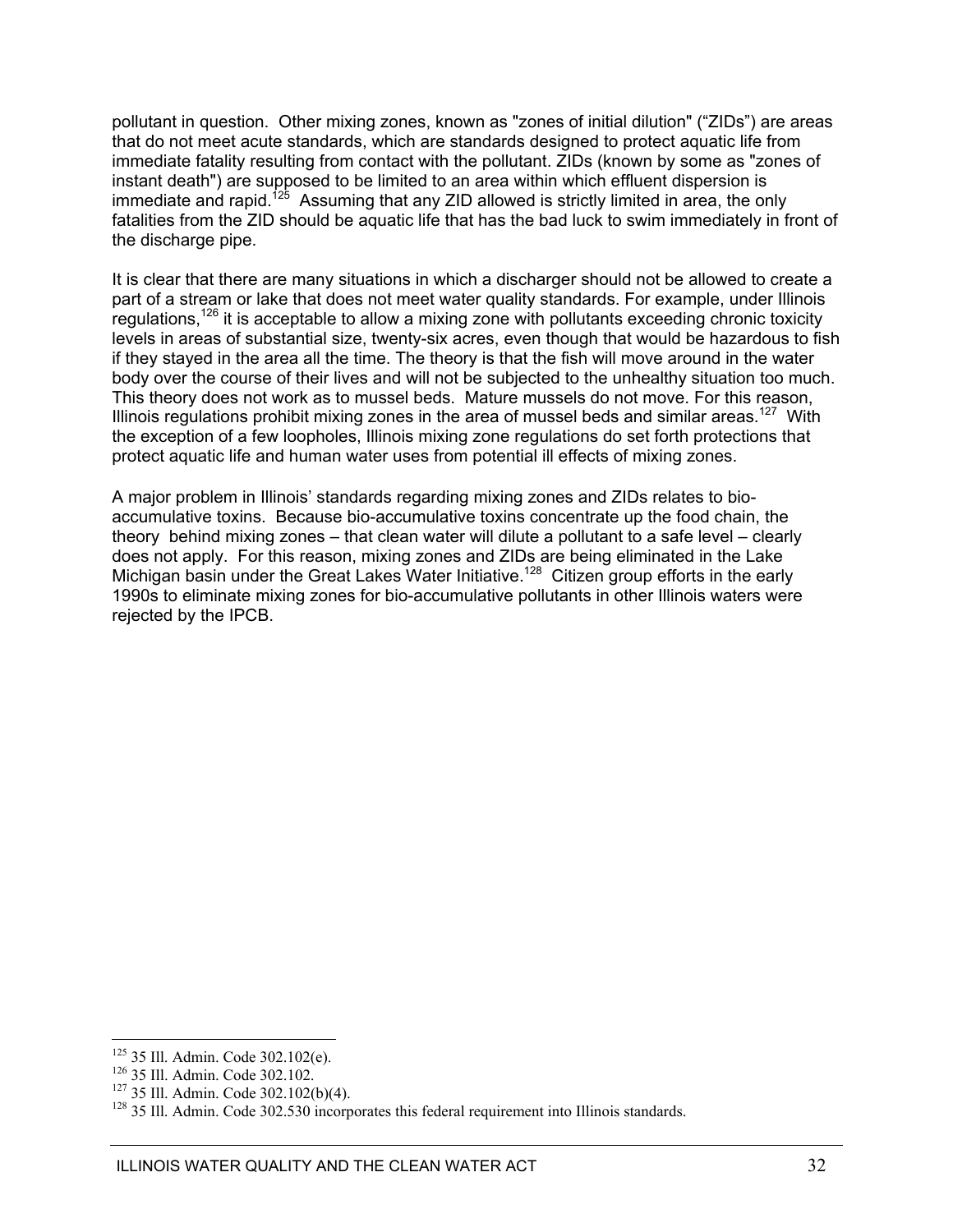### **VI. PERMITTING: IS ILLINOIS ISSUING PERMITS THAT ALLOW DISCHARGE OF HARMFUL POLLUTION?**

Federal regulations prohibit states from issuing permits for discharges that may "cause or contribute" to violations of state numeric or narrative water quality standards.<sup>129</sup> In other words, the NPDES permits issued by IEPA should have limits and conditions in them that prevent water quality standards from being violated. The permits should also require monitoring so that they can be enforced.<sup>130</sup> Further, permits should be written and considered in an open atmosphere with the public able to participate fully in the process.<sup>131</sup>

It is, however, a notorious fact that states differ as to the extent that the NPDES permits they issue actually prevent violations of water quality standards. By varying the assumptions and procedures used in writing permit limits, different states develop different limits for situations in which all the relevant environmental factors are identical. As explained in a General Accounting Office report:

> The permitting authorities also differ considerably in the amount and type of data they require to determine whether pollutants have a reasonable potential to violate a state's water quality standards and, if so, how extensively such pollutants need to be controlled. Differences in numeric discharge limits occur because both the water quality standards and the policies for implementing these standards in the permits differ among the states. For example, the states have adopted different implementation policies concerning several technical factors that affect discharge limits, including the size and location of the "mixing zones" where the discharges and the receiving waters mix, the potential for dilution, and the background concentration of the pollutants.<sup>132</sup>

Illinois faces serious challenges with regard to its NPDES permit writing and the manner in which it issues permits to pollute. Many Illinois permits are not adequately protective of water quality. In large part this is due to the fact that IEPA, contrary to Illinois law,<sup>133</sup> generally does not require permit applicants to show that they are entitled to the requested permit, but instead places the burden on itself and any objecting third parties to prove that the permit as sought would allow violations of water quality standards. Particularly in view of the severe budget restraints on IEPA, the agency cannot continue trying to do a substantial portion of the applicants' work for them.

 $129$  40 CFR 122.44(d)(1)

<sup>&</sup>lt;sup>130</sup> 40 C.F.R. 122.44(i), 122.48<br><sup>131</sup> 33 U.S.C. §1251(e)<br><sup>132</sup> U.S. General Accounting Office, Differences Among the States in Issuing Permits Limiting the Discharge of Pollutants, GAO/RCED-96-42 (Jan. 1996) p. 2

 $133$  415 ILCS 5/39(a)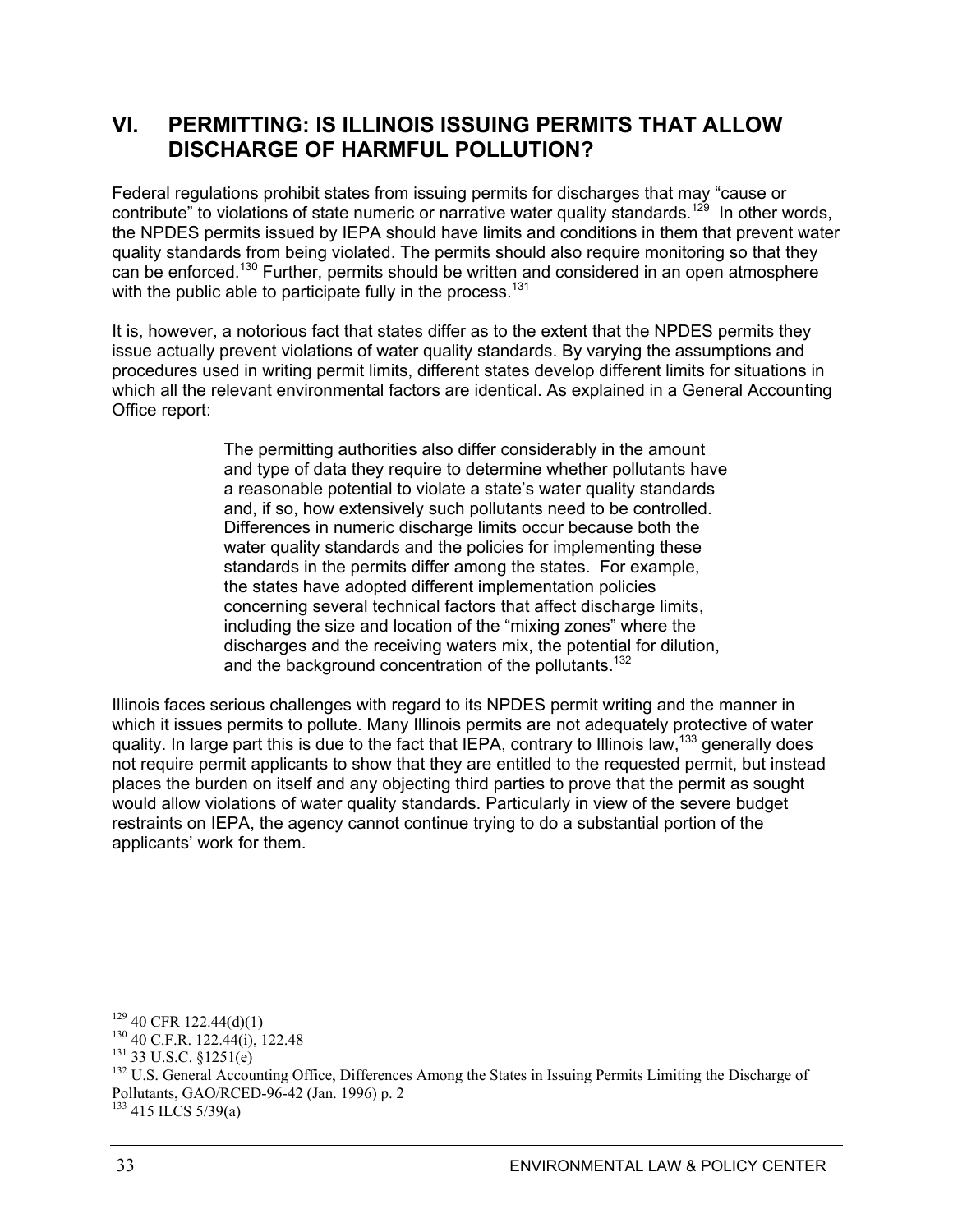### **A. Municipal and Industrial NPDES Permits**

IEPA has been issuing NPDES permits to publicly operated treatment works (POTWs) and industrial dischargers since the 1970s. Nonetheless, there remain a number of substantial flaws in such permitting. In general, these flaws can be traced to the fact that IEPA does not have enough resources to do the necessary studies to develop proper permits. However, IEPA also has made the task harder for itself by failing to require permit applicants to do the work that the regulations require them to do to get permits. Discharging pollutants to water bodies should be treated as a privileged to be earned, not a right that the IEPA can restrict only if it proves that the discharge will cause a problem.<sup>134</sup>

### **1. IEPA does not regulate nutrient discharges to prevent violations of the narrative standards regarding "offensive conditions."**

While Illinois does not have a numeric standard for phosphorous or nitrogen applicable to rivers, streams, and small lakes, it does have a narrative standard that should apply to such nutrient discharges. In particular, 35 Ill. Admin. Code 302.203 provides that "the waters of the state shall be free from sludge or bottom deposits, floating debris, visible oil, odor, plant or algal growth, color or turbidity of other than natural origin." Unfortunately, IEPA ignores this standard during the permitting process as the agency does not include limits on the discharges of phosphorous or nitrogen in Illinois NPDES permits even under conditions where it is likely that discharge of nutrients will cause or contribute to algal growth, color or turbidity of other than natural origin. For example, IEPA has issued permits containing no limits on the discharge of phosphorous in cases where the receiving waters are suffering from severe algal blooms as a result of such discharges or have been identified as potentially impaired by nutrients.<sup>135</sup>

The lack of numeric standards for these nutrients is no excuse for IEPA's failure to limit phosphorous and nitrogen discharges. Other states in the Midwest, including Michigan, Minnesota and Wisconsin are acting now to limit phosphorus discharges even before finalizing numeric phosphorous water quality standards.<sup>136</sup> Illinois' failure to act must be traced to its lack of political will to impose the costs of phosphorus removal on Illinois dischargers until it is forced to do so.

### **2. Effluent limits on discharges of BOD and nutrients must be imposed to prevent violations of dissolved oxygen standards.**

In order for fish and other aquatic life to breathe, rivers, lake and streams must contain sufficient levels of dissolved oxygen. Pollutants known as biological oxygen demanding pollutants ("BOD") or deoxygenating wastes, take oxygen out of the water as they decay and therefore reduce dissolved oxygen levels. BOD comes in two main forms: nitrogenous BOD (mainly ammonia) and carbonaceous BOD ("CBOD"). Too much of these pollutants will reduce the dissolved oxygen levels in waters and thereby threaten aquatic life. In order to avoid this threat,

<sup>&</sup>lt;sup>134</sup> The law is clear that there is no "right to pollute. " See 40 CFR ¶121.41(NPDES permit creates no property right);

<sup>&</sup>lt;sup>135</sup> For example, Fox River Water Reclamation District West Plant, NPDES Permit No. IL0035891 (March 30, 2001); Water Reclamation District of Greater Chicago. NPDES Permit No. IL0028053 (Jan. 22, 2002)

<sup>&</sup>lt;sup>136</sup> Minnesota Pollution Control Agency, 2002 Minnesota Water Quality, (2002) pp. 35-37; Mich. Admin. Rule 323.1060; Wis. Code NR 217.04(1)(a)1.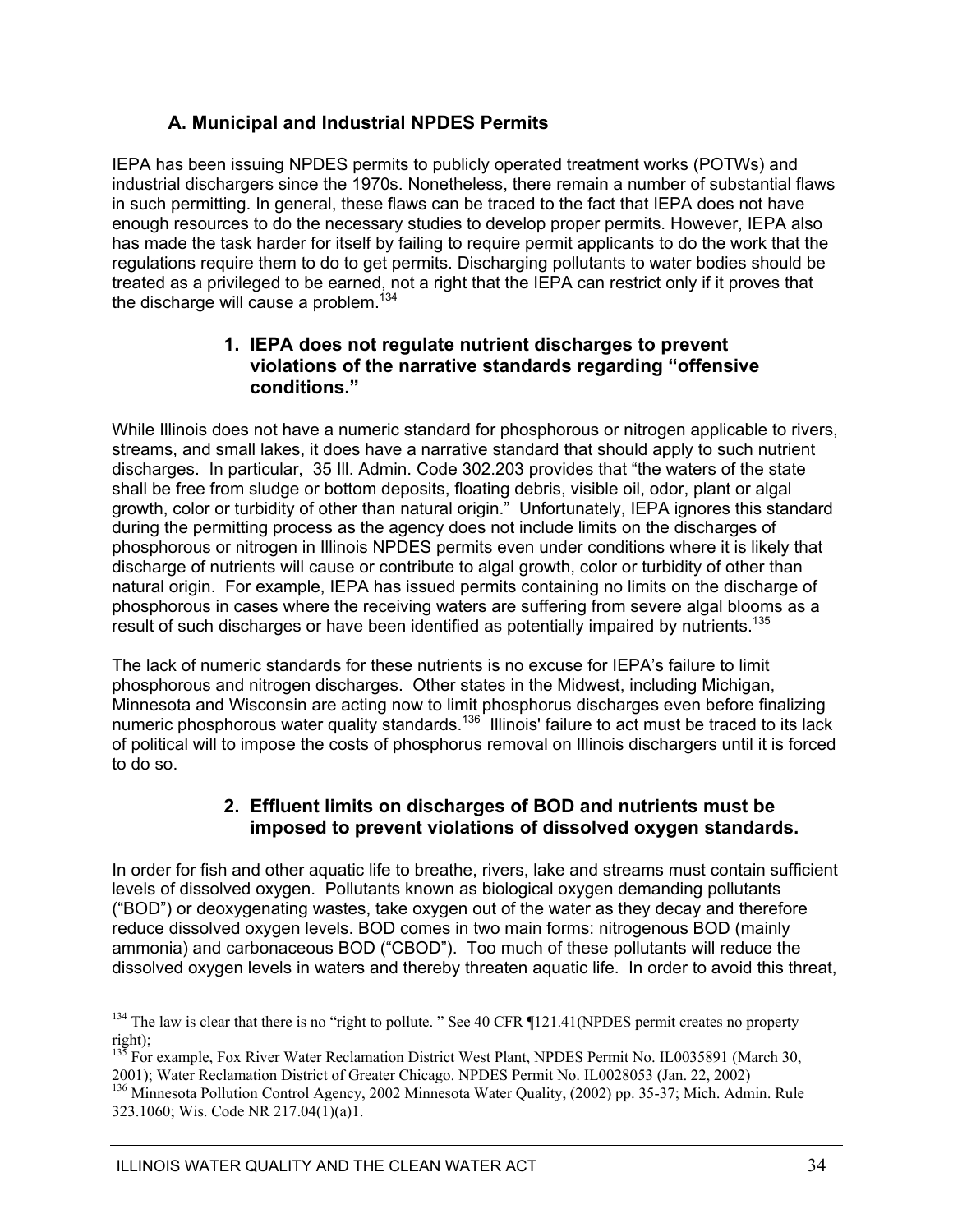states set water quality standards specifying a minimum level of dissolved oxygen that should be in the water. In Illinois, the dissolved oxygen standard is generally 5 mg/L.

Illinois does a poor job of protecting dissolved oxygen levels. According to the most recent Section 305(b) report, 2,962 of the 15,993 miles of streams assessed in the state are impaired potentially because of "Organic Enrichment/ Low Dissolved Oxygen."137 This same factor was identified as the potential cause for the impairment of 80,135 acres of lakes in Illinois.<sup>138</sup>

The cause of this problem is three-fold. First, unlike the permits of other states studied, Illinois NPDES permits typically do not contain a requirement that there be a minimum level of dissolved oxygen in the discharged effluent. This is true even for discharges to low-flow streams where the lack of dilution water requires that discharges meet water quality standards at the end of the discharge pipe. By contrast, other states include limits in NDPES permits to ensure that dissolved oxygen criteria are met at all times. For example, in its 2002 permit to the Village of Romeo, the Michigan Department of Environmental Quality required that Romeo's effluent contain at least a monthly average of 4.0 mg/L dissolved oxygen from December through April, 7.0 mg/L from May through September, and 5.0 mg/L in October and November.<sup>139</sup>

Second, IEPA's permit writers fail to adequately consider the de-oxygenating nature of BOD pollutants. The only effective limit on nitrogenous BOD occurs as an accidental side-effect of IEPA limiting ammonia because of its direct toxicity.<sup>140</sup> Because the pH and temperature factors that determine the toxicity of ammonia do not directly relate to the de-oxygenating effect of ammonia, IEPA's approach is clearly deficient. In fact, IEPA admits that there is a sizable contribution to de-oxygenation from nitrogenous BOD, yet the agency essentially never regulates ammonia discharges to prevent violations of dissolved oxygen standards.<sup>141</sup> As for carbonaceous BOD, IEPA imposes only technology-based limits that do not take into account ambient BOD levels and only relate to flow and dilution factors in a very rough manner.

Third, Illinois has not performed modeling or taken other steps to assure that authorized discharges do not cause or contribute to violations of dissolved oxygen standards.142 Other states in the region regularly sample and model dissolved oxygen to prevent issuance of permits that cause or contribute to violations of dissolved oxygen standards. For example, as explained by the Michigan Department of Environmental Quality:

Typically, CBOD5 limits are placed in NPDES permits for all facilities which have the potential to contribute significant quantities of oxygen consuming substances to waters of the state. These limits are developed in direct correlation with limits for ammonia nitrogen and dissolved oxygen. \* \* \*

<sup>&</sup>lt;sup>137</sup> Illinois Section 305(b) Report, *supra* note 52, at 43.<br><sup>138</sup>*Ibid.* at 63.<br><sup>139</sup>Michigan Department of Environmental Quality, NDPES Permit for Village of Romeo, Permit # MI 0021679 (draft Oct. 16, 2002). Further, while no one denies that discharge of nutrients can result in violations of dissolved oxygen standards from the resulting algal or macrophyte growth, IEPA does not establish phosphorus or nitrogen permit limits to prevent violations of the dissolved oxygen standard. This is consistent with IEPA's general "wait and see what U.S. EPA requires" approach to nutrient pollution.

<sup>&</sup>lt;sup>140</sup> IEPA does limit the level of deoxygenating wastes discharged under 35 Ill. Admin. Code 304.120, but that regulation overlooks much of the BOD known to be contained in the pollution stream because it addresses only the CBOD portion of the BOD. Total BOD includes both carbonaceous BOD and nitrogenous BOD.

<sup>&</sup>lt;sup>141</sup> Mosher Testimony, March 6, 2002, Water Quality Triennial Review, R02-11 Tr. 34.<br><sup>142</sup> Frevert Testimony, Water Quality Triennial Review, R02-1 July 25, Tr. 75-6.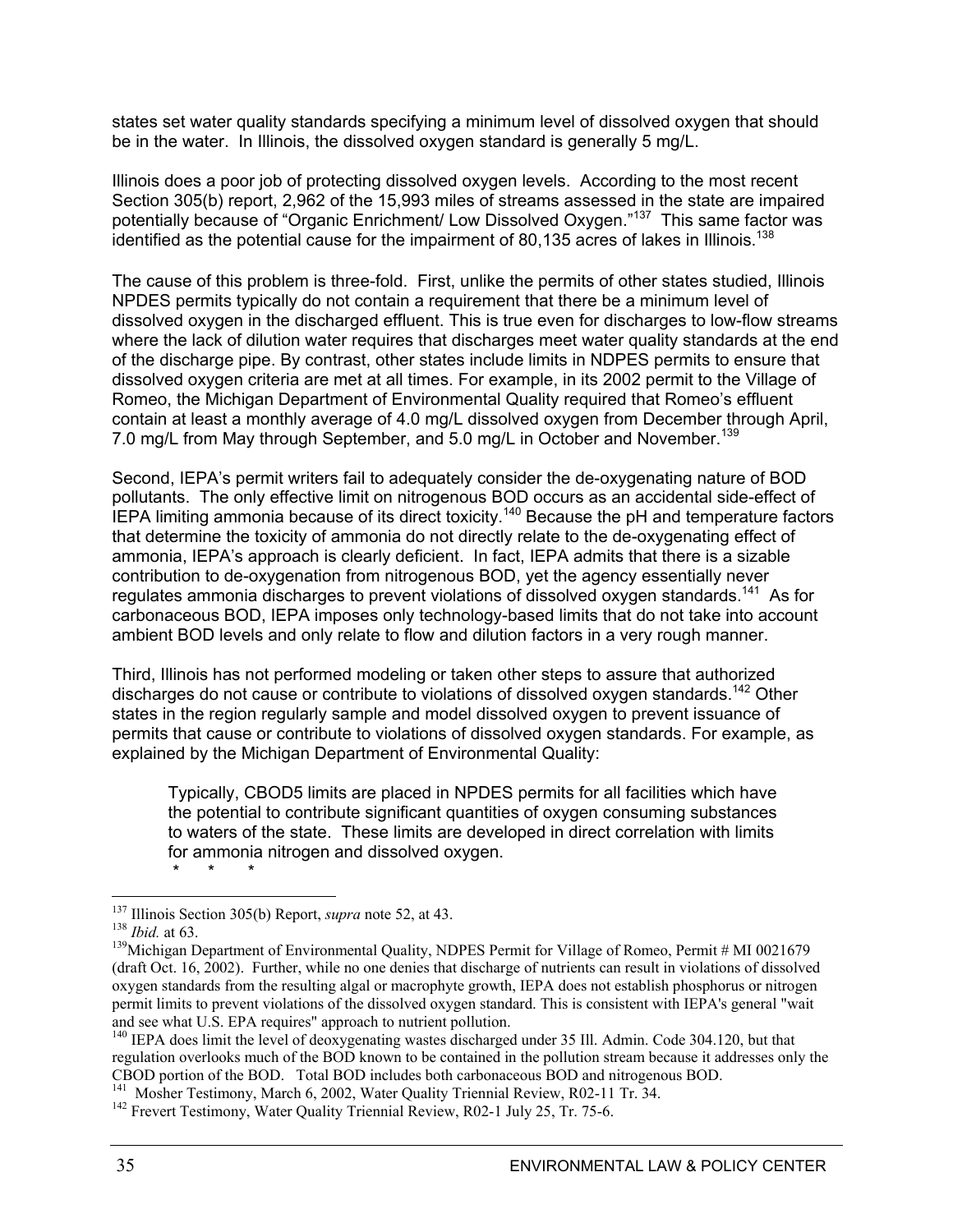In determining CBOD5 limits, stream modelers use computer models which simulate actual stream conditions. Model inputs include the flow of the receiving stream, the quantity of water to be discharged, the decay rate for the particular type of wastewater, the stream's slope, and temperature. Other upstream or downstream dischargers are also considered in the model. The modeler determines maximum limits for CBOD5 and ammonia nitrogen and minimum limits for dissolved oxygen. These limits are selected to insure that Water Quality Standards for dissolved oxygen are met in the receiving water.<sup>143</sup>

In order to achieve dissolved oxygen water quality standards, IEPA must similarly model dissolved oxygen issues and impose water quality based BOD effluent limits when necessary.<sup>144</sup>

#### **3. IEPA NPDES permits do not prevent violations of Illinois' standards regarding total residual chlorine.**

Chlorine is both a blessing and a curse for water quality. Chlorine is frequently added to wastewater to kill pathogens that could cause illness to people who come into contact with the water downstream.<sup>145</sup> Unfortunately, chlorine is also a highly dangerous pollutant that has to be removed before the disinfected water can be discharged.

The applicable acute and chronic water quality criteria for total residual chlorine ("TRC") are 19 and 11 parts per billion (µg/L) respectively. Dilution calculations indicate, however, that IEPA permits discharges of TRC at levels that will cause these criteria to be exceeded, even after the discharge is diluted in the receiving water. Evidence is seldom, if ever, provided in the permit file to show that the seemingly excessive TRC limitations will not cause violations of water quality standards. Permit writers incorporate only a limit of  $0.05$ mg/L ( $50\mu$ g/L), which is more than 4 times the chronic criteria level. IEPA is permitting chlorine discharges at concentrations of more that four times the water quality standard even at times when the discharge would not be diluted with cleaner water.

### **4. IEPA does not prevent many violations of applicable temperature standards.**

It is well established that high temperature and quick swings in temperatures can harm aquatic life.<sup>146</sup> Further, at least some species require periods of very cold water temperatures in the

<sup>&</sup>lt;sup>143</sup> Michigan Department of Environmental Quality, Water Quality Parameters: Biological Oxygen Demand (BOD), <http://www.deq.state.mi.us/documents/deq-swq-npdes-BiochemicalOxygenDemand.pdf>. 144 Illinois EPA has claimed that it is addressing this problem through use of TMDL studies. However, IEPA has

only recently completed its first two TMDLs and is obviously not going to create TMDLs with regard to more than a small fraction of its permitting decisions. *See* Frevert Testimony, Illinois Pollution Control Board, Rulemaking No. R02-11 (July 25, 2002), Tr. 76. Furthermore, TMDLs will not prevent dissolved oxygen problems because Illinois does not create TMDLs until an impairment is found. TMDL will not prevent impairments from occurring in the first place in Illinois. In IEPA's defense, U.S. EPA has never published guidance as to how to write WQBELs to prevent violations of dissolved oxygen standards although vast numbers of permits across the country involve pollutants that affect dissolved oxygen levels.

<sup>&</sup>lt;sup>145</sup> The treatment of wastewater with ultra-violet (UV) light will also kill pathogens. While this approach has a number of advantages, many Illinois POTWs are not equipped to use UV light and it may not work well for large plants.

<sup>&</sup>lt;sup>146</sup> U.S. Environmental Protection Agency, Temperature Criteria for Freshwater Fish: Protocol and Procedure, EPA-600/3-77-061 (May 1977).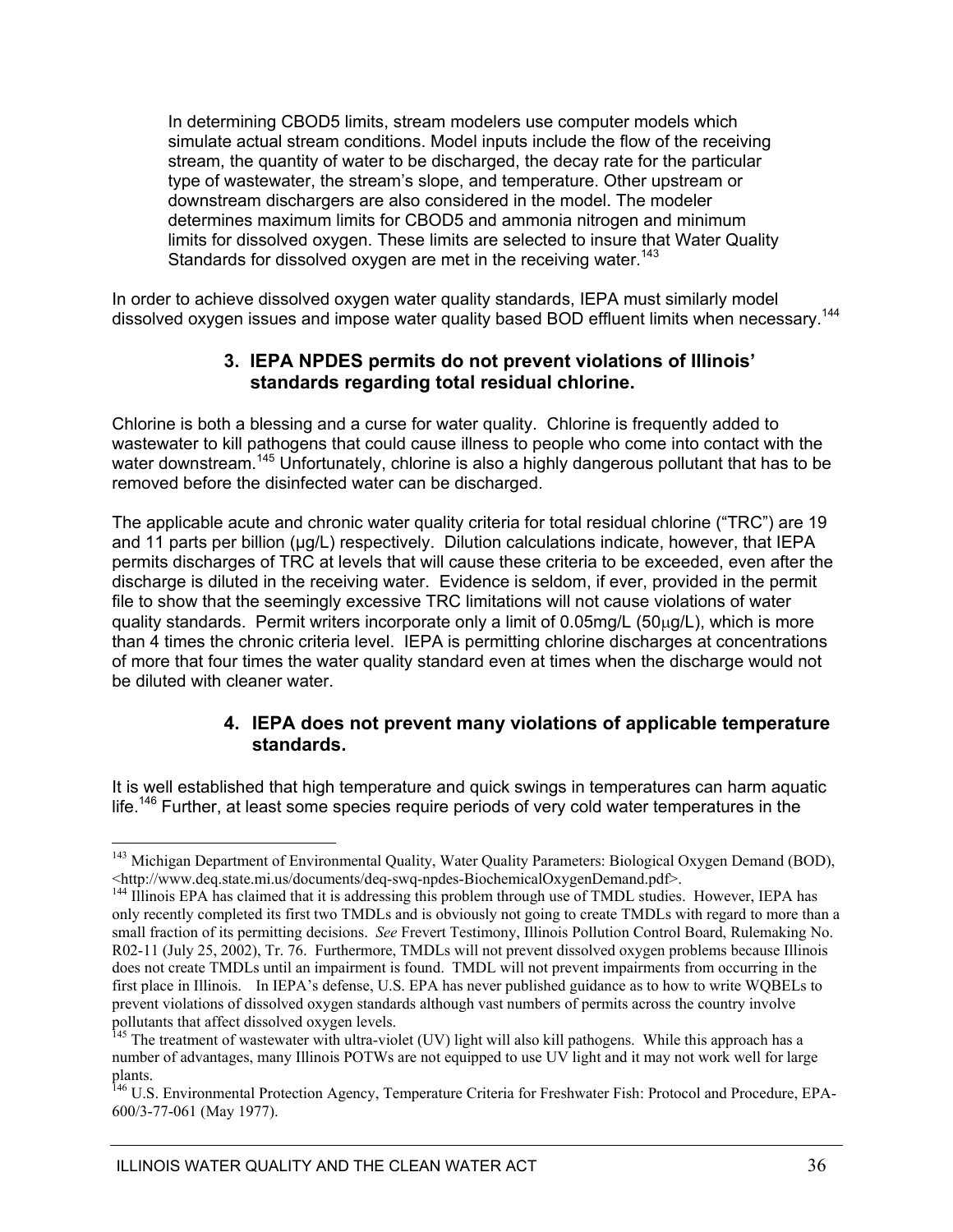winter for the species to reproduce properly.<sup>147</sup> Recognizing the potentially adverse effects of heat when it wrote water quality standards in the early 1970s, the IPCB established Illinois temperature standards requiring the maintenance of natural daily and seasonal temperature fluctuations and prohibiting an increase of more than five degrees Fahrenheit above natural temperatures.<sup>148</sup>

Unfortunately, IEPA routinely ignores these temperature standards in permit writing. Even through IEPA has acknowledged that the effluent from sewerage treatment plants will cause violations of heat standards in low-flow streams during both winter and summer, the IEPA does not consider the temperature standards in permitting such plants.<sup>149</sup>

In addition, IEPA fails to require proper temperature modeling of large utilities discharging heat into Illinois waters. For example, the heat discharged into the Des Plaines River system by Midwest Generation's plants appears to be causing violations of heat standards. Commonwealth Edison performed a heat demonstration for those plants in the late 1980s, but IEPA has not required Midwest Generation, which has since purchased the plants, to carry out updated heat demonstrations even though Midwest Generation is operating the plants much more than it was presumed Commonwealth Edison would in its heat demonstration.

### **5. Without a proper justification, IEPA does not follow federal guidance regarding the circumstances in which limits must be place on the discharge of toxins that have a reasonable potential to cause a violation of water quality standards.**

A major technical challenge that must be faced in writing a permit for a discharge is determining what pollutants the discharge might include in quantities large enough to potentially cause a violation of a water quality standard. It is infeasible for permits to include limits on all of the thousands of possible pollutants that a discharge could hypothetically contain. Therefore, a permit writer must try to estimate what type and quantity of pollutants might be in the discharge by taking samples of the discharge and/or analogizing to other similar discharges. This approach, however, may miss metals and other toxins in the discharge because: (1) generally only a few samples of the effluent are taken, (2) concentrations of a pollutant in the discharge may vary over time, (3) the amount of dilution in the receiving water may vary over time, and (4) the toxicity of the pollutant may vary based on factors such as the hardness of the water.

The US. EPA has addressed this problem through a federal guidance document entitled the Technical Support Document for Water Quality-Based Toxics Control.150 The Technical Support Document uses basic statistical principles to establish formulas for determining what metals and other toxins may be in a discharge. The guidance document also calls on permit writers to assume that when few samples of a discharge are taken, substantial variation from the sample

<sup>&</sup>lt;sup>147</sup> Jones, Hokunson and McCormick, Winter Temperature Requirements for Maturation and Spawning of Yellow Perch, *reprinted in* Towards a Plan of Action for Mankind, Vol. 3 Biological Balance and Thermal Modificiations, Proceeding of the World Conference, Permago Press, (N.Y.N.Y 1977) p. 192.<br><sup>148</sup> 35 Ill. Admin. Code 302.211.<br><sup>149</sup> During a 2002 hearing on a permit for the Village of Huntley, the Chief of the Permit Division at IEPA

acknowledged that water discharged from POTWs is far more than five degrees Fahrenheit above natural water temperatures in the winter. Further, during the summer, the constant flow from a POTW of comparatively cool water into a small stream will prevent natural daily fluctuations in water temperatures.

<sup>&</sup>lt;sup>150</sup> U.S. Environmental Protection Agency, Technical Support Document for Water Quality-Based Toxics Control, EPA-505/2-90-001 (1991).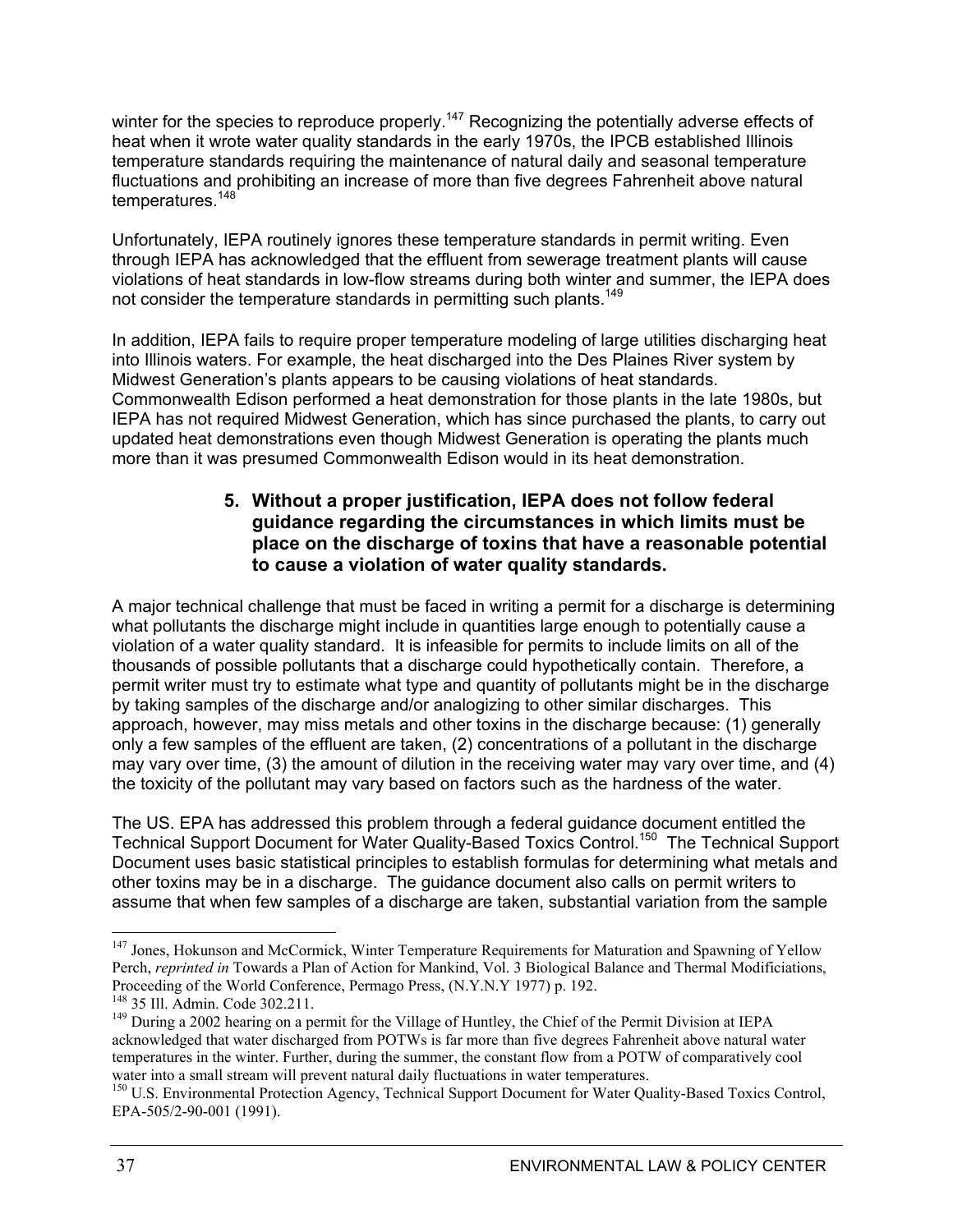results will occur and that metals and other toxins that do not show up in the samples may still be present..

However, the IEPA refuses to follow the Technical Support Document on the ground that it is "not realistic."151 In particular, IEPA contends that it knows from experience that Illinois municipalities and most other polluters rarely discharge toxins, and therefore it need not follow the guidance document's assumptions regarding the presence of those pollutants. However, IEPA has never substantiated its claims.

It is true that when only a few samples of an effluent are available, the federal guidance calls for permit limits that would probably not be necessary if more were known about the effluent. The prudent response in such a situation, however, is to require dischargers to sample their effluent more in order to determine the real risks of a given discharge causing a violation of water quality standards. In practice, IEPA also rejects this alternative without justification.

### **6. Illinois permits fail to require all necessary monitoring.**

Permit limits and conditions, of course, are of little importance if they are not enforced. The main approach to enforcement under the current system is required self-monitoring and reporting.152

Many Illinois permits, however, are not clear regarding the monitoring to be done. In some cases, permits leave the development of a plan for monitoring to be created by the permit applicant after the permit is issued, even though this approach generally violates applicable federal regulations.<sup>153</sup> In other cases, the permits allow conduct subject to conditions for which no reporting is required by the permit. For example, mining permits allow discharges at certain levels if there has been certain levels of rainfall, but do not require the discharger to report the amount of rainfall that has fallen on the site. Many permits for municipal POTWs allow wastewater to be discharged without complete treatment if there are extraordinarily high flows, but do not carefully define what qualifies as an extraordinarily high flow.

### **7. Illinois does not always require analytical methods sensitive enough to detect violations of water quality standards.**

Many pollutants can pose a threat to human health or the environment at levels that are detectable with only the most sophisticated chemical and analytical methods. Unfortunately, IEPA frequently fails to require the use of the most sensitive available analytical technology, thereby creating a situation whereby low, yet potentially dangerous, concentrations of pollutants may be missed. IEPA's approach is the equivalent of a security guard who has equipment that will only find guns that are above .33 in caliber, even though guns with a .22 caliber bullet can kill.

Currently, IEPA openly refuses to require the use of available analytical methods for mercury, cadmium or cyanide that are sensitive enough to detect these pollutants at levels that are dangerous to human health or wildlife. IEPA reasons that it should not require use of an

<sup>151</sup> *See e.g.*, Village of Huntley Responsiveness Survey, East Sewerage Treatment Plant NPDES Permit Renewal (Sept. 2002).

<sup>&</sup>lt;sup>152</sup> *See* <u>United States v. Allegheny Ludlum Corp.</u>, 118 F.Supp. 2d 615, 618 (W.D. Pa. 2000).<br><sup>153</sup> 40 C.F.R. 122.48. This has occurred recently in permits issued to Black Beauty Coal Company and MWRD.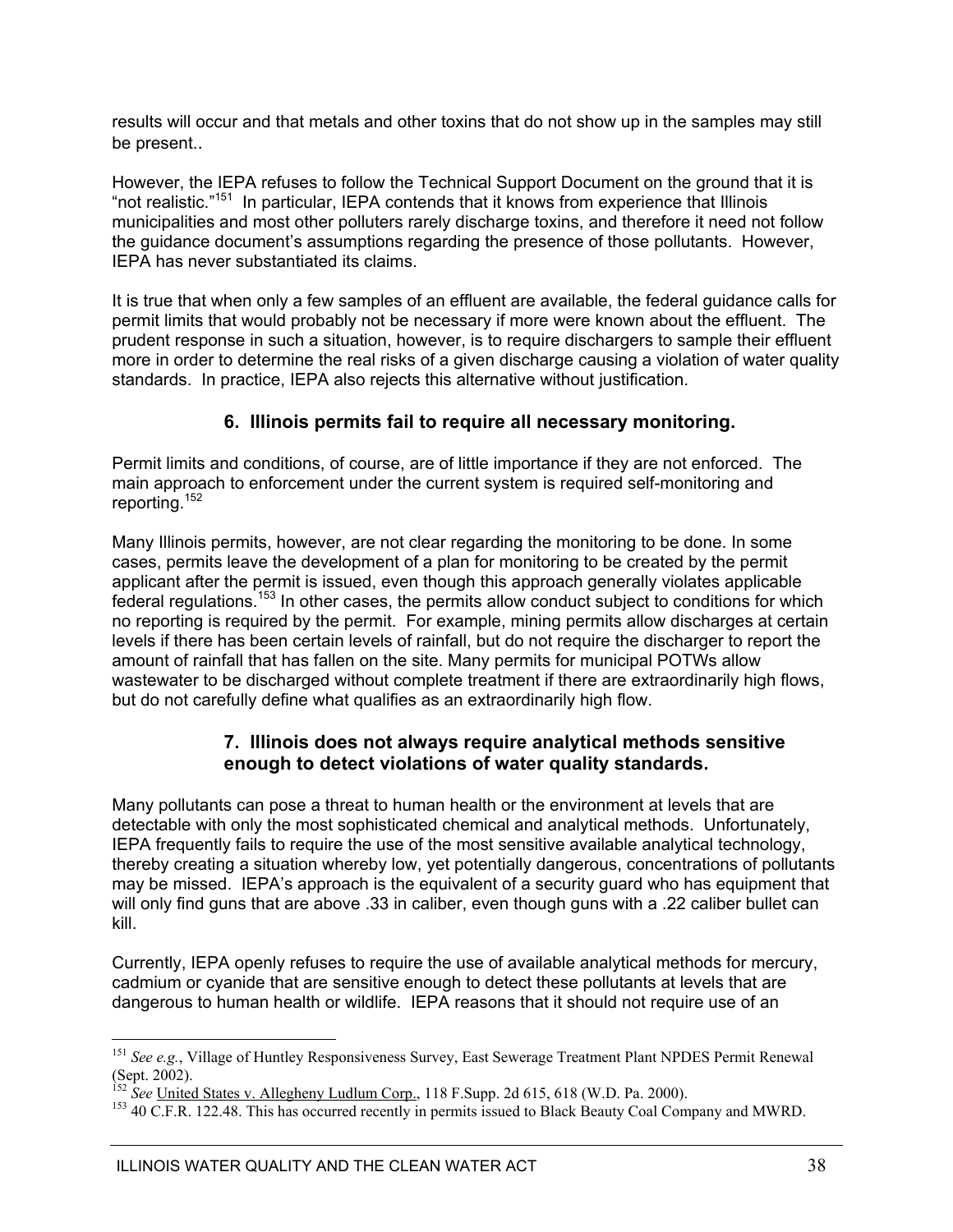approved U.S. EPA method until that method is commercially avqilable.<sup>154</sup> This approach, however, virtually assures that these methods will not become commercially available. No discharger would seek to use a more sensitive analytical method than is required by IEPA, because such methods are more costly and could lead to the discovery of dangerous pollutants that would have to be controlled by the discharger. Only if use of the most sensitive testing methods is required, will a supply of laboratories using such methods develop.

### **8. IEPA fails to require adequate whole effluent testing.**

Sometimes combinations of pollutants are more dangerous together than they are separately. For this reason, dischargers should be required to carry out tests of their "whole effluent." Such whole effluent toxicity (WET) tests are performed by taking a sample of the effluent and exposing test organisms to it. There are two types of WET tests: (1) acute toxicity tests that count how many organisms die within a few hours of being exposed to the effluent, and (2) chronic toxicity tests that expose test organisms to the effluent for days or weeks and determine whether the organisms are healthy and grow and reproduce normally.

In Illinois, most permit applicants and permit holders are required by conditions in their permits to conduct only infrequent acute toxicity tests. Results of such tests are considered acceptable if less than half of the test organisms are killed by the effluent after it is diluted to simulate instream concentrations outside of the zone of initial dilution.155 This is not protective. Although there are some other checks on the potential for lethal toxicity, IEPA's weak WET testing regime in itself allows instream conditions that are acutely toxic to as much as half of the aquatic life in the stream.

Moreover, while other states have limits in their NPDES permits that forbid both acute and chronic toxicity, IEPA never puts toxicity limits in its permits. IEPA claims that whenever it has encountered a toxic effluent, it has always been able to determine through analysis that there was a specific pollutant in the effluent that was causing the problem. This contention, while theoretically possible, seems improbable given the known synergistic effects of some combinations of pollutants.

Further, IEPA does not believe that chronic toxicity tests are reliable and therefore the agency does not require such testing or include limits on chronic toxicity in its permits. As a result, it is not known if the combination of pollutants that are discharged by specific Illinois NPDES permit holders have long term adverse effects to Illinois aquatic life. IEPA's view of chronic toxicity testing runs contrary to the opinion of the U.S. EPA and other states.<sup>156</sup>

<sup>&</sup>lt;sup>154</sup> Mosher Testimony July 25, 2002, Water Quality Triennial Review, R02-11.

<sup>&</sup>lt;sup>155</sup> "The LC50 ... may not be less than the effluent concentration at the edge of the [ZID]," according to IEPA's Effluent Biomonitoring and Toxicity Assessment Interim Draft (April 2001). In other words the concentration of the toxin can not be higher than the concentration that killed 50% of the test organisms after allowing for mixing of the

<sup>&</sup>lt;sup>156</sup> At the insistence of U.S. EPA, chronic WET testing is being done by the Metropolitan Water Reclamation District of Greater Chicago ("MWRDGC.") This testing, however, was the subject of a side agreement because IEPA did not want to put the requirement in the MWRDGC permits.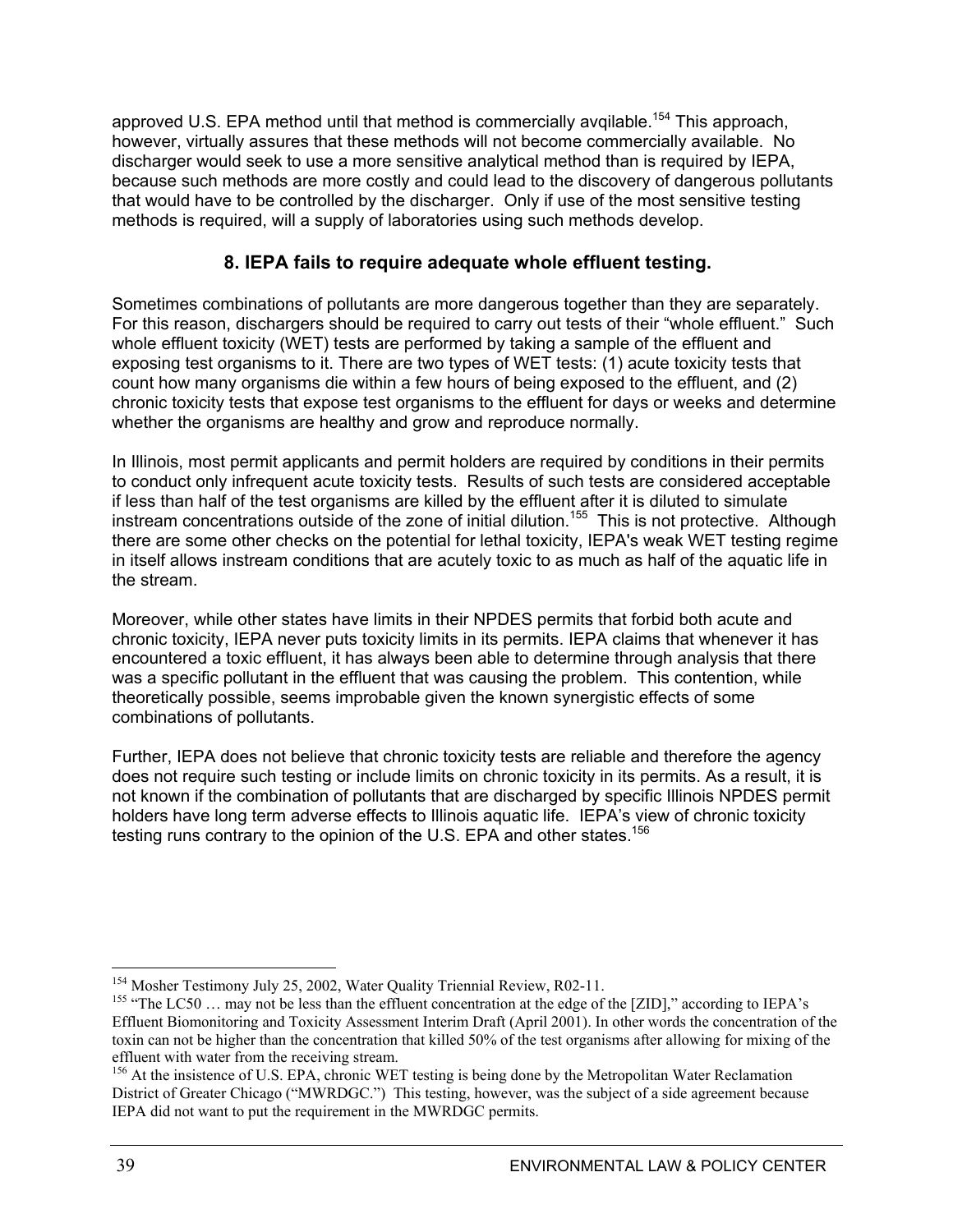### **9. IEPA permits do not sufficiently restrict sewer treatment bypasses.**

There are two main types of sewer systems: (1) combined systems in which rainwater combines with sanitary sewerage before both are treated at the sewerage treatment plant, and (2) separate systems in which rainwater is kept separate from the sewerage that is to be treated. Most sewerage systems in Illinois are combined systems.

Combined systems offer an advantage and a disadvantage. When they are large enough to handle the combined flow during most rain events, combined systems have the advantage that rainwater that comes into contact with city streets, yards full of fertilizer and pesticides, and other sources of pollutants receives treatment before it reaches a stream or lake. The disadvantage is that if sewerage treatment plants are not large enough to handle the combined flow, the treatment plant operator may be forced to allow a discharge of untreated or partially treated wastewater that contains both sanitary waste and rainwater runoff pollution.

It is probably not possible to require municipalities to build sewerage treatment plants capable of handling the largest imaginable combined flow. Therefore, federal regulations allow for the emergency discharge of combined untreated or partially treated sanitary wastewater and rainwater under certain circumstances usually involving very heavy rainfalls.<sup>157</sup> These untreated discharges are known as "bypasses." The justification for this practice is that when discharges of only partially treated sanitary wastewater and rainwater occur, there is so much water in the stream, due to the rain, that the untreated discharge will be well diluted.

IEPA, however, appears in some cases to be allowing bypass discharges that do not comply with the federal limits on emergency discharges of untreated wastewater.<sup>158</sup> Further, these discharges that IEPA labels "excess flow discharges," are not well monitored and the circumstances in which they may occur are not clearly delineated in Illinois NPDES permits. Thus, many Illinois municipalities are often allowed to discharge sanitary wastewater that has not been properly treated during light rainfall conditions that will not adequately dilute the sewerage. While this approach allows municipalities to save money by not building sufficient treatment capacity, it is not good for Illinois water bodies.

### **10. Many Illinois NPDES permits do not comply with the mixing zone provisions of 302.102.**

Except with regards to bio-accumulative pollutants,<sup>160</sup> Illinois' mixing zone regulations on their face are fairly protective of Illinois waters, but these regulations are frequently ignored in permit writing. IEPA does not generally consider whether there are aquatic habitats that will be affected by mixing zones. As a result, there are areas, such as in the Mississippi River near 3M's Cordova plant, where IEPA has allowed mixing zones that have killed off mussel beds or endangered species. Further, unlike other states, IEPA rarely conducts dye studies or other studies to determine the true area of a proposed mixing zone. Instead, IEPA often just assumes that the discharge instantly mixes with a fixed percentage of the low flow.

 $157$  40 C.F.R. 122.41(m).

<sup>158</sup> *Ibid.* 159 35 Ill. Admin. Code 302.102(e). 160 *See* Section V.E.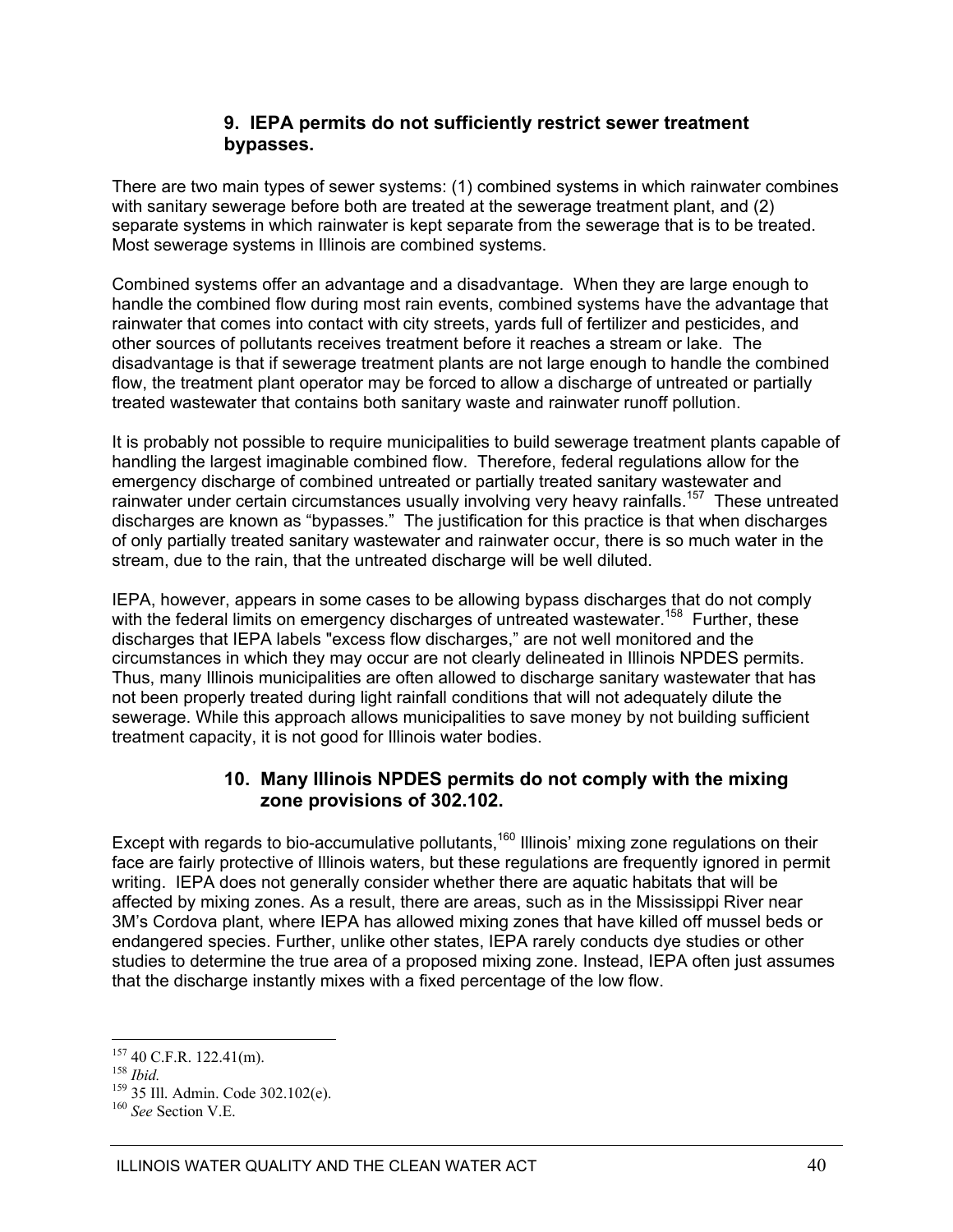### **11. IEPA's exemption from pathogen controls is too broad.**

Pathogens in water bodies can pose a health risk to swimmers and others who come in contact with the water. Therefore, dischargers are required to comply with fecal coliform criteria and disinfection requirements for waters designated for general use.<sup>161</sup>

Illinois, however, exempts dischargers from these requirements if the receiving waters are "unsuited to support primary contact."162 This exemption would be acceptable if people never really came into contact with waters that are unsuited to primary contact. Unfortunately, the implementation of the exemption rule<sup>163</sup> allows too many waters to go unprotected for human contact. Children frequently play in water bodies that IEPA believes are unsuited to support primary contact. Unprotected waters currently include waters suitable for wading but without "pronounced deep pools during the summer season," waters containing "physical obstacles," and waters with adjacent land uses that "discourage primary contact activities."<sup>164</sup> The rules and implementation procedures must be revised to ensure that children, who frequently are not discouraged by such physical obstacles, are protected.

Moreover, current Illinois regulations, 35 Ill. Adm. Code 302.209, only require fecal coliform limits during the months of May through October. There are certainly children and others playing in streams in April and other months for which protection is not required.

### **12. Antidegradation regulations should be implemented fully.**

As explained above, the Illinois antidegradation rules adopted February 21, 2002, are generally sound. Unfortunately the rules are not being implemented fully in the permit writing process. IEPA cannot take any action to implement Tier III protections, which prohibit new pollution discharges into Outstanding Resource Waters, until the Illinois Pollution Control Board designates one or more such Waters. However, IEPA can and should be implementing Tier I protections (which assure that existing uses are not harmed by new or increased discharges) and Tier II protections (which prohibit new or increased discharges unless they are necessary to accommodate important social or economic development).

With regards to Tier I protections, it appears IEPA has done little in many cases to determine the existing uses of the waters that would receive the new discharges or the potential impact of the proposed discharges on those uses.<sup>165</sup> Instead, IEPA still seems ready and willing to permit new and increased discharges to streams with high water quality and rare species. For example, IEPA has recently noticed draft permits for large new discharges by the Village of New Lenox to Hickory Creek and by the Village of Plano to Big Rock Creek, without serious study of the potential effects on the receiving waters.<sup>166</sup>

<sup>166</sup> On the other hand, evidence that the new antidegradation rules are having a positive effect and that the Illinois NPDES process has improved to some degree is provided by the City of Joliet's decision to drop its proposal for a large new discharge (7 million gallons per day) to Aux Sable Creek. Five years ago, Joliet's planned new discharge

<sup>&</sup>lt;sup>161</sup> 35 Ill. Admin. Code 302.209(a).

<sup>&</sup>lt;sup>162</sup> 35 III. Admin. Code 302.209(b).<br><sup>163</sup> 35 III. Admin. Code Pt. 378.<br><sup>164</sup> 35 III. Admin. Code 378.203.<br><sup>164</sup> 35 III. Admin. Code 378.203.<br><sup>164</sup> Antidegradation analyses should also consider the effect of estrogenic a that may be discharged. More work must be done regarding the presence and effect of potential hormone disrupting chemicals in the Lower Des Plaines River, the Fox River and other Illinois waters heavily impacted by sewerage effluent. The results of this research should be made public.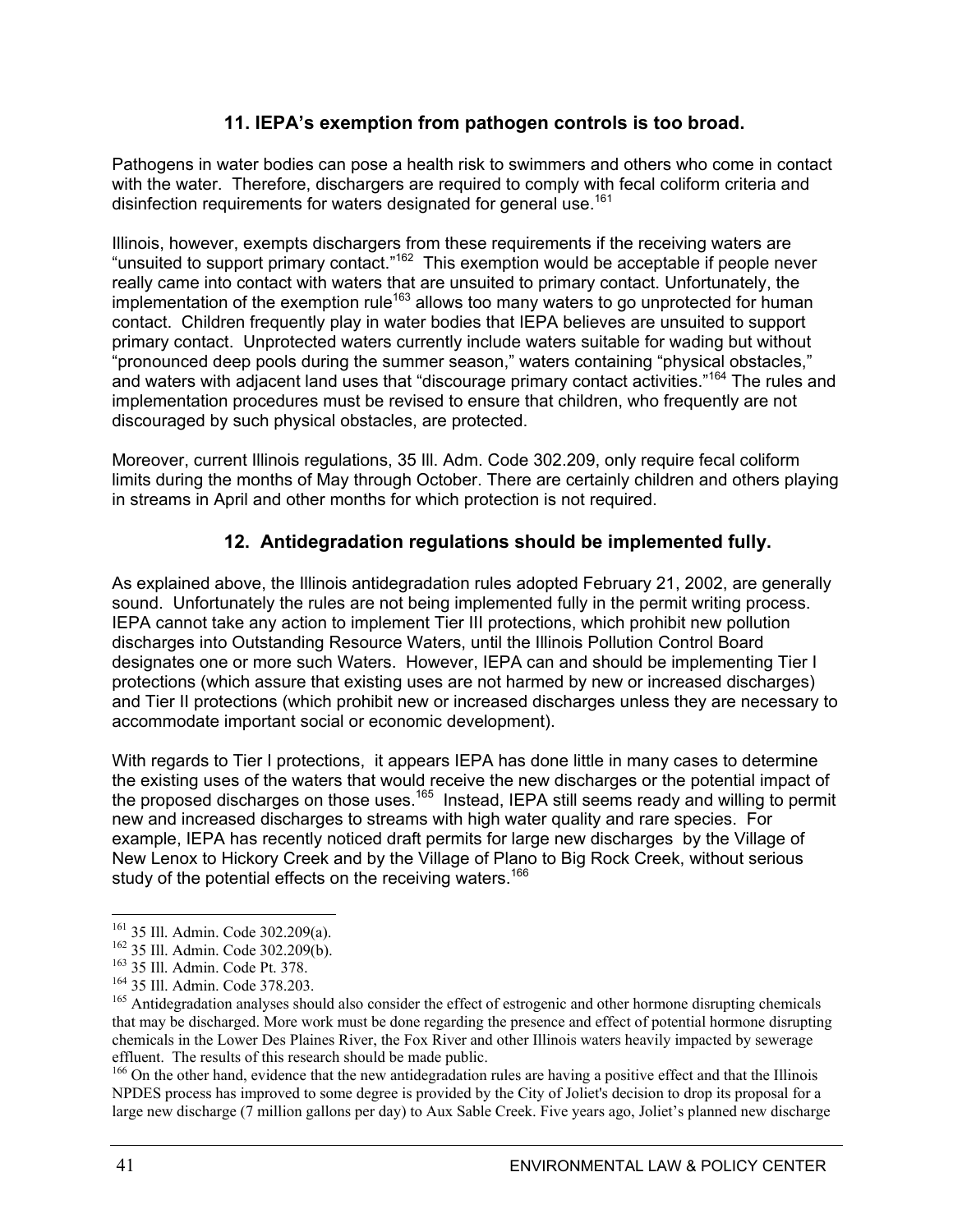Similarly, with regards to Tier II protections, the permit writers at IEPA are doing little to assure that new or increased discharges are really necessary. IEPA permit writers are moving very slowly to require the broad consideration of alternatives to new discharges that the antidegradation rules require. Further, they have shown a willingness to accept frivolously superficial considerations of alternatives as satisfying the rule.<sup>167</sup>

A basic problem is that alternatives to new or increased discharges generally are not considered until too late in the process. A municipality bent on growth that has a developer eager to build is likely to press IEPA to approve the usual approach of building a mechanical treatment plant and dumping the wastewater, treated to the minimum extent that IEPA will accept, into the nearest stream. Under the existing Illinois Facility Planning Area rules, municipalities are required to apply to IEPA for permission to extend sewerage service into new areas. But the program has not been effectively used to force communities to consider alternatives to developments that will harm streams. The Facility Planning Area program should be improved to build antidegradation analysis into the system. Alternative means of handling wastewater resulting from growth, including land treatment and wetland polishing, should be considered early in the planning process.

By strongly encouraging treatment and uses of wastewater that do not result in discharges, it should be possible to make substantial progress toward protecting streams and aquatic life from nutrients, flow changes, heat pollution and exotic chemicals while saving and replenishing groundwater.<sup>168</sup>

### **B. Livestock and Animal Feeding Operation Permitting**

As US. EPA officials explained in 1998:

State reports of water quality conditions indicate that agriculture is the single largest source of water pollution in rivers and lakes, and these reports suggest that animal feeding operations are a significant part of this problem. As noted above, twenty-two States reported on the impacts of specific types of agriculture, and identified animal operations -- including feedlots and animal holding areas -- as the third largest type of agricultural activity affecting water quality and impacting 20% of impaired river miles, or about 35,000 river miles, in these 22 States.

 Animal feeding operations can impair water quality in a number of ways. If not collected and treated properly, animal manure can

would probably have gone through without a hitch and Aux Sable Creek, now a very high quality stream with two endangered species, would be on the way to become an effluent dominated water.

<sup>&</sup>lt;sup>167</sup> IEPA recently has made initial decisions to issue NPDES permits for new or increased discharges without serious consideration of alternatives in draft permits requested by Alumax Extrusion, Inc., Sherwood Lake Home Owners, and the towns of Carol Stream, New Lenox, Wauconda and Plano.<br><sup>168</sup> Constructed wetlands and soil aquifer treatment systems should be effective in eliminating endocrine disrupting

chemicals because the long residence times and high biological activity involved provide opportunities for biotransformation, which is thought by some researchers to be the most important removal mechanism. P. McGovern, *supra* note 85, at 39.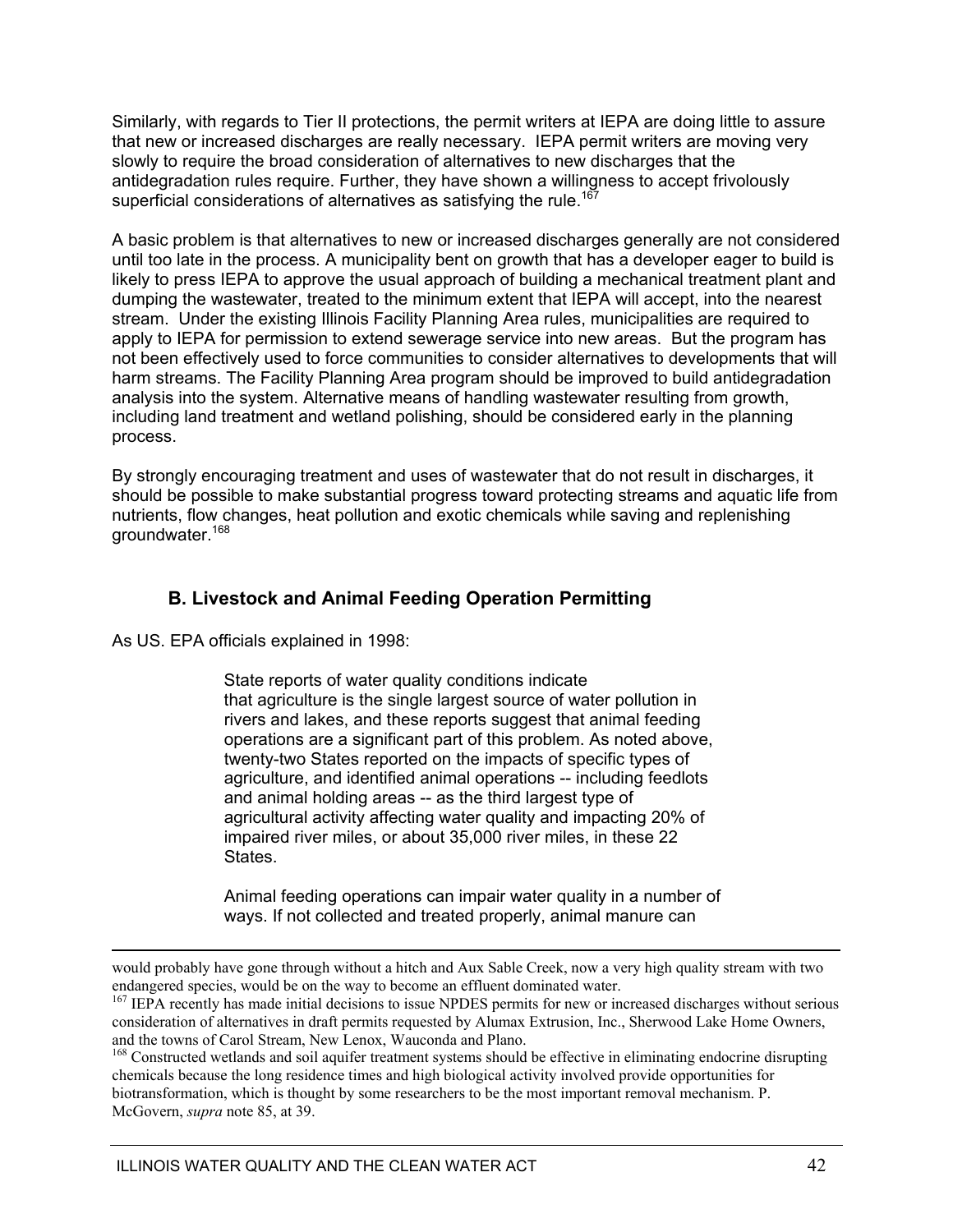pollute surface and/or ground water with excess nutrients, such as nitrogen and phosphorus. Animal manure is commonly spread on agricultural land for its nutrient and organic value for both crops and the soil. If the manure is not spread in accordance with a nutrient management plan (which applies nutrients at the rates which crops can use them), nitrogen and phosphorus will leave farms and enter waterbodies, causing depletion of dissolved oxygen and eutrophication. In addition, grazing animals can cause streambank erosion and erosion from fields which have been overgrazed.

 Studies have shown that animal feeding operations, and particularly when several of these facilities are concentrated in a single watershed, can increase nutrient pollution to a river or stream. For example, a study of Herrings Marsh Run in the coastal plain of North Carolina showed that nitrate levels in stream and ground water were highest in areas with the greatest concentration of swine and poultry production. (Hunt, P.G., et. al. 1995. Impact of animal waste on water quality in an eastern coastal plain watershed. Animal Waste and the Land-Water Interface, Kenneth Steele, Ed., Lewis Publishers, Boca Raton, FL, 589 pp.)

 Illinois EPA studies and field investigations have confirmed that runoff from confined animal feeding operations can adversely impact surface water resources in Illinois. Observed effects include increases in ammonia-nitrogen concentrations resulting from animal wastes and fish kills as a result of manure application on frozen ground. (Ackerman and Taylor, 1995, Stream Impacts due to Feedlot Runoff. Animal Waste and the Land-Water Interface, Kenneth Steele, Ed., Lewis Publishers, Boca Raton, FL, 589 pp.)<sup>169</sup>

Large animal feeding operations that fall at or above size categories set forth in federal regulations are defined to be "Concentrated Animal Feeding Operations" ("CAFOs").170 CAFOs are generally treated as point sources, and therefore are required under the Clean Water Act to have NPDES permits.

Earlier this year, Illinois issued a draft general permit for CAFO discharges. IEPA held hearings and received public comments, but has not yet issued the final permit. The IEPA draft is generally consistent with the federal CAFO guidelines<sup>171</sup>; but unfortunately, those guidelines are not particularly stringent.<sup>172</sup> Neither the federal guidelines nor the general permit as drafted

<sup>&</sup>lt;sup>169</sup> Statement of Michael Cook, Director, Office of Wastewater Management, and Elaine Stanley, Director, Office of Compliance U.S. EPA, before the Subcommittee on Livestock, Dairy, and Poultry and the Subcommittee On Forestry, Resource Conservation, and Research of the Committee on Agriculture, U.S. House of Representatives (May 13, 1998).

 $170$  Basically, an operation with over 1000 cattle or 2500 hogs is a CAFO but some operations with less animals are also CAFOs. Different numbers apply to other types of livestock.<br><sup>171</sup> 68 Fed. Reg. 7176 (Feb. 12, 2003).

<sup>&</sup>lt;sup>172</sup> The Sierra Club, NRDC, Waterkeepers and other groups have brought suit in an attempt to improve the federal guidelines.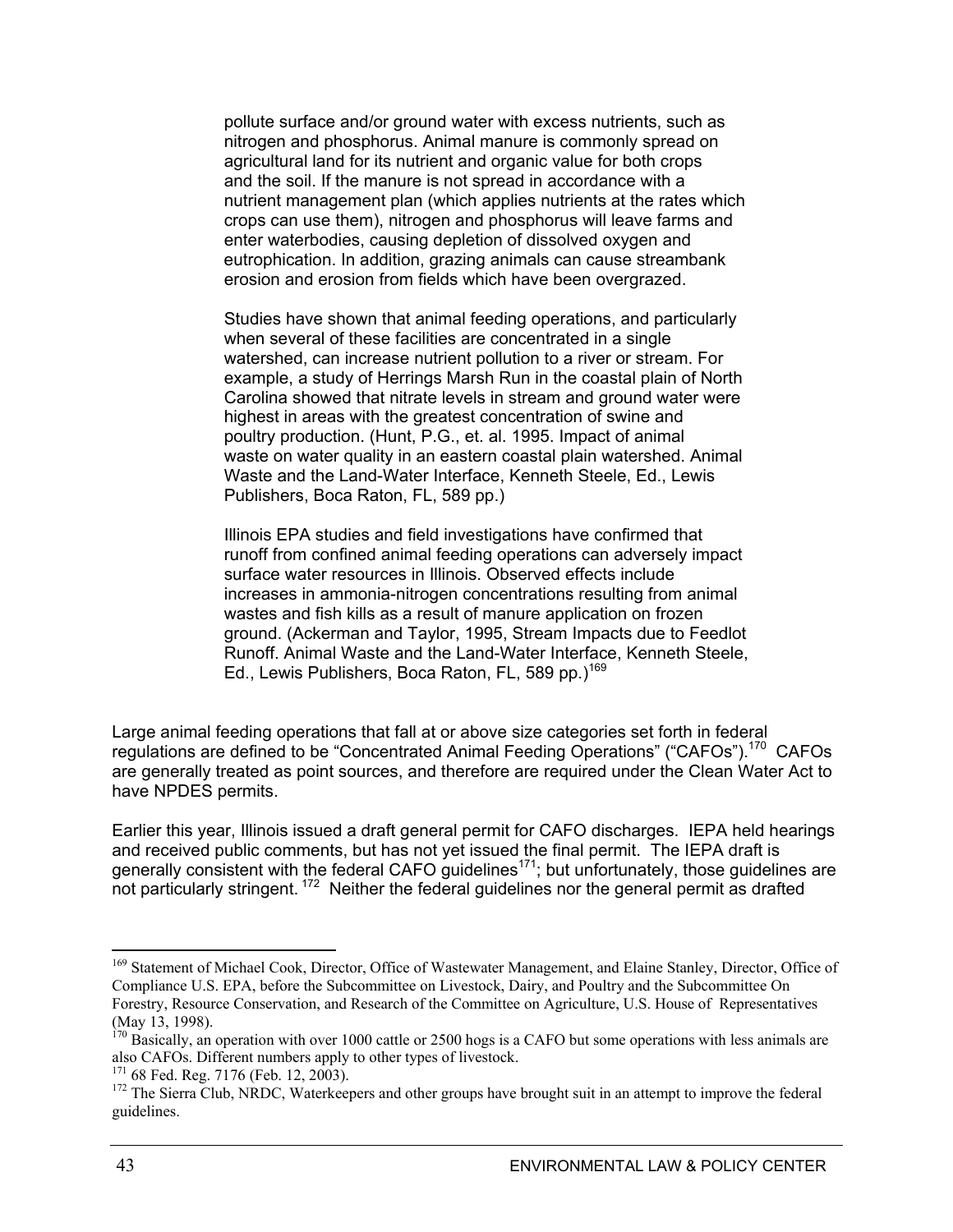provide control over offsite manure disposal, a large loophole allowing CAFO operations to simply ship their waste off to be disposed of without compliance with a nutrient management plan. Additionally, the draft permit violates a recent ruling by the  $9<sup>th</sup>$  Circuit Court of Appeals requiring notice of general permit authorizations and availability of compliance documents to the public. With respect to spray fields, while the permit provides narrative criteria regarding appropriate times and methods for manure application (e.g., not on saturated or snow-covered fields), it does not outright prohibit discharges from spray fields into surface water.

In order to amend these flaws, and genuinely protect Illinois water quality, the general permit would need to be more stringent than the weak federal guidelines. It should provide not only for control over offsite discharges and the requisite public notices, but for zero discharge from the entire facility, including spray fields; and should require proper monitoring of surface water likely to receive any discharge

### **C. Discharging Residential System Permitting**

There are two kinds of private septic systems operating in Illinois: subsurface systems, which discharge below ground, and surface-discharging systems, which discharge directly to surface water. IDPH has the authority to regulate these systems, but such regulation is minimal. In particular, the regulations exempt from any permitting requirements – NPDES or otherwise – septic systems discharging less than 1,500 gallons per day, which includes most single-family septic tanks. A few counties (e.g., Lake and McHenry) regulate septic systems more stringently, but most do not.

This minimal regulation of septic systems fails to meet Illinois' responsibilities under the Clean Water Act, and puts Illinois essentially dead last among the fifty states in terms of its regulation of these highly polluting systems. The Clean Water Act, as noted above, prohibits any discharge from a "point source" without a NPDES permit, and surface-discharging septic systems are plainly point sources. Most states ban these systems entirely, require that such systems have a NPDES permit or comply with a general permit, or at least restrict surface discharges through some other substantial form of regulation.

Because lax regulations make these surface-discharging septic systems an attractive option for builders and owners, they are rapidly proliferating. There are currently over 120,000 surface discharging septic systems in Illinois, and the number is growing by approximately 6,000 per year.<sup>176</sup> These systems appear to be failing at a substantial rate. Although statistics are hard to come by given that Illinois does not monitor these systems, a recent study in one county that does monitor them concluded that fully 67% of the septic systems in the county were out of compliance for at least one discharge parameter in their County Health Department permit, and 30% were either grossly out of compliance with respect to fecal coliform or out of compliance for two or more parameters.<sup>177</sup> 45% of the systems failed to meet the fecal coliform standard of

<sup>&</sup>lt;sup>173</sup> 68 Fed. Reg. 7176 (Feb. 12, 2003).

<sup>&</sup>lt;sup>174</sup> The Sierra Club, NRDC, Waterkeepers and other groups have brought suit in an attempt to improve the federal guidelines.

<sup>&</sup>lt;sup>175</sup> This problem is somewhat alleviated by the facts that IEPA personnel do now inspect CAFOs, a reportedly dangerous task for which they deserve public gratitude.<br><sup>176</sup> Illinois Department of Public Health, 2001 Private Sewage Statistics (May 10, 2002), p.3.

<sup>&</sup>lt;sup>177</sup> Mand, K. and Vollmer, M., Management of Individual Mechanical Sewage-Treatment Systems: How Much Is Needed?, Journal of Environmental Health (May 2001), pp. 22-25.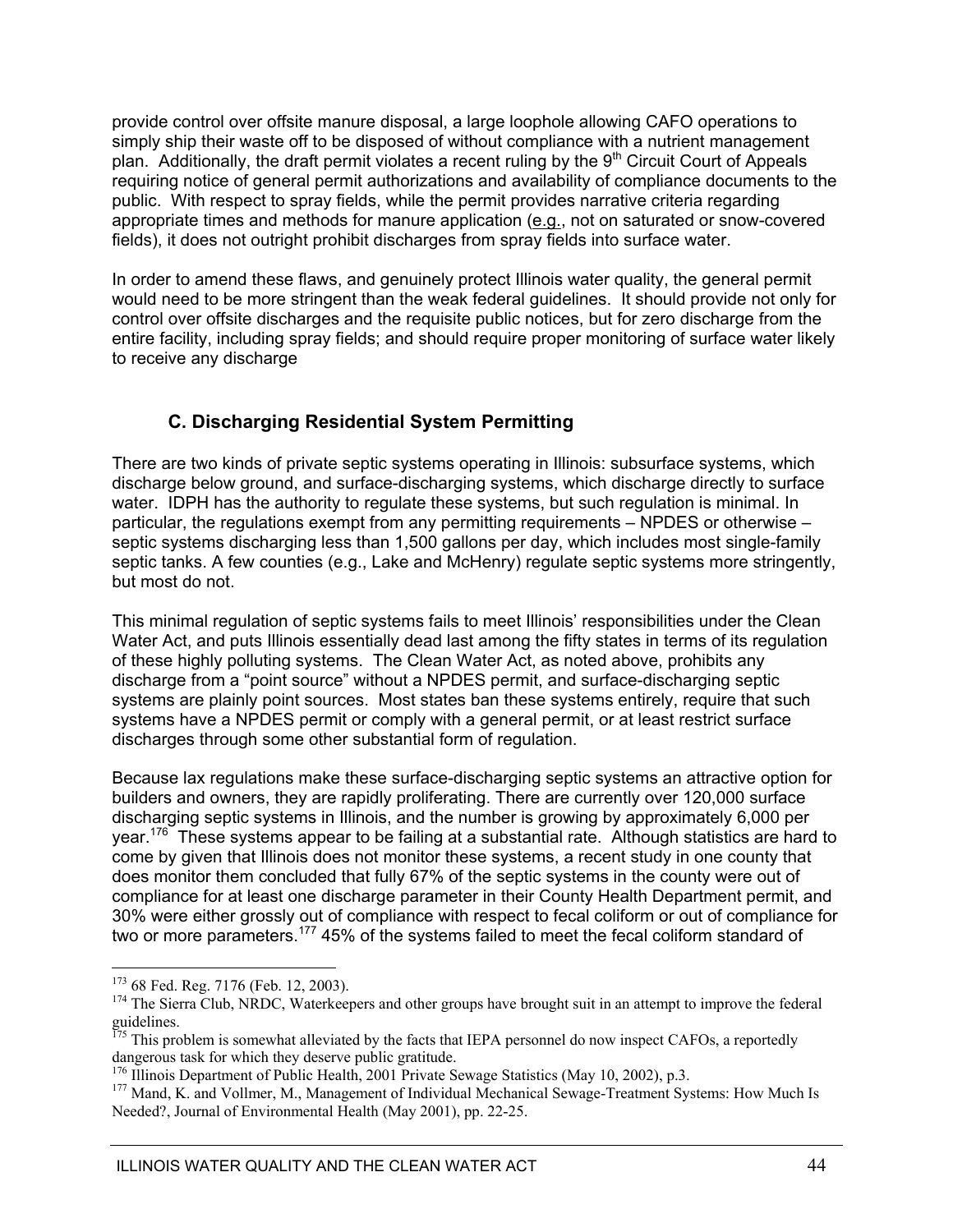400/100mL, 48% failed to meet the TSS standard of 20 mg/L, and 13% failed to meet the BOD standard of 20 mg/L.<sup>178</sup>

Illinois' failure to regulate surface-discharging septic systems is having a significant impact on Illinois water quality. EPA data indicates that failing septic systems can discharge fecal coliform at concentrations exceeding 100,000 times the concentration discharged from a centralized system. The nature of the contamination in impaired waterbodies in Illinois indicates that failing surface-discharging septic systems are a significant cause of such impairments. The problems created by these systems are compounded by the fact that they are most prevalent in some of the least hydrologically appropriate terrain in the state – the southwest karst region in Monroe, Randolph, and St. Clair counties. More than 70% of the new septic systems installed in 2001 in those counties were surface discharging systems.179 A 1998 evaluation published in the Journal of Environmental Health concluded that, although the systems were mostly installed in compliance with local regulations, they were not providing adequate treatment, and that filtration of the sewage before it enters the groundwater through karst sinkholes is insufficient.<sup>180</sup>

Environmental organizations in Illinois (including ELPC) called these regulatory deficiencies to the attention of Region 5 last year, and early indications are promising that U.S. EPA is working together with IEPA and IDPH to develop a NPDES permitting program for surface-discharging septic systems. IEPA and IDPH collaborated to draft legislation requiring a general NPDES permit for surface-discharging septics, which was introduced in the spring. The proposed legislation would prohibit installation of these systems absent proof that there is no technically feasible alternative, and would provide effluent limits and monitoring requirements for currently existing systems. Unfortunately, heavy opposition from the septics industry and realtor lobbyists stalled the bill during the spring session. The agencies plan to work with legislators to hold public information hearings concerning the issue and the proposed legislation this fall, and have the bill re-introduced in the spring session.

### **D. Mining Operations Permitting**

Illinois law currently makes certain water quality standards inapplicable to NPDES permits for mining operations.<sup>181</sup> In particular, permits for mining operations may allow violations of various numeric water quality standards so long as the operation meets certain effluent limits. Although Illinois permitting on this point is now in a state of confusion, mines in the recent past have been given NPDES permits allowing them to discharge seven times the concentration of sulfate and two times the amount of chloride that would be allowed for a non-mining discharger.<sup>182</sup>

On this point, Illinois law is plainly inconsistent with the Clean Water Act. There is nothing in the Clean Water Act that allows mining companies to be held to less stringent water quality standards and there is nothing unique about mining operations that make their pollutants less harmful than the same pollutants from other sources. In addition, while Illinois antidegradation

 $178$  *Ibid.* at 23.

<sup>&</sup>lt;sup>179</sup> Illinois Department of Public Health, Private Sewage Disposal Systems Installed During Calendar Year 2001 (2002.

<sup>&</sup>lt;sup>180</sup> Bade, J. and Moss, P., Protecting a Karst Plain in Southwest Illinois – Investigations, Regulations, and Public Education, Journal of Environmental Health (April 1998), p. 23.

<sup>&</sup>lt;sup>181</sup> 35 Ill. Admin. Code 406.202, 406.203.<br><sup>182</sup> Until Prairie Rivers Network challenged this interpretation as to the permit for Black Beauty Coal Company, IEPA interpreted 35 Ill. Admin. Code 406.203 as authorizing these higher discharge limits for mining activities.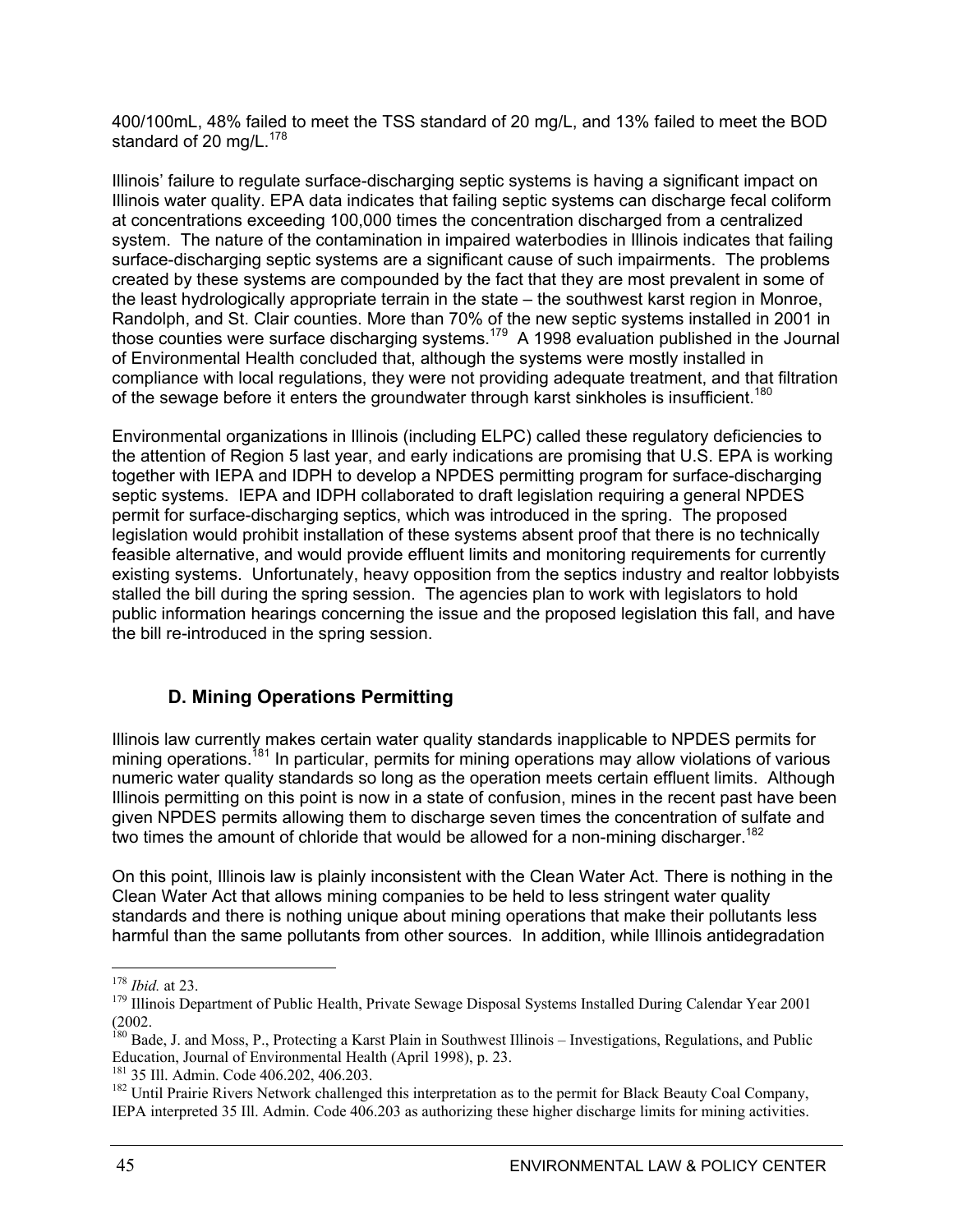rules are generally sound, they can be read to exempt mining from antidegradation requirements as to total dissolved solids, chloride, iron and manganese. This is true because the antidegradation rules are located in a section of the regulations<sup>183</sup> that is not applicable to mining.<sup>184</sup> If IEPA and IPCB do not promptly correct these problems, federal promulgation of standards under Clean Water Act Section 303(c) will be necessary.

### **E. Public Participation Procedures in the NPDES Permitting Process**

Effective public participation in the permitting process can occur only if the public is given a chance to review and comment upon all major elements of a permit. Unfortunately, Illinois' public participation procedures for NPDES permitting are seriously deficient. IEPA has  $\frac{1}{2}$  interpreted those procedures,<sup>185</sup> to allow public review of only draft permits even when the final permit includes substantive new elements on which the public did not have a chance to comment. This problem is compounded by the fact, as mentioned earlier, that current Illinois permitting procedures allow essential permitting terms, such as monitoring, to be developed in private by IEPA and the permittee after the permit is issued and public comment is no longer practical.<sup>186</sup> Finally, IEPA frequently proposes permits with little investigation of their potential effect, placing the burden of proving the harmful effects of a permit on citizens and citizen groups.

In January 2003, a number of environmental groups submitted a proposal to correct flaws in permitting procedures to the IPCB. If the IPCB does not act to correct flaws in the Illinois rules relating to public participation in the permitting process, it will become necessary to petition U.S. EPA to exercise its oversight responsibilities and assure that Illinois meets the public participation goals of the Clean Water Act.

 $\overline{a}$ 

<sup>&</sup>lt;sup>183</sup> 35 Ill. Admin. Code Pt. 302.<br><sup>184</sup> 35 Ill. Admin. Code 406.202, 406.203.<br><sup>185</sup> 35 Ill. Admin. Code Pt. 309.<br><sup>185</sup> *See* Prairie Rivers Netw<u>ork v. Illinois Pollution Control Board</u>, 335 Ill. App. 3d 391 (Ill. App. C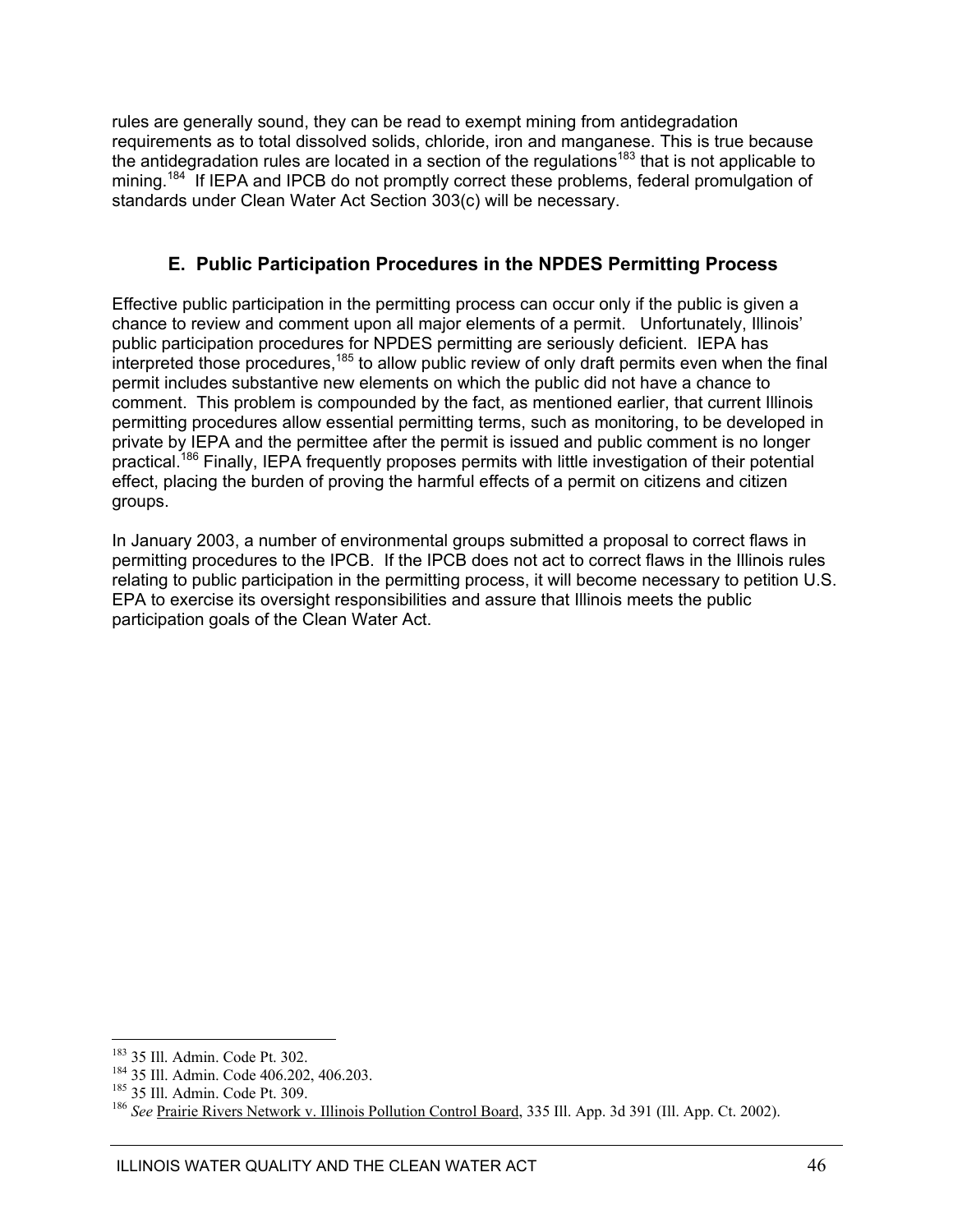### **VII. ENFORCEMENT ISSUES: IS ILLINOIS ENFORCING NPDES PERMIT LIMITS AND CONDITIONS?**

Permit conditions mean little unless they are enforced. The principle way that NPDES permits are enforced in Illinois is by IEPA referring cases to the Illinois Attorney General, who then brings actions for penalties before the Pollution Control Board. IEPA generally discovers violations by reviewing the discharge monitoring reports that permit holders file every month in compliance with their permits. As well as being reported to IEPA, records of these self-reported violations are compiled by U.S. EPA.<sup>187</sup>

### **A. Inspections**

Obviously, there is some incentive for dischargers to fail to report violations in their discharge monitoring report and it would not be adequate for IEPA to rely exclusively on self-reporting to enforce permit conditions. Therefore, IEPA must bolster the enforcement process with inspections. In fiscal year 2002, IEPA conducted approximately 312 inspections of major facilities and 861 of minor facilities, 9,441 reconnaissance/sampling inspections, thirty-seven inspections supporting the grant/loan program, 431 inspections in the agricultural program, and 247 stormwater inspections.<sup>188</sup>

Plainly only a small fraction of the thousands of NPDES permit holders have their operations inspected in a given year. It is unknown whether the level of inspection done begins to keep the permittees honest. There does not seem to be any good way to even guess at how many permit violations occur either because the permit holder failed to report them or because the monitoring conditions in the permit were too loose or vague to require the violation to be reported.

### **B. Enforcement Actions**

In response to a recent Freedom of Information Act request by the Sierra Club, IEPA stated that the number of civil and criminal referrals made to the Attorney General for both the Bureau of Water Pollution Control and for all IEPA divisions, including Air, Land, Chemical Safety, and Public Water Supplies, were as follows:

|      | Total |     |
|------|-------|-----|
|      |       |     |
| 2001 | 49    | 201 |
| 2000 | 50    | 230 |
| 1999 | 53    | 317 |
| 1998 | 65    | 324 |
| 1997 | 33    | 393 |

<sup>187</sup> U.S. General Accounting Office, Water Pollution: Many Violations Have Not Received Appropriate Enforcement Action, GAO/RCED-96-23 (March 1996).

<sup>&</sup>lt;sup>188</sup> Illinois Environmental Protection Agency, Annual Performance Report For FY02 Performance Partnership Grant, filed with U.S. EPA December 27, 2002.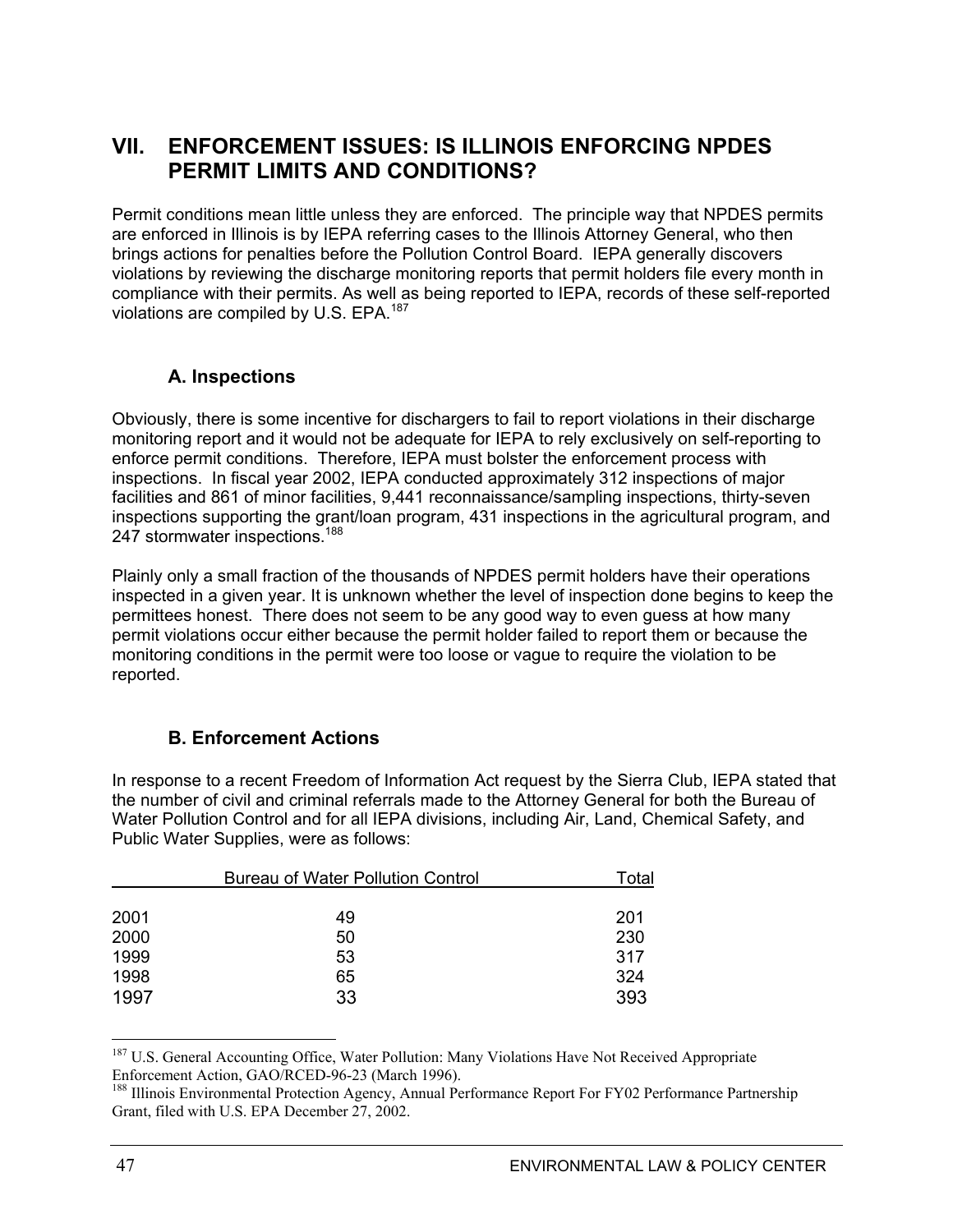The number of enforcement orders obtained for those years were:

| 2001 | 34 | 180 |
|------|----|-----|
| 2000 | 41 | 297 |
| 1999 | 38 | 160 |
| 1998 | 37 | 466 |
| 1997 | 24 | 162 |

The significance of these figures is difficult to gauge. While it is not known how many violations each referral or order covers, it is clear that many violations do not result in any referral to the Attorney General for prosecution. IEPA's quarterly non-compliance report, a public list compiled from discharge monitoring reports filed by permittees, shows that the number of permittees reporting violations far exceeds the number of cases referred for any sort of penalty.

An obstacle here is the cumbersome procedure that IEPA must follow before referring a case to the Attorney General for prosecution. Under Section 31 of the Illinois Environmental Protection Act,<sup>189</sup> IEPA must generally confer at length with the permit violator before referring a case for prosecution. Generally, a violation results only in an agreement between IEPA and the violator that the violator will come into compliance in the future.

### **C. Fines and Supplementary Environmental Penalties**

In response to the Sierra Club FOIA, IEPA also provided information on fines and payments made for environmental restoration in lieu of fines ("Supplemental Environmental Projects"). Unfortunately only total data for all prosecutions is available without any breakdown for water:

|      | <b>Penalties</b> | Supplemental Environmental Projects (SEPs) |
|------|------------------|--------------------------------------------|
| 2001 | \$5.5 million    | \$4.2 million                              |
| 2000 | \$2.6 million    | \$759,000                                  |
| 1999 | \$2.6 million    | \$1.9 million                              |
| 1998 | \$10.7 million   | \$656,000                                  |
| 1997 | \$4.4 million    | \$6.9 million                              |

In its annual performance report, IEPA reported that in fiscal year 2001 it entered into settlement agreements in enforcement actions that included SEPs and pollution prevention measures valued at over \$250,000.<sup>190</sup>

The efficacy of enforcement against violators in Illinois has been severely limited by the inconsequential penalties routinely assessed against them. Illinois courts have held that penalties were specifically not allowed to be "punitive."191 Yet according to the United States Supreme Court, the very purpose of penalties under the Clean Water Act is to *be* punitive – i.e., to hit violators hard enough in the pocketbook that neither they nor similarly situated dischargers will be tempted to treat penalties as merely a cost of doing business.<sup>192</sup> Moreover, federal law

<sup>&</sup>lt;sup>189</sup> 415 ILCS 5/31.

<sup>&</sup>lt;sup>190</sup> Illinois Environmental Protection Agency, Annual Performance Report For FY01 Performance Partnership Grant, filed with U.S. EPA December 28, 2001, p. 39.

<sup>&</sup>lt;sup>191</sup> City of Monmouth v. Pollution Control Board, 57 Ill.2d 482.<br><sup>192</sup> Friends of the Earth, Inc. v. Laidlaw Environmental Services (TOC), Inc., 120 S.Ct. 693 (2000).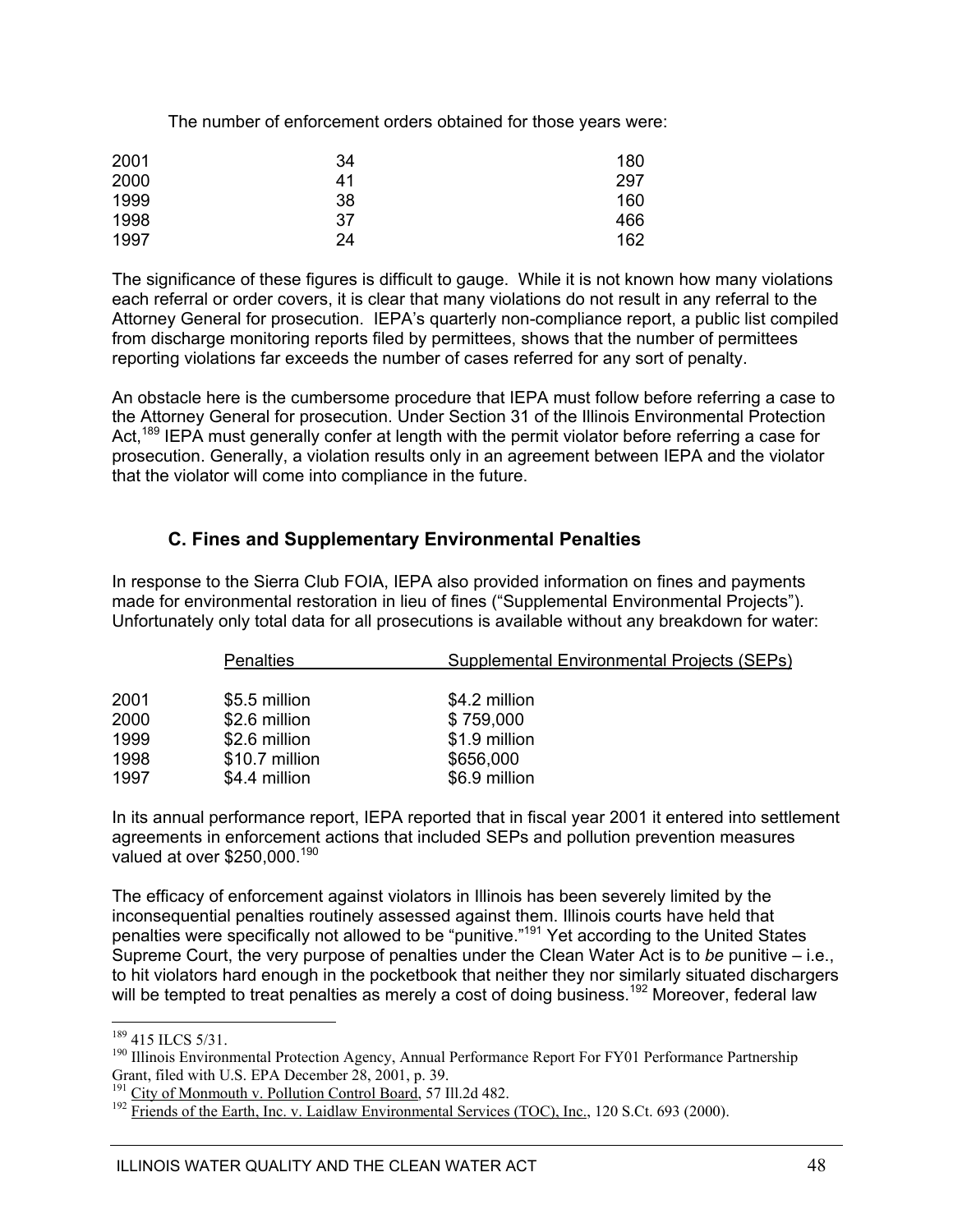establishes that economic benefit is a penalty floor, and that a deterrent penalty should generally include both economic benefit *and* a gravity component above and beyond it because "unless the [defendant] is fined an amount at least as great as the economic gain in not complying with the regulations, the statute serves little deterrent value."193 In Illinois, however, the Board has not consistently imposed economic benefit as a base penalty; and, indeed, often uses purportedly minimal economic benefit from a permit violation as a factor for mitigating the penalty. The wide gap between federal and state penalties for NPDES violations could be eliminated if the enforcement authorities pursued NPDES violators in federal court rather than the Board or state court.

Under the CWA, a citizens' suit generally cannot be filed if U.S. EPA or a state enforcement agency has filed suit.<sup>194</sup> It was the routine practice of the Attorney General's office under the last Attorney General to file an enforcement action in the IPCB on the  $59<sup>th</sup>$  day after the filing of a citizen suit 60-day notice letter to prevent the citizen group from enforcing the law. The only apparent purpose of this practice was to protect the violator. If there is a private party ready and willing to seek enforcement through a federal action that may result in substantial penalties, it is unclear what reason there would be for the state using its limited resources through an action brought in the Pollution Control Board.

Recent developments may have improved the situation for enforcement in the future. Lisa Madigan, elected Attorney General in November 2002, has indicated that enforcement of environmental laws will be more aggressive than it has been in the past. Further, with Attorney Madigan's active sponsorship, SB 1379 was enacted by the legislature last Spring and signed by the Governor in July. Under SB 1379 a strong presumption is created that penalties levied by the IPCB shall be at least equal to the economic benefits realized by the violator through its violation. If this law is properly enforced in the future, it should not be as profitable to violate Illinois environmental laws as it has often been in the past.

 $^{193}_{194}$  United States v. Roll Coater, Inc., 21 Envtl.L.Rep. 21073, 21073, 1991 WL 16571 (S.D.Ind. 1991). 194 33 U.S.C.§ 1365(b).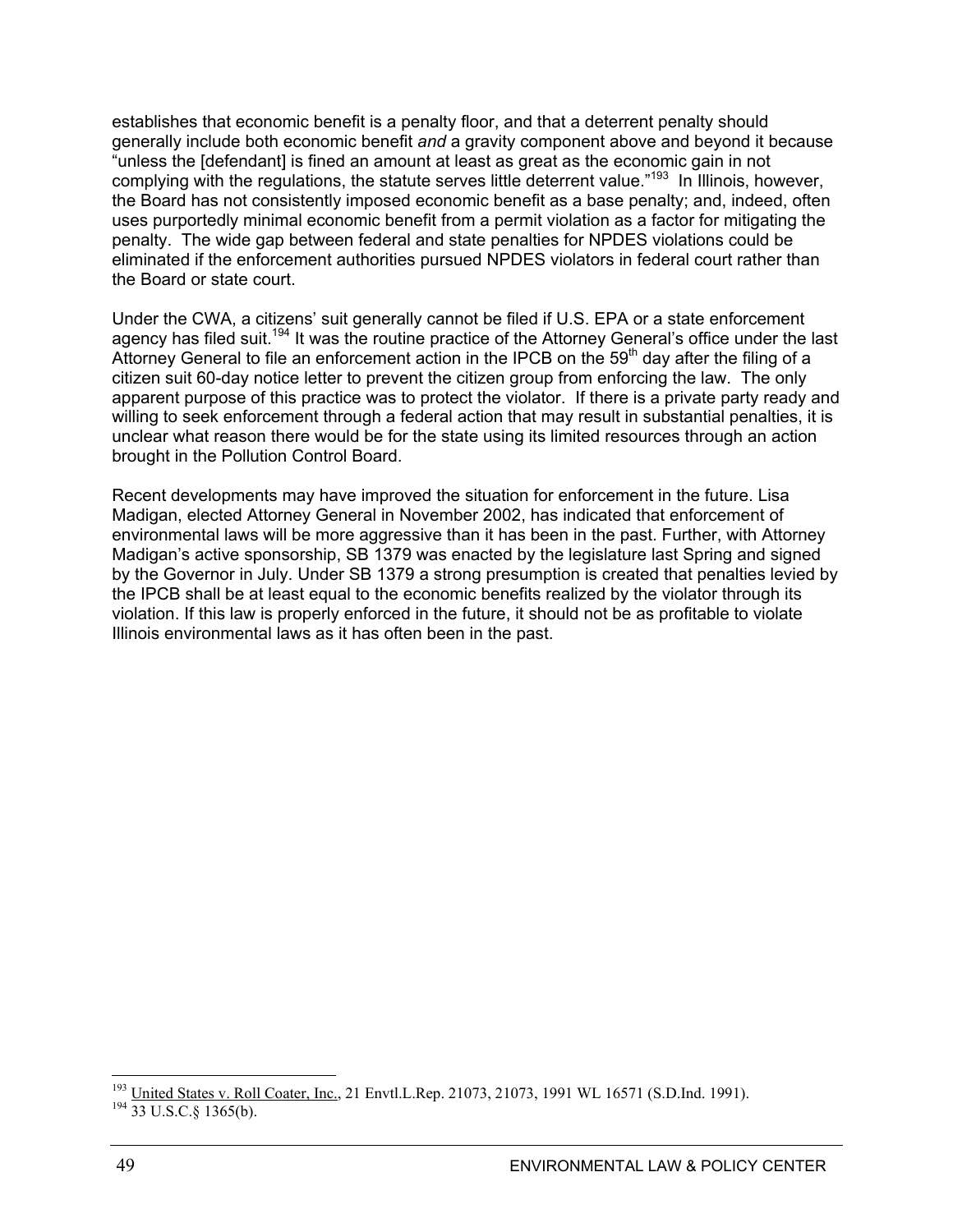### **VIII. WET WEATHER ISSUES: IS ILLINOIS APPROPRIATELY ADDRESSING RAINFALL-RELATED POLLUTION?**

### **A. Stormwater Runoff Management**

As a result of litigation and Congressional action, flows of polluted water that result from rain in urban areas coming into contact with industrial, construction and developed sites came to be treated as a point source pollution with permitting instituted in two phases.<sup>195</sup> However, most stormwater runoff is not regulated through individual NPDES permits but through general permits. These general permits do not contain specific pollution limits but instead require the party acting under the permit to follow certain best management practices (e.g. leaving a filter strip between a parking lot and a stream) that it is thought will reduce stormwater pollution.

Under the 1987 amendments to the CWA and U.S. EPA regulations, NPDES regulation of stormwater was developed in two phases. Phase I was promulgated by U.S. EPA in 1990 and applies to medium and large municipal separate stormwater systems generally serving populations over 100,000, construction activity disturbing 5 acres or more, and ten categories of industrial activity.<sup>196</sup>

 Phase I only applied to one municipality in Illinois (Rockford) because other large towns in Illinois have combined sewer systems. As to industrial activities covered by Phase I, IEPA developed general permits that required persons wanting to operate under the general permit to develop a stormwater pollution prevention plan, submit notice of intent to the IEPA that the industrial facility would be operating under the plan and submit an annual facility inspection report. There is an analogous general permit for covered construction activity.<sup>19</sup>

Phase I is not being implemented and enforced properly by IEPA. The general permit does not even require that copies of the finished stormwater pollution prevention plans be sent to IEPA. It is, thus, likely that many industrial facilities have not bothered to prepare a plan. There is little staff to inspect whether the plan has been created, let alone implemented on the ground with best management practices.

Plainly, much more is needed to assure that stormwater pollution prevention plans are actually created and followed by regulated businesses and municipalities. At a minimum, IEPA should require that all plans be filed with the Agency so that it ensures that those required to prepare stormwater pollution prevention plans have actually done so. Staff for inspections, unlikely to be hired in the current budget climate, are needed.

Further, more needs to be done to respond to citizen complaints regarding stormwater pollution. There are too many instances in which IEPA has done little in response to citizens asking IEPA to look at construction sites that are obviously polluting. More generally, more information should be given to the public as to how to report construction sites with stormwater problems.

<sup>&</sup>lt;sup>195</sup> Adler, *supra* note 2, at 153.<br><sup>196</sup> U.S. Environmental Protection Agency, Storm Water Phase II Final Rule: An Overview, EPA 833-F-00-001 (Jan. 2000).

<sup>&</sup>lt;sup>197</sup> IEPA website, www.epa.state.il.us/water/permits/storm-water/index.html.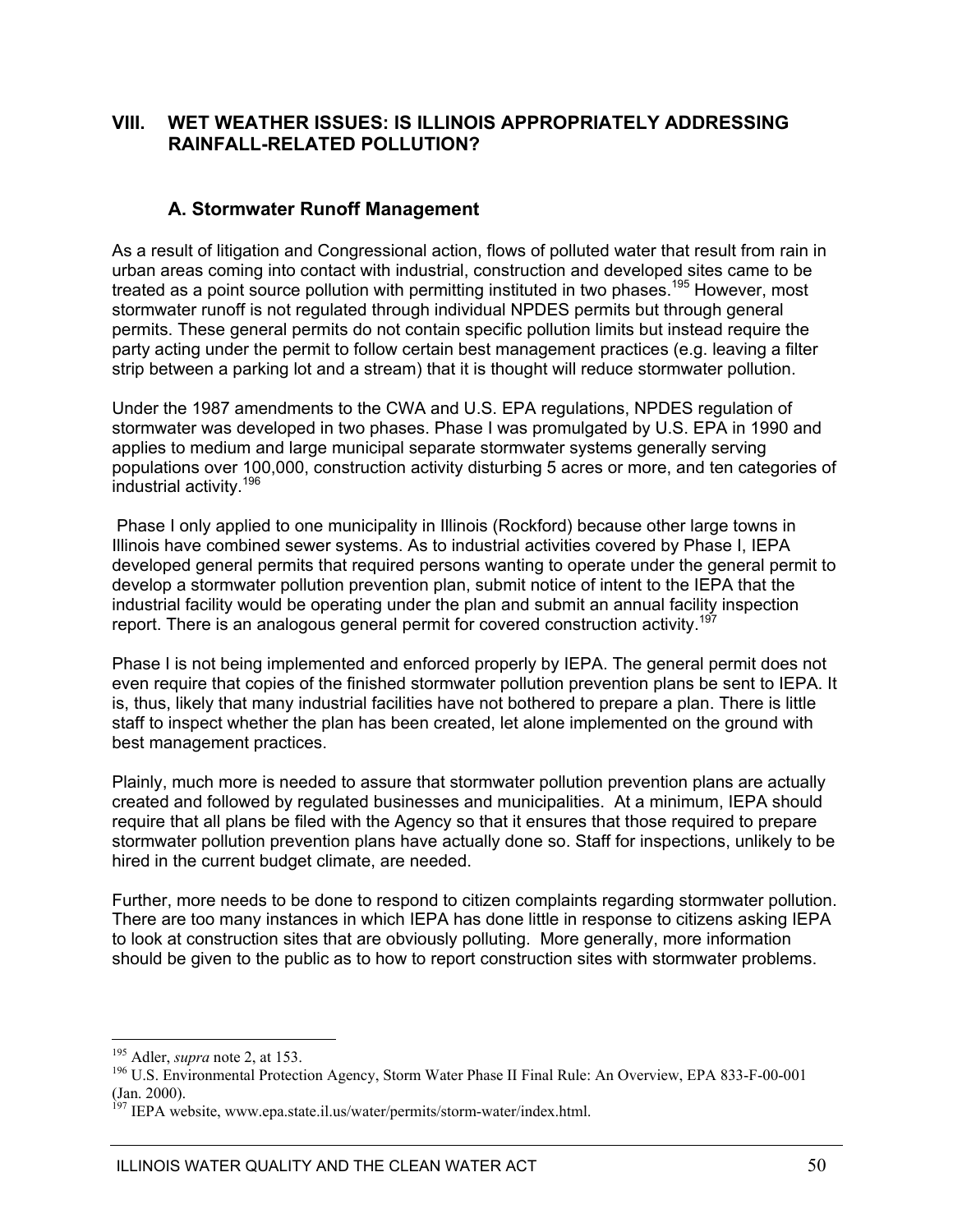The situation for implementing Phase II appears to be even more grim. Beginning March 10, 2003, construction sites that disturb one acre or more and all municipalities with separate storm systems in urban areas as defined by the Census Bureau are to develop plans for controlling storm water. We have been told that IEPA does not have the staff or other tools necessary to implement Phase II. Except in a few counties in northeast Illinois with strong stormwater programs that have undertaken to advise municipalities in their county, municipalities do not have the resources to create and implement stormwater pollution control plans.

### **B. Combined Sewer Overflow Management**

Combined sewer overflows ("CSOs") take place when combined systems receive more rainwater than they can handle.

In 1994, USEPA issued a policy governing CSOs, intended as a guideline to ensure that state NPDES permits issued for CSOs were consistent with the requirements of the Clean Water Act.<sup>198</sup> The policy requires a two-phase program to control CSOs: implementation of the "nine minimum controls" ("NMC") which are preliminary measures to limit the most damaging impacts of CSOs such as discharge of solids and floatables; and a "long term control plan" ("LTCP") to permanently mitigate the impact of the CSOs. The LTCP is presumed adequate to meet water quality standards if it meets any of three criteria: (i) no more than four to six overflows per year, (ii) capture for treatment of 85% of combined sewage, or (iii) elimination of an equivalent mass of pollutants. If none of these criteria are met, the permittee must be required to demonstrate that its effluent does not violate water quality standards. Additionally, in formulating the LTCP, permittees are required under the 1994 policy to take several specific steps, including evaluation of alternative levels of pollutant capture, public participation, and extensive monitoring.

Illinois, unlike most states, had a program in place for treatment of CSO flows well before the 1994 policy came into effect. This program, while effective to some extent, does not meet the array of requirements contained in the 1994 CSO policy.

IEPA's treatment standards,199 established in 1985, presume that CSO communities are meeting water quality standards as long as they are meeting three conditions:

- (i) all dry weather flows and the first flush of storm flows, as determined by IEPA, must meet applicable effluent standards;
- (ii) additional flows, up to ten times the average dry weather flow for the design year, shall receive a minimum of one hour retention for primary treatment and fifteen minutes retention for secondary disinfection; and
- (iii) flows in excess of ten times dry weather flow shall be treated to the extent necessary to prevent depression of oxygen levels and accumulations of sludge deposits, floating debris, and solids.

These standards, while minimally protective, are not based on the 1994 policy presumptive standard of four to six overflows or 85% capture for treatment. Moreover, in adopting them in 1985, Illinois did not follow the evaluative process required by the 1994 policy, which includes

<sup>&</sup>lt;sup>198</sup> U.S. Environmental Protection Agency, Combined Sewer Overflow Control Policy, 59 Fed. Reg. 18,688 (April 19, 1994).

<sup>199 35</sup> Ill. Admin. Code 306.305.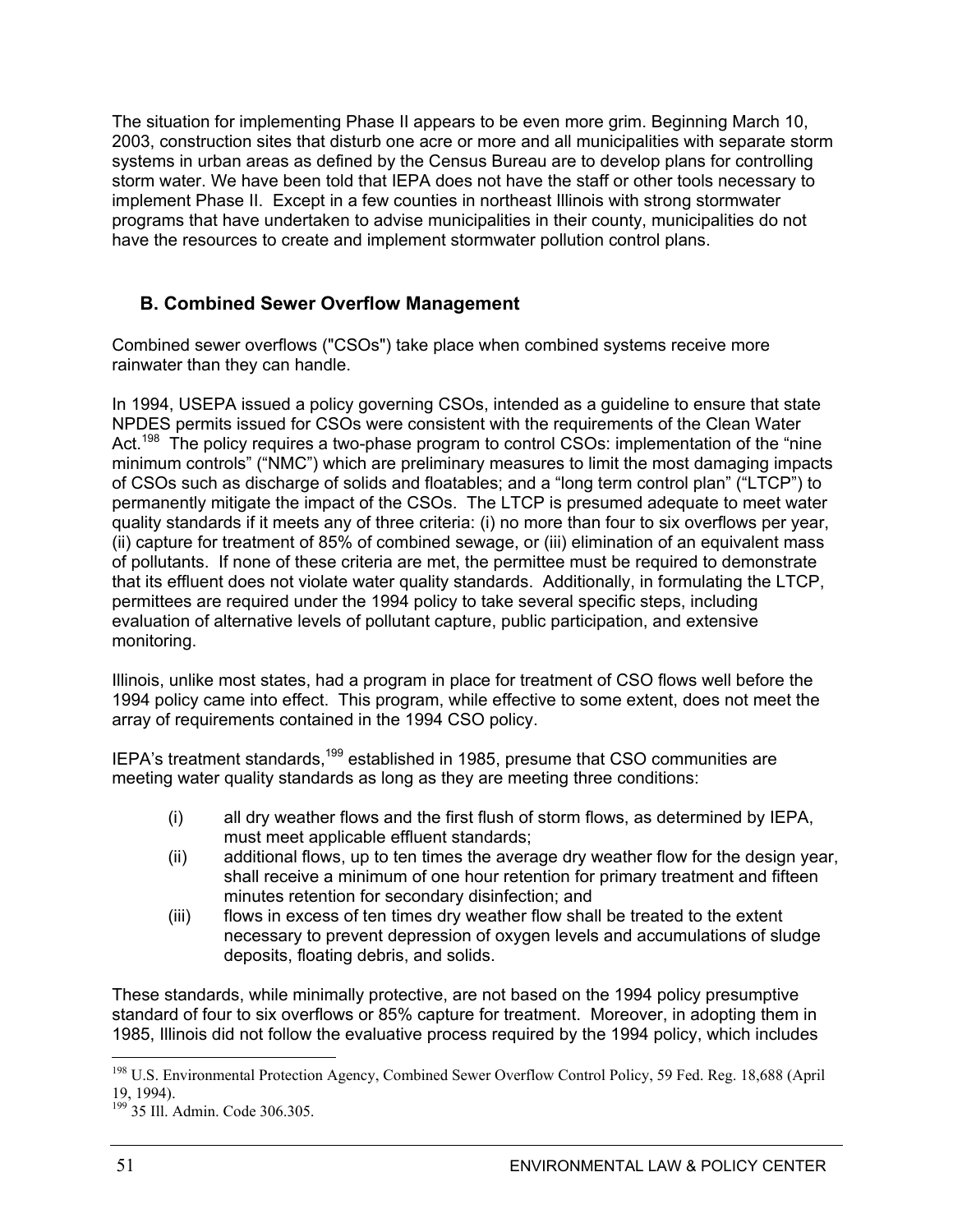extensive alternatives analysis and public participation. Additionally, only 57% of Illinois communities require the NMC. The other 43% have implemented the more limited six minimum measures identified in U.S. EPA's 1989 CSO Strategy.

U.S. EPA Region 5 has nonetheless determined that, rather than insisting upon consistency with the letter of the 1994 policy, it will evaluate Illinois' program to determine its overall efficacy. This discussion process with IEPA concerning this evaluation has been in progress since the 1994 policy was promulgated; yet still appears to be in a preliminary phase. No standards for the evaluation have yet been decided upon. Thus far, Region 5 has informally determined that, rather than requiring sweeping changes to the Illinois CSO program, it will look at CSO municipalities individually, and attempt to classify each of them as satisfactory or unsatisfactory. The Region considered and rejected the idea of basing the classification on ability to meet the Illinois WQS for fecal coliform (generally the most hazardous pollutant from CSOs), since Illinois allows widespread exemptions from that standard. The Region also appears to have determined that it is unwilling to use the four-to-six overflows/85% capture rate from the 1994 CSO policy as a benchmark, because its experience has demonstrated that the two standards are not necessarily equivalent in protectiveness and the 1994 policy is therefore flawed. Sources suggest that the standard for evaluation will require, in the end, only substantial compliance with the Illinois treatment standards as they are currently written; and only those municipalities deemed to have "utterly failed" to meet the Illinois treatment standards will be classified as unsatisfactory and required to implement improvements.

Notwithstanding the deficiencies in Illinois' CSO program, the programs of some other Region 5 states appear to be even less effective. Ohio and Indiana both have a tremendous backlog of LTCPs submitted for approval that have not yet been reviewed. In Indiana, fifty-six of the eighty-seven CSO communities that are required to submit LTCPs did so just within the past year, meaning there is still a lengthy (it is safe to assume multi-year) process of negotiation before they are approved. In Ohio, only slightly more than half (thirty-four out of sixty-two) required LTCPs have even been submitted, with the remainder indefinitely delayed for various reasons. Additionally, reports from Indiana citizen groups suggest that overflows in that state are substantially underreported.<sup>200</sup>

Michigan, by contrast, has what Region 5 officials describe as a model program. Nearly all of the fifty-two Michigan CSO communities have implemented both the NMCs and a LTCP. Informal estimates suggest that Michigan has higher per capita expenditure on its CSO program than any other state in the nation. CSO discharges in Michigan are essentially always treated at least with settling and disinfection. Michigan's program requires (i) retention and treatment of the one-year, one-hour design storm; (ii) primary treatment of the ten-year, one-hour design storm (primary treatment defined as thirty-minute detention time); and (iii) limited treatment of flows above the ten-year, one-hour design storm.

<sup>&</sup>lt;sup>200</sup> Wisconsin and Minnesota have a relatively small number of CSO communities, and have more or less effectively addressed the few that they have. Minnesota has separated its systems, with one city still completing the separation, and in Wisconsin, the large Milwaukee system put in a storage tunnel, similar to one in place in Chicago, that reduced the number of annual overflows from sixty or seventy to two.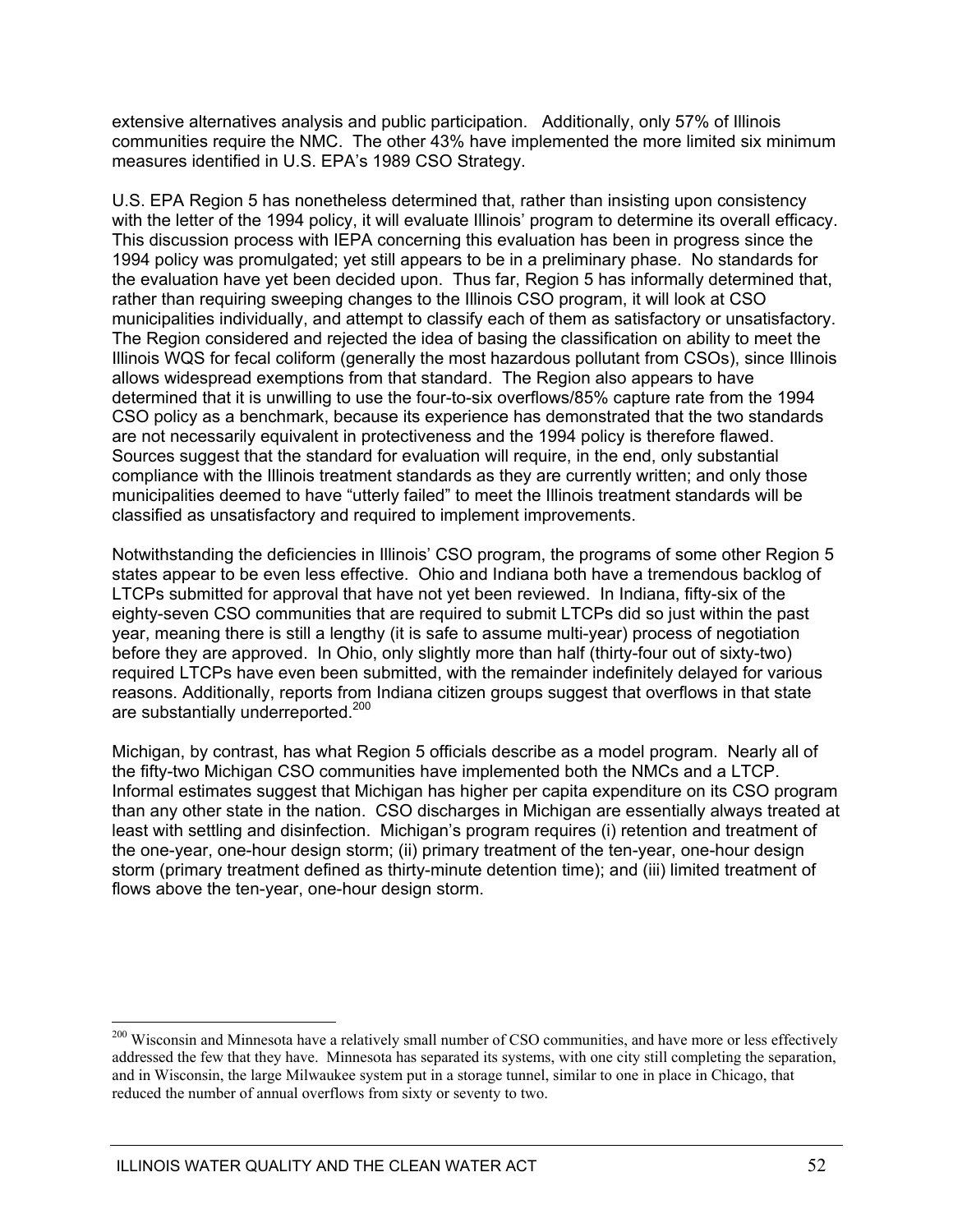### **VIII. IS ILLINOIS DOING ENOUGH TO PREVENT NON-POINT SOURCE WATER POLLUTION?**

### **A. Non-Point Source Pollution and Its Effects**

A final source of water pollution not addressed by the above-described regulatory programs is non-point source pollution. As its name implies, non-point source pollution does not emerge from a single identifiable source, but rather is caused when rain, snowmelt or irrigation water sweeps pollution from land surfaces into waterways. In essence, non-point source pollution is runoff from farm fields, livestock facilities, paved surfaces, lawns, surface coal mines, and forestry activities, except to the extent that such runoff has been specifically defined to be a point source (for example, Congress has defined CAFOs and urban stormwater from certain activities to be point sources). The primary sources of non-point source pollution in Illinois are: (1) runoff from agriculture and urban areas, (2) modification to streams and streambanks and  $(3)$  mining activities.<sup>201</sup>

Non-point source pollution affects water quality in a number of ways. The nutrients from fertilizers and animal waste cause excessive algae growth. When such algae dies, the decaying process reduces oxygen levels in the water, making it harder for fish and other aquatic life to survive.<sup>202</sup> Sediments from soil erosion caused by agricultural and construction activity blocks sunlight necessary for plant growth, damages fish gills, and interferes with spawning habitat.<sup>203</sup> Finally, the pesticides, toxic chemicals and bacteria that run off of farm fields, paved surfaces and lawns are hazardous to both humans and aquatic life.<sup>204</sup> In Illinois, nutrients and sediments are the most common non-point source pollutants.<sup>205</sup>

Non-point source pollution is a major contributor to water pollution problems in Illinois. As of 2000, 33.6% of the steams and 92.7% of the inland lakes in Illinois that the IEPA assessed suffered from use impairments that were wholly or partially caused by non-point source pollution.206 These percentages amount to a total of 5,123 miles of streams and 139,644 acres of lakes that, due at least in part to non-point source pollution, are not clean enough to support one or more designated use.<sup>207</sup> Given that these totals are based on an assessment of only 18.3% of the miles of streams and 60.6% of the acres of lakes in Illinois,<sup>208</sup> the actual amount of Illinois waters impaired by non-point source pollution is much higher. On the national level, the U.S. EPA has identified non-point source pollution as the leading cause of water impairments.<sup>209</sup>

<sup>&</sup>lt;sup>201</sup> Illinois Environmental Protection Agency, State of Illinois Section 319 Biannual Report (Sept. 2002), p. 9.  $2^{102}$  U.S. EPA, National Management Measures to Control Nonpoint Source Pollution From Agriculture (2001

 $203$  *Ibid.* at 2-15.

<sup>&</sup>lt;sup>204</sup> U.S. General Accounting Office, Federal Role in Addressing – and Contributing to – Nonpoint Source Pollution (Feb. 1999), pp.19-20.<br><sup>205</sup> *Ihid*.

<sup>&</sup>lt;sup>206</sup> Illinois 305(b) Report, *supra* note 52, at 81.<br><sup>207</sup> *Ibid.*<br><sup>208</sup> *U.S.* Environmental Protection Agency, National Water Quality Inventory – 2000 Report (Aug. 2002).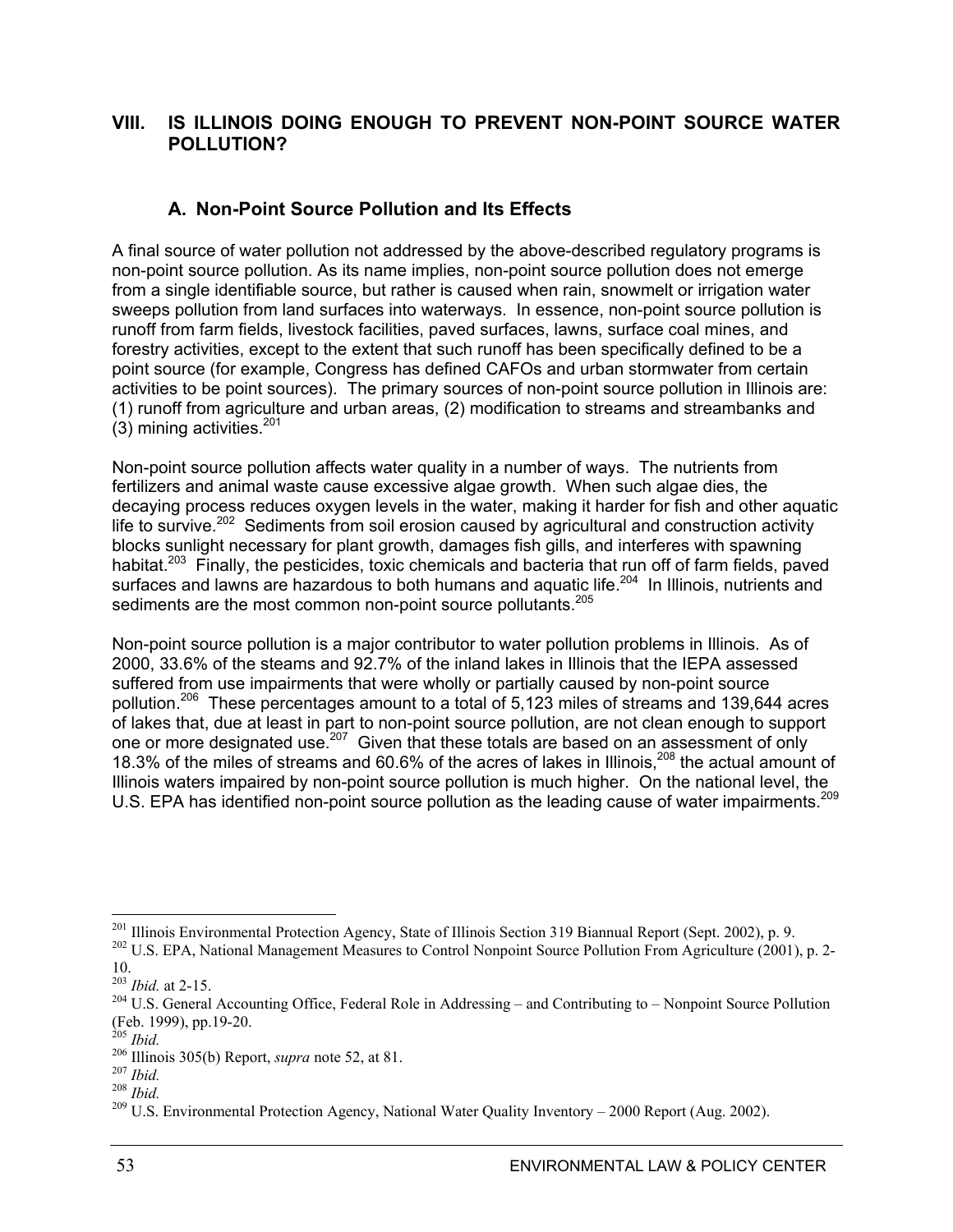### **B. Methods For Controlling Non-Point Source Pollution**

The main tool for controlling non-point source pollution is the implementation of Best Management Practices ("BMPs"). BMPs are actions that have been identified as being successful in reducing pollutant loads from various non-point sources by either reducing the amount of potential non-point source pollutants that are created or by preventing such pollutants from reaching waterways.<sup>210</sup> For example, in the agricultural context, BMPs include conservation tillage that limits erosion from farm fields, riparian buffers that prevent nutrients and sediment from reaching waterways, and programs to reduce the use of pesticides and fertilizers.<sup>211</sup>

Rather than mandating the implementation of BMPs or imposing limits on non-point source pollution that would effectively require the use of BMPs, the Clean Water Act seeks to encourage the implementation of BMPs through the non-regulatory Section 319 grant program.<sup>212</sup> Section 319 provides federal-matching funds to be used by the state to fund projects designed to reduce non-point source pollution. In order to obtain these funds, a state must provide 40% of the total funding for the 319 program, submit to the U.S. EPA an assessment of non-point source pollution in the state, and develop a management program for controlling pollution from non-point sources. The state's management plan must identify and provide a plan for implementing BMPs for each category of non-point source pollution identified in the state's assessment. The U.S. EPA then allocates Section 319 money to each state on the basis of a formula that considers factors such as the state's population, acres of cropland and pasture, and number of critical aquatic habitats and wellhead protection areas.<sup>213</sup> In fiscal year 2003, Illinois is expected to receive \$9,579,800 in Section 319 funds.

Section 319 funds are then used by the state to provide financial and technical assistance to BMP projects that local governments, soil and water conservation districts, and other entities voluntarily propose to undertake.<sup>214</sup> In recent years, the U.S. EPA has encouraged states to better target their funding of BMPs through the use of watershed plans and TMDLs. Under the watershed approach, the state is to identify watersheds that do not meet clean water goals and develop strategies for addressing the various pollution sources in each watershed.<sup>215</sup> TMDLs, which are required by Section 303(d) of the Clean Water Act, require states to set maximum pollution levels for each pollutant in an impaired watershed and develop plans for reducing those levels through point source and non-point source controls.<sup>216</sup> The state may spend up to

<sup>&</sup>lt;sup>210</sup> U.S. EPA, National Management Measures to Control Nonpoint Source Pollution From Agriculture (2001), p.2-28.<br><sup>211</sup> *Ibid.* at 3-30.

<sup>&</sup>lt;sup>212</sup> 33 U.S.C. § 1329. Other federal programs help to address non-point source pollution indirectly. For example, the Conservation Reserve Program and Conservation Reserve Enhancement Program provides financial incentives to encourage farmers to remove lands from agricultural production for periods of ten to fifteen years, thereby reducing agricultural runoff. The Wetlands Reserve Program provides assistance for restoring and protecting wetlands on private property. Illinois participates in these programs. Illinois Environmental Protection Agency, State of Illinois Section 319 Biannual Report (Sept. 2002), pp. 17-19.<br><sup>213</sup> U.S. Environmental Protection Agency, Section 319 Success Stories: Volume II (1997), p. 2.

<sup>&</sup>lt;sup>214</sup> The states also use Section 319 funds to administer the Section 319 program and to fund programs designed to educate the public about non-point source pollution.

<sup>&</sup>lt;sup>215</sup> U.S. EPA, Process and Criteria For Funding State and Territorial Nonpoint Source Management Programs in FY 1999 (Aug. 1998).

<sup>216</sup> See Section II.A.4 above.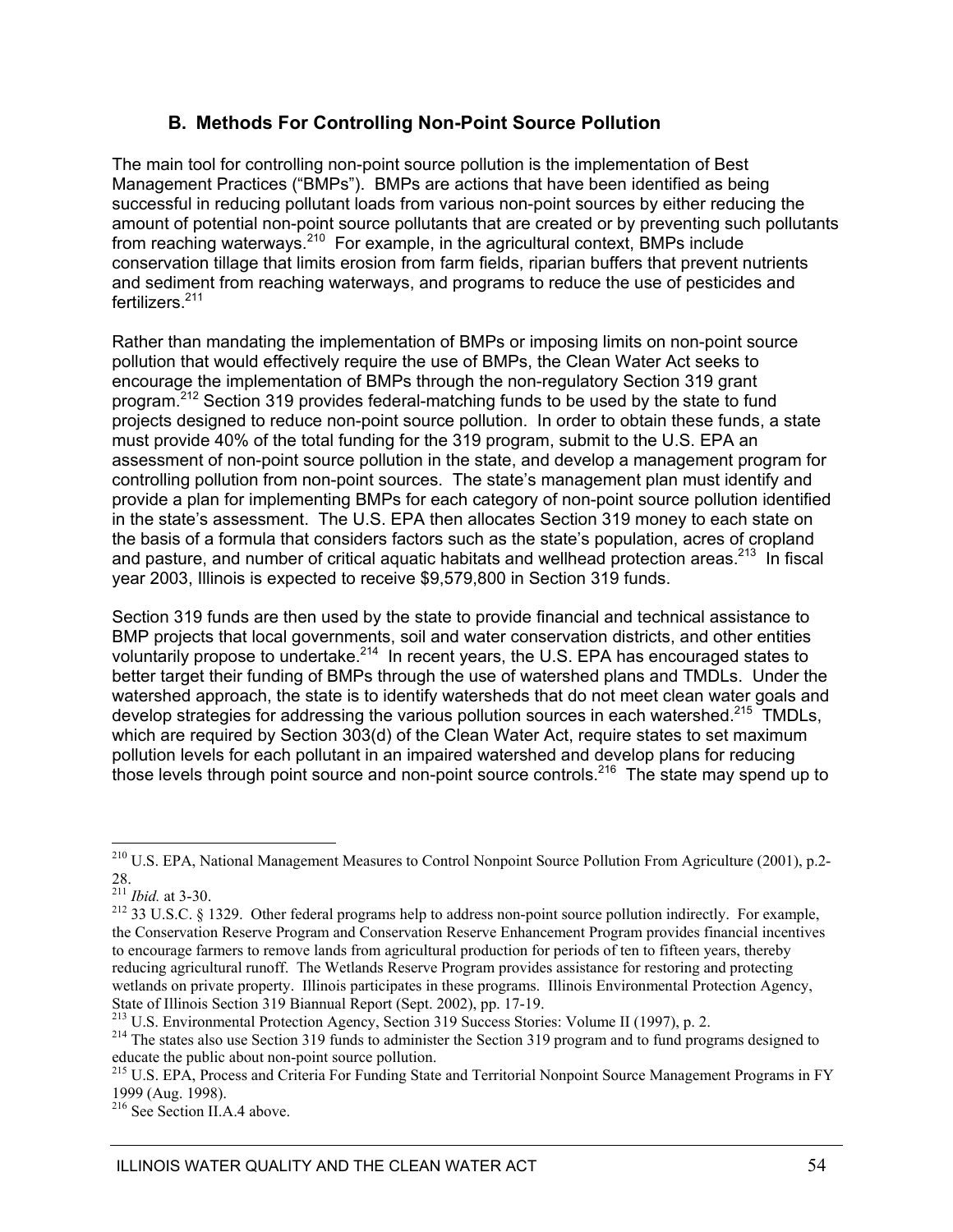20% of its funds to develop and implement TMDLs, develop watershed plans, and conduct monitoring and program assessment activities.<sup>217</sup>

### **C. Illinois' Section 319 Program**

IEPA administers the Section 319 program as the state's primary response to non-point source pollution. IEPA has developed a list of approximately 150 BMPs, which local entities can apply for financial assistance to implement.<sup>218</sup> BMP project applications are evaluated on the basis of factors such as the potential for water quality improvement from the BMP, the level of detail included in the application, and the applicant's prior success in carrying out BMP projects. Projects that are submitted as part of a watershed management plan or a TMDL implementation plan are given top priority. For each BMP project, the local project applicant pays 40% of the costs, with the other 60% coming from the state's 319 funds. After the project is done, a project report is completed to assess the project and estimate the amount of pollutant load reduction the project led to.

Between fiscal years 1990 and 2002, Illinois has received a total of approximately \$59.7 million in Section 319 funds from the federal government.<sup>219</sup> With the 40% state-funding match, this means that the state has spent a total of nearly \$100 million on its Section 319 program.<sup>220</sup> This funding led to the completion of a total of 139 projects between 1990 and 1997. Of those, eighty-one involved the implementation of BMPs, 39 focused on providing education and technical assistance, and nineteen involved monitoring activities. $221$ 

### **D. Evaluation of Illinois' Non-Point Source Control Efforts and Areas For Improvement**

Meaningful evaluation of the effectiveness of a state's non-point source pollution control efforts is hindered by a number of factors. For example, because most states (including Illinois) assess only a fraction of their waters in any given year, it is not possible to get a full picture of water quality impairments and trends.<sup>222</sup> In addition, while a state can generally assess how much pollutant load a particular BMP reduced, it is more difficult to make a definitive link between implementation of BMPs and improvement of water quality in a particular watershed.<sup>223</sup> Also, the individualized nature of each BMP project makes establishing a baseline for evaluating the effectiveness of the projects quite difficult.

The key goal for any non-point source program, of course, is a reduction in the amount of waters impaired by non-point source pollution. On this ground, Illinois's results are mixed. The percentage of Illinois streams reported to be impaired by non-point source pollution has fallen

<sup>&</sup>lt;sup>217</sup> U.S. EPA, Supplemental Guidelines For the Award of Section 319 Nonpoint Source Grants to States and

Territories in FY2003 (2002).<br><sup>218</sup> Illinois Environmental Protection Agency, Illinois' Nonpoint Source Management Program (July 2001), pp. 8-9.

<sup>&</sup>lt;sup>219</sup> Illinois Environmental Protection Agency, State of Illinois Section 319 Biannual Report (Sept. 2002), pp. 13-15.<br><sup>220</sup> *Ibid.*<br><sup>221</sup> *Ibid.* at 22.<br><sup>222</sup> U.S. General Accounting Office, Inconsistent State Approaches

Polluted Waters (Jan. 2002), p. 11.

<sup>&</sup>lt;sup>223</sup> Thomas Davenport, *et al.*, National Nonpoint Source Monitoring Program: Document Water Quality Improvements From Best Management Practices Through Long-Term Monitoring Projects (2001).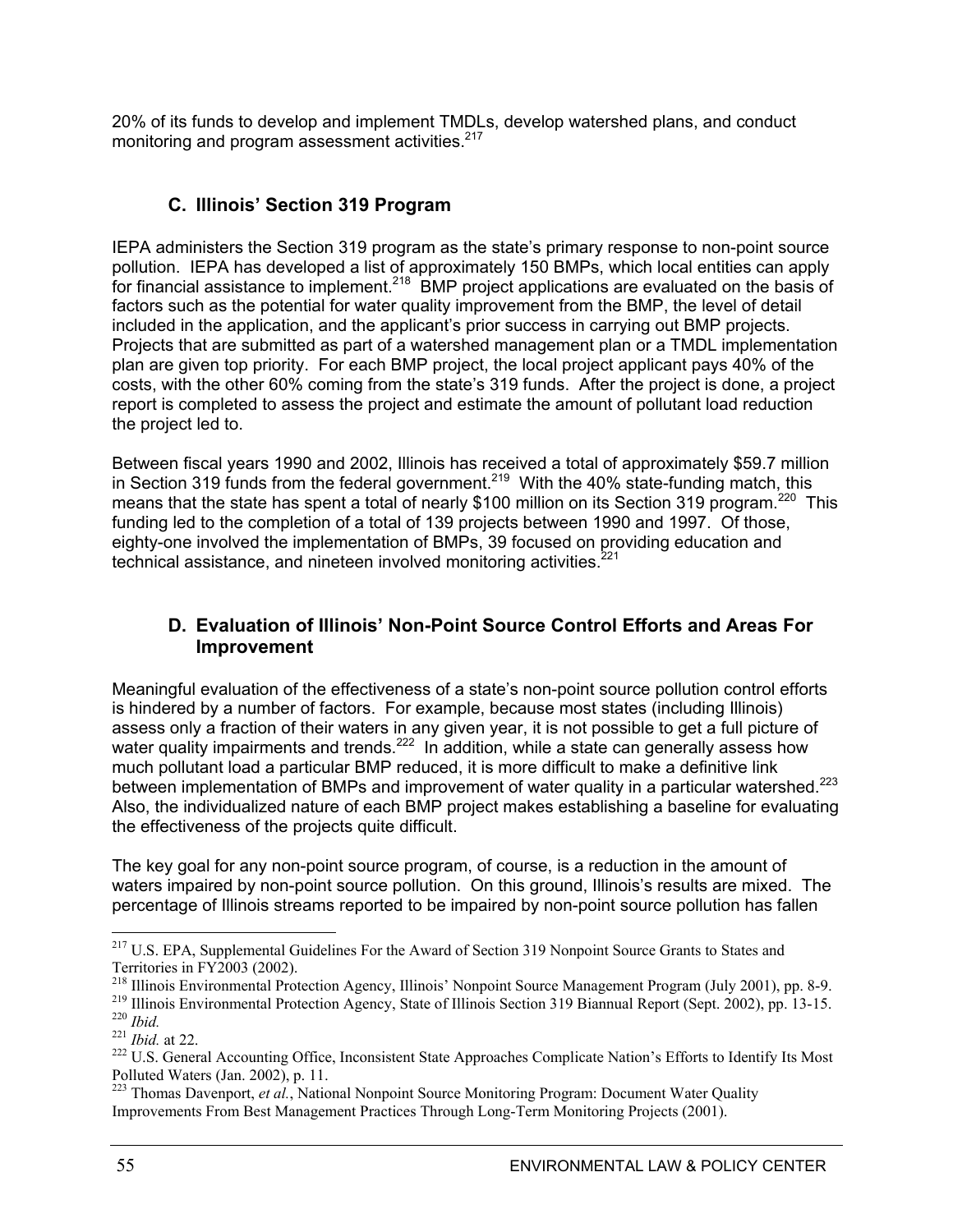from 55% in 1992 to 33.6% in 2000. On the other hand, non-point source impairment of lakes has increased from 90.8% in 1992 to 92.7% in 2000. Once again, however, it is difficult to read much into these trends given the limited amount of waters that are assessed each year.

Despite the difficulty in assessing the effectiveness of non-point source pollution control programs, we have identified a number of steps that could be taken to improve Illinois' efforts. First, the state's Section 319 program could be improved by an acceleration of TMDL development, better project selection, and increased project follow-up. Second, funding for nonpoint source control activities could be increased through actions by both the IEPA and the General Assembly. Finally, following the lead of other states, Illinois could enact regulatory mechanisms for controlling non-point source pollution.

### **1. IEPA should take steps to improve its Section 319 program.**

The most obvious way to make Illinois' non-point source pollution control efforts more effective is to improve the Section 319 program. Such improvement could be made in three primary areas.

First, IEPA needs to increase its efforts at identifying critical non-point source pollution problems and targeting its Section 319 efforts in those areas. As noted above, such targeting would result from the development of TMDLs for watersheds throughout the state. Illinois, however, does not plan to complete the 441 TMDLs needed for the state until 2017. In addition, the Illinois EPA is off to a slow start on meeting even this deadline, as the state has initiated only twentyone TMDLs, and completed only two TMDLs, since 1999.<sup>224</sup> By comparison, over same time period Ohio has completed eighty-four TMDLs, Oregon has completed 302 TMDLs, and New Mexico has completed eighty-three TMDLs.<sup>225</sup>

Second, IEPA could improve its project selection by considering the results of prior BMP projects in deciding on BMP applications. The identification of BMPs relies heavily on learning from past results to determine what steps will be most successful in which situations. Clearly, the results of projects that have already been carried out could provide important information on predicting the value of other BMPs. IEPA, however, has no process for formally considering those results in selecting projects.

Third, the IEPA should engage in increased follow-up to ensure that BMP projects are providing benefits after the project grant has ended. Currently, IEPA's official involvement with a BMP project ends after the project is completed and an assessment is carried out. Many of these projects, however, are ongoing and can have lasting benefit if properly maintained. To help ensure continued effectiveness, IEPA should establish a procedure for regularly monitoring BMP projects after they are completed.

### **2. The State and IEPA should increase funding for non-point source control activities**

The fact that many Illinois waters remain impaired due to non-point source pollution also suggests that the state should increase funding for non-point source pollution control efforts.

 $\overline{a}$ <sup>224</sup> Illinois Environmental Protection Agency, State of Illinois Section 319 Biannual Report (Sept. 2002), p. 17. <sup>225</sup> U.S. Environmental Protection Agency, TMDL Reports, available at  $\text{http://www.epa.gov/owow/tmdl}\text{/}\text{visited}$ 

March 10, 2003).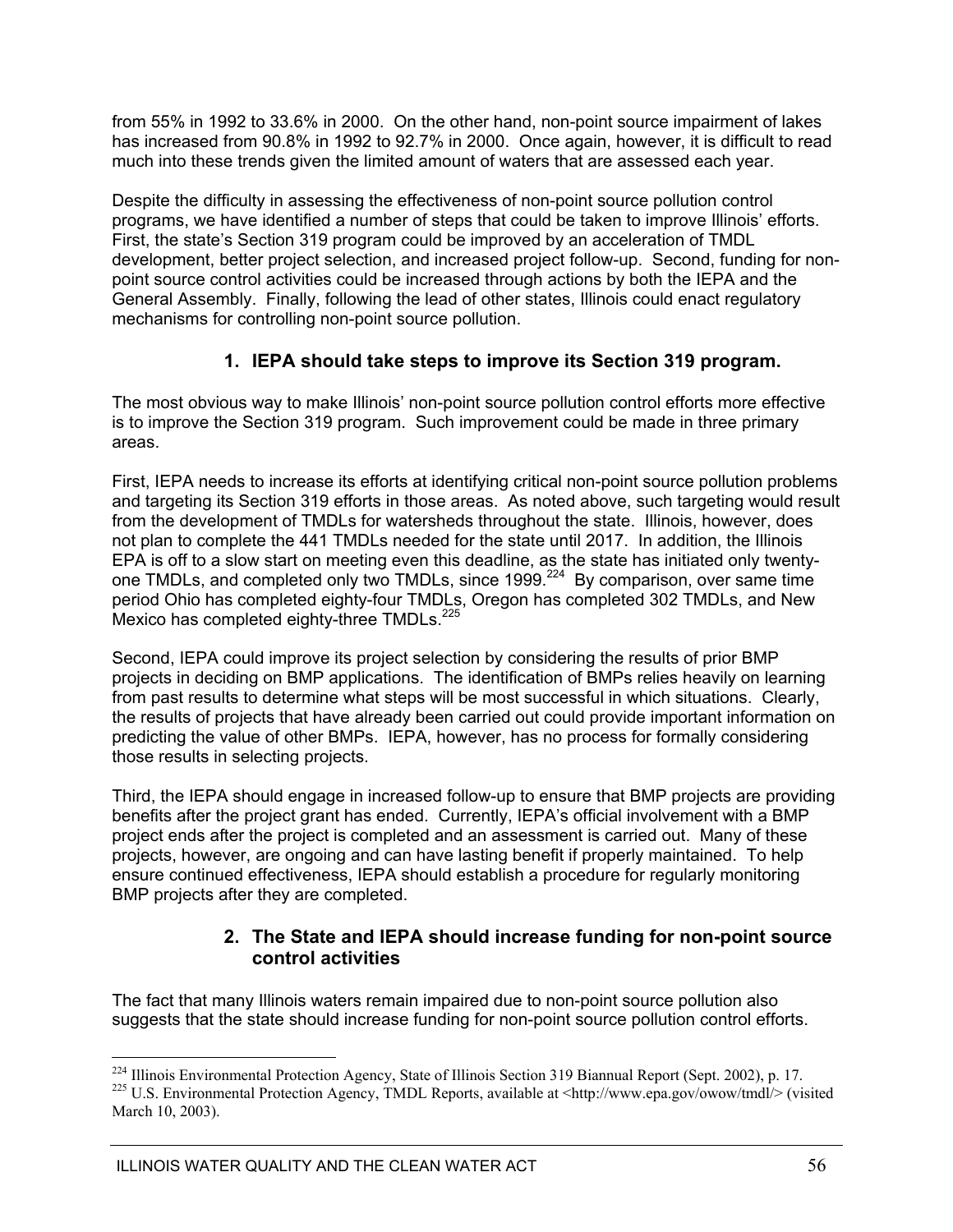Increased funding would not only enable more BMPs to be carried out, but could also help IEPA make the improvements to the Section 319 program identified above.

One option for increasing funding would be for the General Assembly to dedicate more funds to the Section 319 program or to create new sources of funds for non-point source control programs. In the absence of increased funding, which is admittedly unlikely in today's tough budgetary times, the IEPA could also obtain more money for non-point source programs from the Clean Water State Revolving Fund ("CWSRF").<sup>226</sup> The CWSRF is a federal program which creates state revolving loan funds (matched by a 20% state grant) that provide low-interest loans to local governments for a variety of clean water activities. Eighteen states currently use a portion of their CWSRF funds for non-point source control programs, and both the U.S. EPA and the Northwest-Midwest Institute have encouraged the other states to do so.<sup>227</sup> Illinois expects to have approximately \$170 million available for loans under the CWSRF program in 2003<sup>228</sup> IEPA does not plan to apply any of these funds toward non-point source pollution projects, despite statutory authority to do so.<sup>229</sup> The CWSRF could provide a significant source of funding for non-point source pollution control projects and therefore IEPA should consider such use of those funds.

### **3. Illinois should consider implementing regulatory approaches for controlling non-point source pollution**

Finally, Illinois should consider the use of regulatory programs for controlling non-point source pollution. As commentators have noted, states will need to supplement the voluntary Section 319 program with some sort of regulatory controls on non-point source pollution in order to be successful in greatly reducing non-point source pollution.<sup>230</sup> In fact, a number of states have already enacted a variety of regulatory programs aimed at non-point source pollution.<sup>231</sup> Illinois should follow their lead.

As outlined by a series of thorough reports by the Environmental Law Institute,  $232$  the regulatory options for non-point source control are quite varied. For example, Illinois could require a permit or the implementation of BMPs for activities that are likely to lead to significant non-point source pollution such as timber harvesting or concentrated animal feeding operations that fall below the numerical thresholds for NPDES permitting. Illinois could also adopt an after-the-fact approach that enables the state to issue pollution abatement orders to major non-point source polluters. Another option would be for Illinois to require non-point source polluters to engage in watershed

<sup>&</sup>lt;sup>226</sup> 33 U.S.C. § 1381.

<sup>&</sup>lt;sup>227</sup> U.S. General Accounting Office, Federal Role in Addressing – and Contributing to – Nonpoint Source Pollution (Feb. 1999), p. 29; U.S. Environmental Protection Agency, The Clean Water State Revolving Fund – How to Fund Nonpoint Source and Estuary Enhancement Projects (July 1997); Northeast-Midwest Institute, The Clean Water State Revolving Fund – A Primer (March 2002), p. 26.<br><sup>228</sup> Illinois Environmental Protection Agency, FY2003 Wastewater Loan Program Intended Use Plan.

 $\frac{229}{415}$  HLCS 5/19.3(b)(3.5).<br><sup>230</sup> Environmental Law Institute, Putting the Pieces Together: State Nonpoint Source Enforceable Mechanisms in

Context (June 2000), p. 1; Daniel Mandelker, Controlling Nonpoint Source Water Pollution: Can It Be Done?, 65 Chi.-Kent L. Rev. 479, 480 (1989).

<sup>&</sup>lt;sup>231</sup> *Ibid.*, Environmental Law Institute, Almanac of Enforceable State Laws to Control Nonpoint Source Water Pollution (1998); Pronsolino v. Marcus, 91 F. Supp. 2d 1337 (N.D.Cal. 2000).

<sup>&</sup>lt;sup>232</sup> Environmental Law Institute, Putting the Pieces Together: State Nonpoint Source Enforceable Mechanisms in Context (June 2000); Environmental Law Institute, Almanac of Enforceable State Laws to Control Nonpoint Source Water Pollution (1998); Environmental Law Institute, Enforceable State Mechanisms for the Control of Nonpoint Source Water Pollution (Oct. 1997).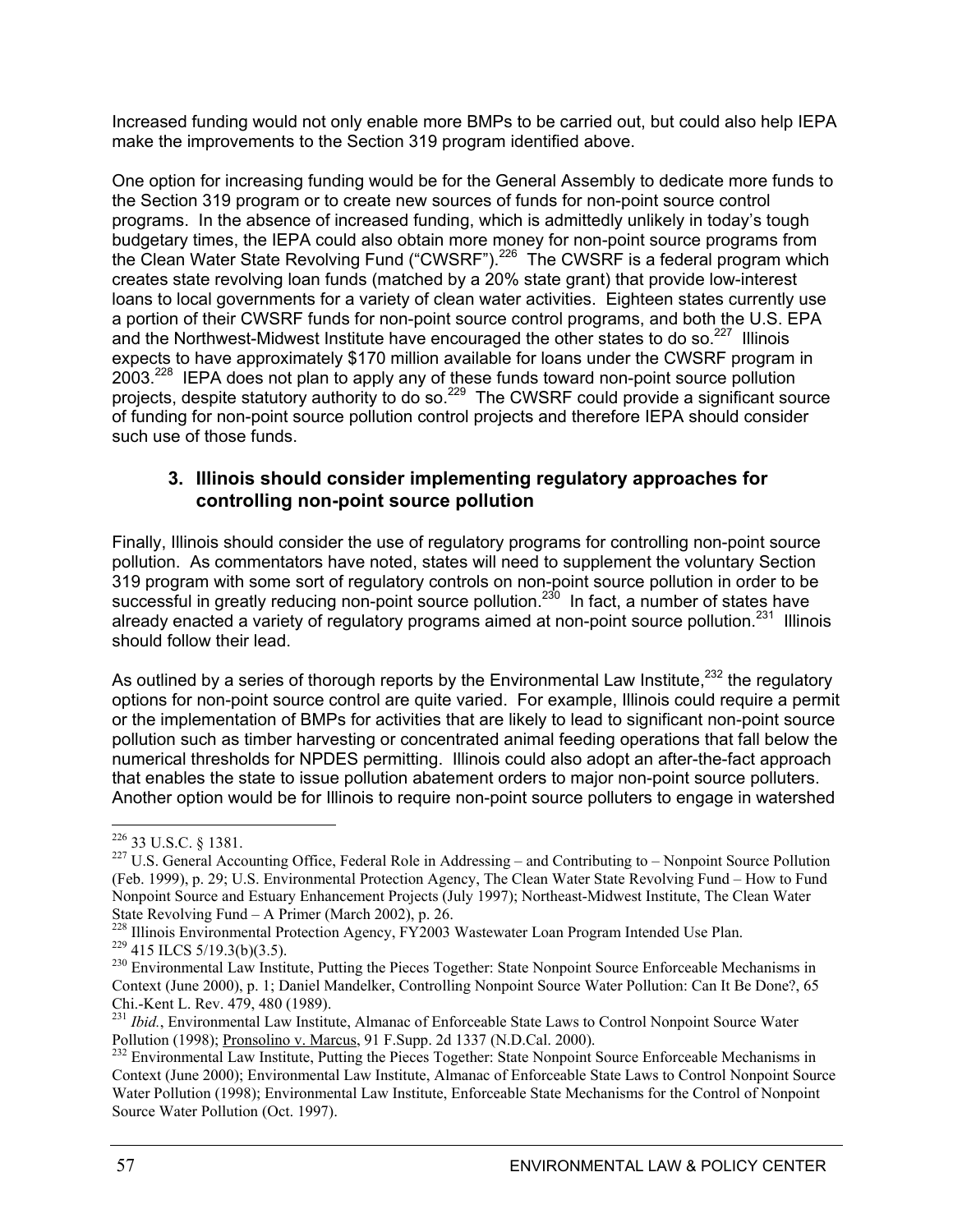assessment and planning. Finally, the state could target its regulatory efforts at particular watersheds, as Maryland has done with the Chesapeake Bay. Given the persistence of nonpoint source pollution problems in the state, all of these options should be considered.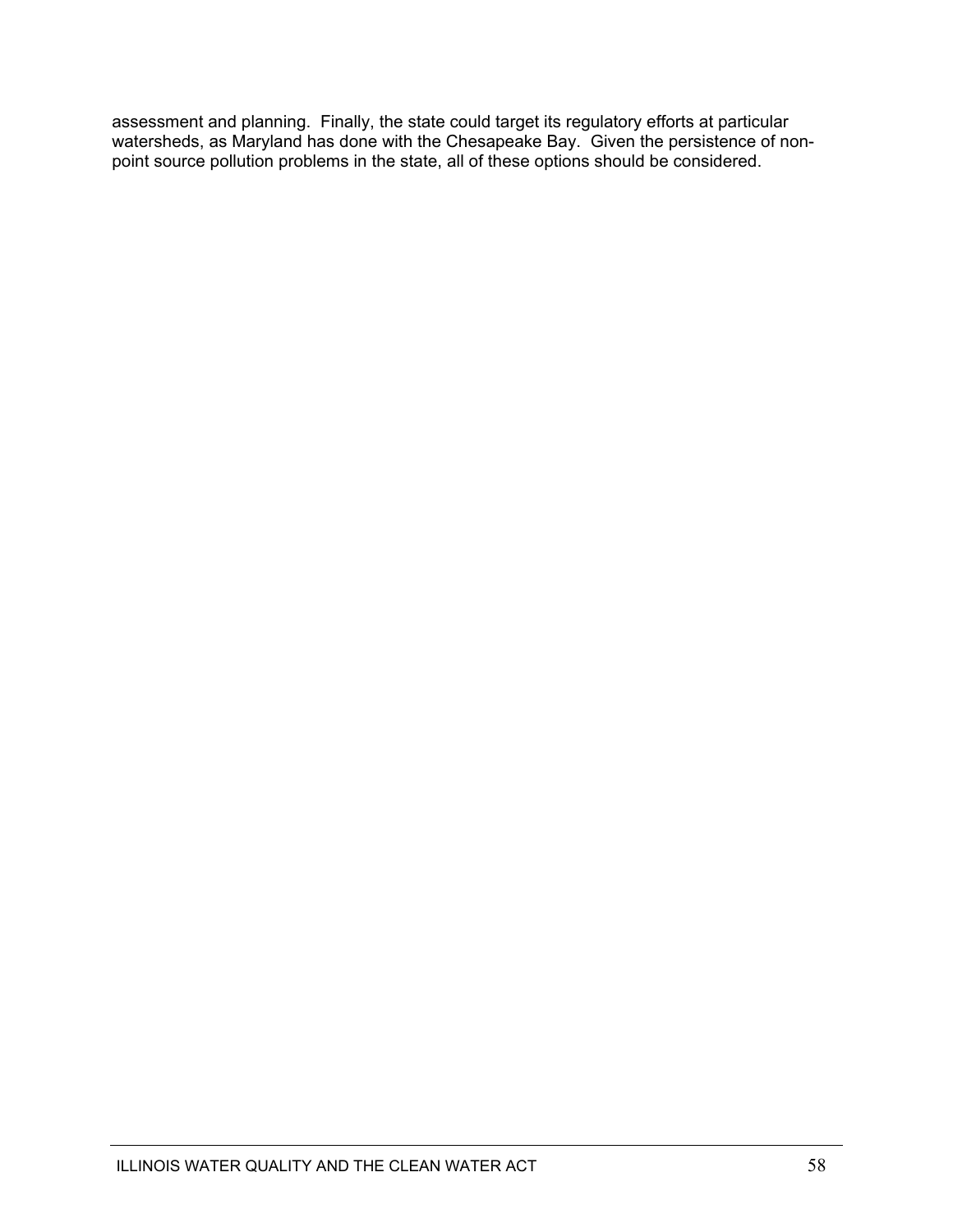### **X. CONCLUSION AND SUMMARY OF RECOMMENDATIONS**

The Clean Water Act is arguably one of the most successful statutes in history. Certainly, Illinois waters have improved greatly in a number of respects since 1972. However, the extent to which water quality has improved is not entirely clear due to the lack of data on many water bodies and pollutants. It is also clear that as to many waters and pollutants much more progress must be made if Illinois water bodies are to meet the "fishable and swimable" goals of the Clean Water Act.

Progress in reaching these goals would be advanced greatly if sufficient funds were made available to IEPA and a wide variety of flaws in Illinois' implementation of the Clean Water Act were remedied. In particular, the following steps should be taken to improve water quality and implementation of the Clean Water Act in Illinois:

- 1. IEPA budget increases have not kept up with increased responsibilities or the extent of Illinois water quality challenge.
	- Illinois must substantially increase its budget for IEPA water programs in order to do the minimum necessary to meet its requirements under the Clean Water Act.
	- The legislation establishing fees for NPDES permits must be kept in place and, as soon as possible, the money raised through these fees must be expended for maintaining and restoring Illinois water quality.
	- Additional sources of funding must also be sought if the goals of the Clean Water Act are to be realized in Illinois waters.
	- A large bond issue addressing water quality problems, such as those approved in other states, should be considered.
- 2. IEPA should improve Illinois' water quality standards by:
	- $\bullet$  Refining the water use classification system
	- Ensuring that standards for toxic pollutants protect all sensitive species that are present in Illinois waters
	- Establishing nutrient standards that will protect against algal blooms that can harm aquatic life and drinking water quality
	- Restricting further the use of Illinois waters as "mixing zones" for the dilution of pollutants